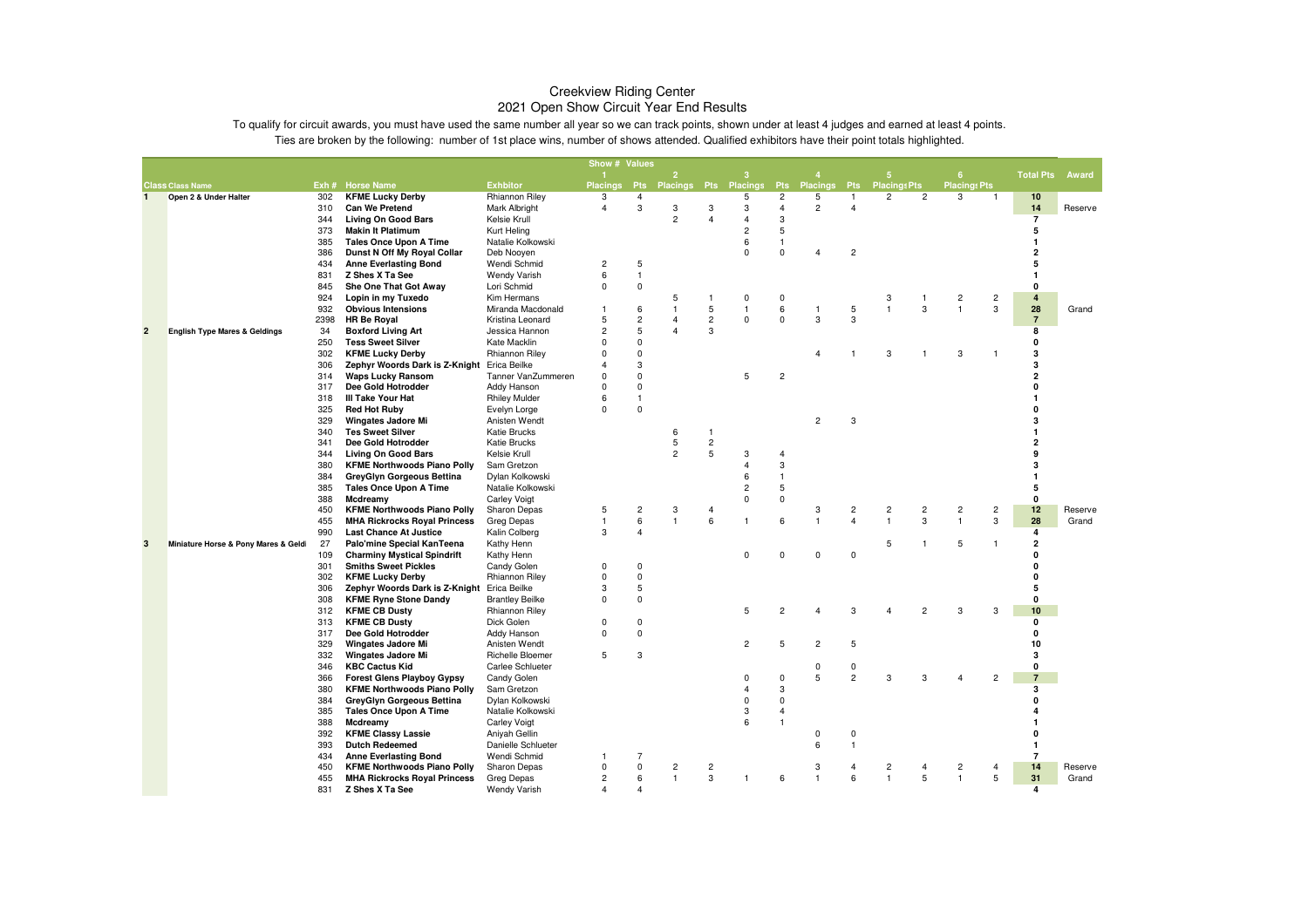|                |                                      |              |                                                    |                                  | Show # Values  |                |                                                                  |                |                |                         |                         |                     |                     |                |                     |                |                              |         |
|----------------|--------------------------------------|--------------|----------------------------------------------------|----------------------------------|----------------|----------------|------------------------------------------------------------------|----------------|----------------|-------------------------|-------------------------|---------------------|---------------------|----------------|---------------------|----------------|------------------------------|---------|
|                |                                      |              |                                                    |                                  |                |                | $\overline{2}$                                                   |                | 3              |                         |                         |                     | 5                   |                | 6                   |                | <b>Total Pts</b>             | Award   |
|                | <b>Class Class Name</b>              |              | Exh # Horse Name                                   | <b>Exhbitor</b>                  |                |                | Placings Pts Placings Pts Placings Pts Placings Pts Placings Pts |                |                |                         |                         |                     |                     |                | <b>Placings Pts</b> |                |                              |         |
| 3              | Miniature Horse & Pony Mares & Geldi | 833          | <b>Dreaming of Dottie</b>                          | <b>Blake Buck</b>                |                |                | 3                                                                | 1              |                |                         |                         |                     |                     |                |                     |                | $\mathbf{1}$                 |         |
|                |                                      | 845<br>1220  | She One That Got Away<br><b>Dreaming of Dottie</b> | Lori Schmid<br><b>Blake Buck</b> | 6              | $\overline{c}$ |                                                                  |                | $\Omega$       | $\Omega$                | $\mathbf 0$             | $\mathbf 0$         |                     |                |                     |                | $\overline{\mathbf{2}}$<br>0 |         |
|                |                                      |              | <b>Tis an Undun Future</b>                         | <b>Cadence Queoff</b>            |                |                |                                                                  |                |                |                         |                         |                     |                     | -1             | $\overline{4}$      | 3              | 4                            |         |
| $\overline{a}$ | <b>Western Type Halter</b>           | 13<br>14     | Im With The Band                                   | Emma Geib                        |                |                |                                                                  |                |                |                         | $\overline{4}$          | $\overline{4}$      | 6<br>$\overline{c}$ | 5              | $\overline{c}$      | 5              | 14                           |         |
|                |                                      | 220          | Im Impeccably Dun                                  | <b>Tenlee Moat</b>               | 0              | $\mathbf 0$    |                                                                  |                |                |                         |                         |                     |                     |                |                     |                | 0                            |         |
|                |                                      | 301          | <b>Smiths Sweet Pickles</b>                        | Candy Golen                      | 0              | 0              |                                                                  |                |                |                         |                         |                     |                     |                |                     |                | 0                            |         |
|                |                                      | 310          | <b>Can We Pretend</b>                              | Mark Albright                    | 6              | $\overline{c}$ | 3                                                                | 3              | $\overline{c}$ | 5                       | $\overline{c}$          | 6                   |                     |                |                     |                | 16                           | Reserve |
|                |                                      | 311          | <b>Original Cowboy Joe</b>                         | <b>Wendy Varish</b>              | 1              | $\overline{7}$ |                                                                  |                |                |                         |                         |                     |                     |                |                     |                | 7                            |         |
|                |                                      | 312          | <b>KFME CB Dusty</b>                               | Rhiannon Riley                   | $\Omega$       | $\Omega$       |                                                                  |                | 0              | 0                       | 0                       | $\mathbf 0$         | 0                   | $\Omega$       | $\mathbf 0$         | $\Omega$       | 0                            |         |
|                |                                      | 314          | <b>Waps Lucky Ransom</b>                           | Tanner VanZummeren               |                |                |                                                                  |                | $\Omega$       | $\mathbf 0$             |                         |                     |                     |                |                     |                | O                            |         |
|                |                                      | 315          | III Take Your Hat                                  | <b>Taylor Heinz</b>              | 0              | 0              |                                                                  |                |                |                         |                         |                     |                     |                |                     |                | 0                            |         |
|                |                                      | 319          | <b>Sheza Big Surprise</b>                          | Joseph Kocourek                  | $\Omega$       | 0              |                                                                  |                |                |                         |                         |                     |                     |                |                     |                | O                            |         |
|                |                                      | 322          | A Rockin Cookie                                    | <b>Hope Geiger</b>               | $\mathbf 0$    | $\Omega$       |                                                                  |                |                |                         |                         |                     |                     |                |                     |                | 0                            |         |
|                |                                      | 339          | <b>Smudos Grand Sam</b>                            | David Dorn                       |                |                | 4                                                                | 2              |                |                         |                         |                     |                     |                |                     |                | 2                            |         |
|                |                                      | 342          | Hy impulsive asset                                 | Brooklyn Heiling                 |                |                | $\overline{2}$                                                   | $\overline{4}$ |                |                         |                         |                     |                     |                |                     |                | 4                            |         |
|                |                                      | 366          | <b>Forest Glens Playboy Gypsy</b>                  | Candy Golen                      |                |                |                                                                  |                |                |                         | 0                       | 0                   | $\Omega$            | $\Omega$       | $\mathbf 0$         | $\Omega$       | 0                            |         |
|                |                                      | 374          | <b>Megan In Motion</b>                             | Tanya Reeson                     |                |                |                                                                  |                |                |                         | $\mathbf 0$             | $\mathbf 0$         |                     |                |                     |                | 0                            |         |
|                |                                      | 375          | One Steady Beau                                    | Alexis Verboomen                 |                |                |                                                                  |                |                |                         | $\mathbf 0$             | $\Omega$            |                     |                |                     |                | 0                            |         |
|                |                                      | 386          | Dunst N Off My Royal Collar                        | Deb Nooyen                       |                |                |                                                                  |                |                |                         | $\mathbf 0$             | $\Omega$            |                     |                |                     |                | 0                            |         |
|                |                                      | 387          | <b>Believe Me Im Good</b>                          | <b>Taylor Heinz</b>              |                |                |                                                                  |                | 5              | $\overline{\mathbf{c}}$ |                         |                     |                     |                |                     |                | $\overline{a}$               |         |
|                |                                      | 389          | Marshall                                           | Emma Persch                      |                |                |                                                                  |                | $\mathbf 0$    | $\mathbf 0$             |                         |                     |                     |                |                     |                | 0                            |         |
|                |                                      | 390          | Lola                                               | <b>Hailey Voigt</b>              |                |                |                                                                  |                | $\mathbf 0$    | 0                       |                         |                     |                     |                |                     |                | 0                            |         |
|                |                                      | 393          | <b>Dutch Redeemed</b>                              | Danielle Schlueter               |                |                |                                                                  |                |                |                         | $\mathsf 0$             | $\mathbf 0$         |                     |                |                     |                | O                            |         |
|                |                                      | 412          | <b>Miz Southern Belle</b>                          | Chloe Hughes                     | $\overline{4}$ | $\overline{4}$ |                                                                  |                |                |                         |                         |                     |                     |                |                     |                | 4                            |         |
|                |                                      | 413          | <b>Acoolest Grace</b>                              | Alaric Hazen                     | $\Omega$       | $\mathbf 0$    |                                                                  |                |                |                         |                         |                     |                     |                |                     |                | 0                            |         |
|                |                                      | 526          | <b>Shine Dixie Chips</b>                           | Lane Deshazer                    |                |                |                                                                  |                |                |                         |                         |                     | 3                   | 4              | 5                   | $\overline{c}$ | 6                            |         |
|                |                                      | 697          | Shez A Hot Won                                     | McKenna Coffeen                  | 5              | 3              |                                                                  |                |                |                         | 6                       | $\overline{c}$      |                     |                |                     |                | 5                            |         |
|                |                                      | 829          | <b>RA Capital Kash</b>                             | Vanilla Aubry                    |                |                |                                                                  |                | 4              | 3                       | $\overline{5}$          | 3                   | 4                   | 3              | 3                   | $\overline{4}$ | 13                           |         |
|                |                                      | 924          | Lopin in my Tuxedo                                 | Kim Hermans                      |                |                |                                                                  |                |                |                         |                         |                     | 5                   | $\overline{c}$ | 6                   | $\mathbf{1}$   | $\overline{\mathbf{3}}$      |         |
|                |                                      | 932          | <b>Obvious Intensions</b>                          | Miranda Macdonald                | $\overline{c}$ | 6              | $\mathbf{1}$                                                     | 5              | $\mathbf{1}$   | 6                       | $\mathbf{1}$            | $\overline{7}$<br>5 | 1                   | 6              | $\mathbf{1}$        | 6              | 36                           | Grand   |
|                |                                      | 1032         | <b>Finding A Invitation</b>                        | <b>Grant Riehl</b>               | 3              | 5              |                                                                  |                |                |                         | 3                       |                     |                     |                |                     |                | 5<br>5                       |         |
|                |                                      | 1202         | More Than A Feeling                                | Sara Maske<br>Kristina Leonard   | 0              | $\mathbf 0$    | 5                                                                | $\mathbf{1}$   |                | $\mathbf{1}$            | 0                       | 0                   |                     |                |                     |                | 2                            |         |
|                |                                      | 2398<br>6110 | <b>HR Be Royal</b><br>Ima Execute Playgirl         | Mickenzie Meissner               |                |                |                                                                  |                | 6<br>3         | $\overline{4}$          |                         |                     |                     |                |                     |                | 4                            |         |
| 5              | Arab, 1/2 Arab, and Morgan Mares & G | 34           | <b>Boxford Living Art</b>                          | Jessica Hannon                   | 1              | 3              | 1                                                                | $\overline{1}$ |                |                         |                         |                     |                     |                |                     |                |                              |         |
|                |                                      | 321          | <b>Arabest Disco Fever</b>                         | Jordan Dombrowicki               | 3              | $\mathbf{1}$   |                                                                  |                |                |                         |                         |                     |                     |                |                     |                | 1                            |         |
|                |                                      | 350          | Max de Winter                                      | Katherine Mayer                  |                |                |                                                                  |                | $\mathbf{1}$   | $\overline{1}$          |                         |                     |                     | 1              | $\mathbf{1}$        | $\mathbf{1}$   | 3                            |         |
|                |                                      | 990          | <b>Last Chance At Justice</b>                      | Kalin Colberg                    | $\overline{c}$ | 2              |                                                                  |                |                |                         |                         |                     |                     |                |                     |                | $\overline{\mathbf{2}}$      |         |
| 6              | Appaloosa, Paint, & POA Halter       | 143          | <b>Luke N For Roses</b>                            | Natalie Braun                    | 5              | 3              | 3                                                                | $\overline{4}$ |                |                         | $\overline{\mathbf{4}}$ | 3                   |                     |                |                     |                | 10                           |         |
|                |                                      | 314          | <b>Waps Lucky Ransom</b>                           | Tanner VanZummeren               | 6              | $\overline{c}$ |                                                                  |                | 6              | $\overline{1}$          |                         |                     |                     |                |                     |                | 3                            |         |
|                |                                      | 317          | Dee Gold Hotrodder                                 | Addy Hanson                      | $\Omega$       | $\mathsf 0$    |                                                                  |                |                |                         |                         |                     |                     |                |                     |                | 0                            |         |
|                |                                      | 318          | III Take Your Hat                                  | <b>Rhiley Mulder</b>             | 0              | $\Omega$       |                                                                  |                |                |                         |                         |                     |                     |                |                     |                | 0                            |         |
|                |                                      | 319          | <b>Sheza Big Surprise</b>                          | Joseph Kocourek                  | $\Omega$       | $\Omega$       |                                                                  |                |                |                         |                         |                     |                     |                |                     |                | 0                            |         |
|                |                                      | 322          | A Rockin Cookie                                    | Hope Geiger                      | 0              | 0              |                                                                  |                |                |                         |                         |                     |                     |                |                     |                | 0                            |         |
|                |                                      | 325          | <b>Red Hot Ruby</b>                                | Evelyn Lorge                     | $\Omega$       | $\Omega$       |                                                                  |                |                |                         |                         |                     |                     |                |                     |                | 0                            |         |
|                |                                      | 330          | <b>Under One Sky</b>                               | <b>Brady Mulhaney</b>            | 0              | 0              |                                                                  |                |                |                         |                         |                     |                     |                |                     |                | 0                            |         |
|                |                                      | 341          | Dee Gold Hotrodder                                 | <b>Katie Brucks</b>              |                |                | 5                                                                | 2              |                |                         |                         |                     |                     |                |                     |                | $\overline{a}$               |         |
|                |                                      | 344          | <b>Living On Good Bars</b>                         | Kelsie Krull                     |                |                | $\overline{\mathbf{A}}$                                          | 3              |                |                         |                         |                     |                     |                |                     |                | 3                            |         |
|                |                                      | 372          | Dee Gold Hot Rodder                                | Katelyn Resop                    |                |                |                                                                  |                | 0              | 0                       |                         |                     |                     |                |                     |                | 0                            |         |
|                |                                      | 374          | <b>Megan In Motion</b>                             | Tanya Reeson                     |                |                |                                                                  |                |                |                         | $\mathbf 0$             | $\Omega$            |                     |                |                     |                | 0                            |         |
|                |                                      | 381          | <b>Dunn Hot</b>                                    | Taylor Przybylski                |                |                |                                                                  |                | 5              | $\overline{c}$          |                         |                     |                     |                |                     |                | $\overline{\mathbf{2}}$      |         |
|                |                                      | 382          | <b>Mr Kool Snuff</b>                               | Lily Owen                        |                |                |                                                                  |                | 4              | 3                       |                         |                     | 3                   | 3              | $\overline{2}$      |                | 10                           |         |
|                |                                      | 386          | Dunst N Off My Royal Collar                        | Deb Nooyen                       |                |                |                                                                  |                |                |                         | 5                       | $\overline{2}$      |                     |                |                     |                | $\overline{2}$               |         |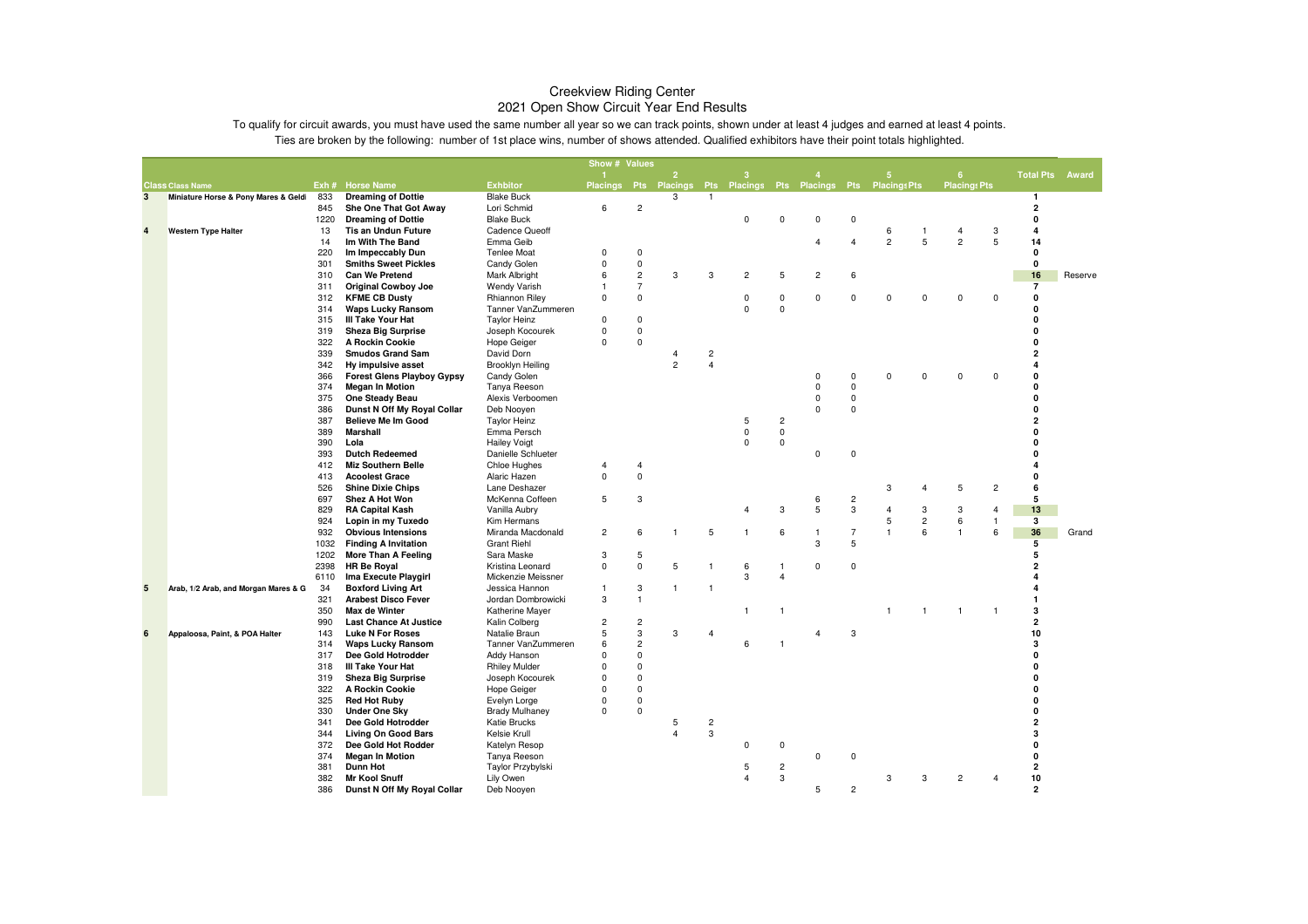|                |                                |              |                                                       |                                 | Show # Values                |                |                   |                         |                                    |                         |                               |                         |                         |                   |                     |                     |                     |                  |
|----------------|--------------------------------|--------------|-------------------------------------------------------|---------------------------------|------------------------------|----------------|-------------------|-------------------------|------------------------------------|-------------------------|-------------------------------|-------------------------|-------------------------|-------------------|---------------------|---------------------|---------------------|------------------|
|                |                                |              |                                                       |                                 |                              |                | $\overline{2}$    |                         | 3                                  |                         |                               |                         | 5                       |                   | 6                   |                     | <b>Total Pts</b>    | Award            |
|                | <b>Class Class Name</b>        |              | Exh # Horse Name                                      | <b>Exhbitor</b>                 |                              |                |                   |                         | Placings Pts Placings Pts Placings |                         | Pts Placings Pts Placings Pts |                         |                         |                   | <b>Placings Pts</b> |                     |                     |                  |
| 6              | Appaloosa, Paint, & POA Halter | 390          | Lola                                                  | <b>Hailey Voigt</b>             |                              |                |                   |                         | 0                                  | 0                       |                               |                         |                         |                   |                     |                     | 0                   |                  |
|                |                                | 393          | <b>Dutch Redeemed</b>                                 | Danielle Schlueter              |                              |                |                   |                         |                                    |                         | 0                             | 0                       |                         |                   |                     |                     | 0                   |                  |
|                |                                | 420          | Lovem and Leagum                                      | Gabby Danen                     |                              |                |                   |                         |                                    |                         |                               |                         | $\overline{4}$          | $\overline{c}$    | 5                   | $\mathbf{1}$        | 3                   |                  |
|                |                                | 434          | <b>Anne Everlasting Bond</b>                          | Wendi Schmid                    | $\overline{c}$               | $\,6\,$        |                   |                         |                                    |                         |                               |                         |                         |                   |                     |                     | 6                   |                  |
|                |                                | 776          | <b>Scotchs True Asset</b>                             | Sarah Vincent                   | $\overline{1}$               | $\overline{7}$ | $\overline{c}$    | 5                       | $\overline{2}$                     | 5                       |                               |                         |                         |                   |                     |                     | 17                  |                  |
|                |                                | 829          | <b>RA Capital Kash</b>                                | Vanilla Aubry                   |                              |                |                   |                         |                                    |                         | 3                             |                         | $\overline{2}$          |                   | 3                   | 3                   | 11                  |                  |
|                |                                | 831          | Z Shes X Ta See                                       | <b>Wendy Varish</b>             | $\mathbf 0$                  | $\mathbf 0$    |                   |                         |                                    |                         |                               |                         |                         |                   |                     |                     | 0                   |                  |
|                |                                | 845          | She One That Got Away                                 | Lori Schmid                     | $\mathbf{0}$                 | $\mathbf 0$    |                   |                         |                                    |                         |                               |                         |                         |                   |                     |                     | 0                   |                  |
|                |                                | 889          | One Sky Above                                         | <b>Brady Mulhaney</b>           |                              |                |                   |                         | $\Omega$                           | $\mathbf 0$             |                               |                         |                         |                   |                     |                     | 0                   |                  |
|                |                                | 924          | Lopin in my Tuxedo                                    | Kim Hermans                     |                              | $\sqrt{5}$     | 6<br>$\mathbf{1}$ | $\overline{1}$<br>6     | 1                                  | 6                       | 6<br>$\mathbf{1}$             | $\overline{1}$<br>6     | 5<br>$\mathbf{1}$       | $\mathbf{1}$<br>5 | 4<br>$\mathbf{1}$   | $\overline{c}$<br>5 | ${\bf 5}$<br>33     | Reserve<br>Grand |
|                |                                | 932<br>1202  | <b>Obvious Intensions</b>                             | Miranda Macdonald<br>Sara Maske | 3<br>$\overline{\mathbf{4}}$ | $\overline{4}$ |                   |                         |                                    |                         |                               |                         |                         |                   |                     |                     | 4                   |                  |
|                |                                |              | More Than A Feeling                                   |                                 |                              |                |                   |                         |                                    |                         |                               | 5                       |                         |                   |                     |                     | 5                   |                  |
|                |                                | 1611<br>6110 | <b>Appoint Me I'm Perfect</b><br>Ima Execute Playgirl | Nora Barr<br>Mickenzie Meissner |                              |                |                   |                         | 3                                  | $\overline{4}$          | $\overline{\mathbf{c}}$       |                         |                         |                   |                     |                     | $\overline{4}$      |                  |
| $\overline{7}$ | <b>Quarter Horse Halter</b>    | 3            | <b>RSK Genuine Jewel</b>                              | Katelyn Geib                    | $\mathbf 0$                  | $\mathbf 0$    | $\overline{c}$    | 5                       | $\mathbf{1}$                       | 6                       | 5                             | $\overline{c}$          | $\overline{\mathbf{c}}$ | 4                 | $\overline{2}$      | $\overline{4}$      | 21                  | Reserve          |
|                |                                | 13           | <b>Tis an Undun Future</b>                            | Cadence Queoff                  |                              |                |                   |                         |                                    |                         |                               |                         | 5                       | $\overline{1}$    | $\overline{4}$      | $\overline{2}$      | 3                   |                  |
|                |                                | 14           | Im With The Band                                      | Emma Geib                       |                              |                |                   |                         |                                    |                         | 4                             | 3                       |                         |                   |                     |                     | 3                   |                  |
|                |                                | 23           | <b>Fine Selectionofwine</b>                           | Carlissa Lorraine Heling        | $\mathbf 0$                  | $\mathbf 0$    | 5                 | $\overline{c}$          | 5                                  | $\overline{c}$          | 6                             | $\overline{1}$          |                         |                   |                     |                     | 5                   |                  |
|                |                                | 220          | Im Impeccably Dun                                     | <b>Tenlee Moat</b>              | $\mathbf 0$                  | $\mathsf 0$    |                   |                         |                                    |                         |                               |                         |                         |                   |                     |                     | 0                   |                  |
|                |                                | 250          | <b>Tess Sweet Silver</b>                              | Kate Macklin                    | $\mathbf 0$                  | $\mathbf 0$    |                   |                         |                                    |                         |                               |                         |                         |                   |                     |                     | 0                   |                  |
|                |                                | 310          | Can We Pretend                                        | Mark Albright                   | 5                            | 3              | $\overline{4}$    | $\mathbf 3$             | $\boldsymbol{\Delta}$              | 3                       | $\overline{c}$                | 5                       |                         |                   |                     |                     | 14                  |                  |
|                |                                | 311          | <b>Original Cowboy Joe</b>                            | <b>Wendy Varish</b>             | 3                            | 5              |                   |                         |                                    |                         |                               |                         |                         |                   |                     |                     | 5                   |                  |
|                |                                | 333          | <b>Shes A Stella Aliby</b>                            | Lauren Palau                    | $\Omega$                     | $\Omega$       |                   |                         |                                    |                         |                               |                         |                         |                   |                     |                     | 0                   |                  |
|                |                                | 340          | <b>Tes Sweet Silver</b>                               | <b>Katie Brucks</b>             |                              |                | $\Omega$          | $\mathbf 0$             |                                    |                         |                               |                         |                         |                   |                     |                     |                     |                  |
|                |                                | 342          | Hy impulsive asset                                    | Brooklyn Heiling                |                              |                | 3                 | $\overline{4}$          |                                    |                         |                               |                         |                         |                   |                     |                     |                     |                  |
|                |                                | 344          | <b>Living On Good Bars</b>                            | Kelsie Krull                    |                              |                | 6                 | $\overline{1}$          | $\Omega$                           | $\Omega$                |                               |                         |                         |                   |                     |                     |                     |                  |
|                |                                | 375          | One Steady Beau                                       | Alexis Verboomen                |                              |                |                   |                         |                                    |                         | 0                             | 0                       |                         |                   |                     |                     | ŋ                   |                  |
|                |                                | 376          | <b>ZipNTails ShininStar</b>                           | Rebecca Mensheski               |                              |                |                   |                         |                                    |                         | $\mathbf 0$                   | $\mathbf 0$             |                         |                   |                     |                     |                     |                  |
|                |                                | 387          | <b>Believe Me Im Good</b>                             | <b>Taylor Heinz</b>             |                              |                |                   |                         | $\Omega$                           | $\mathbf 0$             |                               |                         |                         |                   |                     |                     |                     |                  |
|                |                                | 400          | WorkinOnMyMasterpiece                                 | Mara Weis                       | $\overline{4}$               | $\overline{4}$ |                   |                         |                                    |                         |                               |                         |                         |                   |                     |                     |                     |                  |
|                |                                | 412          | <b>Miz Southern Belle</b>                             | Chloe Hughes                    | $\overline{1}$               | $\overline{7}$ |                   |                         |                                    |                         |                               |                         |                         |                   |                     |                     |                     |                  |
|                |                                | 413          | <b>Acoolest Grace</b>                                 | Alaric Hazen                    | $\mathbf 0$                  | $\mathbf 0$    |                   |                         |                                    |                         |                               |                         |                         |                   |                     |                     | 0                   |                  |
|                |                                | 426          | Luna Freckled Kid                                     | Lexi Smith                      |                              |                |                   |                         |                                    |                         |                               |                         | 4                       | 2                 | 5                   | $\overline{1}$      | 3                   |                  |
|                |                                | 526          | <b>Shine Dixie Chips</b>                              | Lane Deshazer                   |                              |                |                   |                         |                                    |                         |                               |                         | 3                       | 3                 | 3                   | 3                   | 6                   |                  |
|                |                                | 697          | <b>Shez A Hot Won</b>                                 | McKenna Coffeen                 | $\overline{c}$               | 6              |                   |                         | 6                                  | $\overline{1}$          | 0                             | 0                       |                         |                   |                     |                     | $\overline{7}$      |                  |
|                |                                | 932          | <b>Obvious Intensions</b>                             | Miranda Macdonald               | 6                            | $\overline{c}$ | $\mathbf{1}$      | 6                       | $\overline{c}$                     | 5                       | $\mathbf{1}$                  | 6                       | $\mathbf{1}$            | 5                 | $\mathbf{1}$        | 5                   | 29                  | Grand            |
|                |                                | 1032         | <b>Finding A Invitation</b>                           | <b>Grant Riehl</b>              |                              |                |                   |                         |                                    |                         | 3                             | $\overline{4}$          |                         |                   |                     |                     | 4                   |                  |
|                |                                | 2398         | <b>HR Be Royal</b>                                    | Kristina Leonard                | $^{\circ}$                   | $\mathbf 0$    | 0                 | $\mathbf 0$             | 0                                  | 0                       | $\mathbf 0$                   | $\mathbf 0$             |                         |                   |                     |                     | 0                   |                  |
|                |                                | 6110         | Ima Execute Playgirl                                  | Mickenzie Meissner              |                              |                |                   |                         | 3                                  | $\overline{\mathbf{A}}$ |                               |                         |                         |                   |                     |                     |                     |                  |
| 8              | <b>Maiden Halter Halter</b>    | 13           | <b>Tis an Undun Future</b>                            | Cadence Queoff                  |                              |                |                   |                         |                                    |                         |                               |                         | 3                       | $\overline{c}$    | $\overline{2}$      | 3                   | 5                   |                  |
|                |                                | 93           | <b>Rocken Smooth Trigger</b>                          | <b>Taylor Ebben</b>             |                              |                |                   |                         |                                    |                         | 0                             | 0                       |                         |                   |                     |                     | 0                   |                  |
|                |                                | 301          | <b>Smiths Sweet Pickles</b>                           | Candy Golen                     | $\mathbf 0$                  | $\pmb{0}$      |                   |                         |                                    |                         |                               |                         |                         |                   |                     |                     | 0                   |                  |
|                |                                | 310          | Can We Pretend                                        | Mark Albright                   | $\overline{c}$               | 5              | $\overline{4}$    | 3                       | $\overline{c}$                     | 6                       | $\overline{c}$                | 6                       |                         |                   |                     |                     | 20                  | Grand            |
|                |                                | 317          | Dee Gold Hotrodder                                    | Addy Hanson                     | 0                            | $\mathbf 0$    |                   |                         |                                    |                         |                               |                         |                         |                   |                     |                     | 0                   |                  |
|                |                                | 326          | Wake Up Indie Queen                                   | Rachel Strandberg               | 0                            | $\mathbf 0$    |                   |                         |                                    |                         |                               |                         |                         |                   |                     |                     | 0                   |                  |
|                |                                | 330          | <b>Under One Sky</b>                                  | <b>Brady Mulhaney</b>           | 6                            | $\mathbf{1}$   |                   |                         |                                    |                         |                               |                         |                         |                   |                     |                     |                     |                  |
|                |                                | 339          | <b>Smudos Grand Sam</b>                               | David Dorn                      |                              |                | 5                 | $\overline{\mathbf{c}}$ |                                    |                         |                               |                         |                         |                   |                     |                     | $\overline{2}$      |                  |
|                |                                | 342          | Hy impulsive asset                                    | Brooklyn Heiling                |                              |                | $\overline{c}$    | 5                       |                                    |                         |                               |                         |                         |                   |                     |                     | 5                   |                  |
|                |                                | 343          | Wake Up Indie Queen                                   | Rachel Strandberg               |                              |                | $\Omega$          | $\mathbf 0$             |                                    |                         |                               |                         |                         |                   |                     |                     | 0                   |                  |
|                |                                | 345          | <b>Living On Good Bars</b>                            | Kaitlyn Popovich                |                              |                | 3                 | $\overline{4}$          | 0<br>0                             | 0<br>$\Omega$           | $\Omega$                      |                         |                         |                   | $\overline{4}$      |                     | 4<br>$\overline{2}$ |                  |
|                |                                | 366<br>374   | <b>Forest Glens Playboy Gypsy</b>                     | Candy Golen                     |                              |                |                   |                         |                                    |                         | $\mathbf 0$                   | $\Omega$<br>$\mathbf 0$ |                         |                   |                     |                     | 0                   |                  |
|                |                                |              | <b>Megan In Motion</b>                                | Tanya Reeson                    |                              |                |                   |                         |                                    |                         |                               |                         |                         |                   |                     |                     | 0                   |                  |
|                |                                | 376          | <b>ZipNTails ShininStar</b>                           | Rebecca Mensheski               |                              |                |                   |                         |                                    |                         | 0                             | $\Omega$                |                         |                   |                     |                     |                     |                  |
|                |                                | 381          | <b>Dunn Hot</b>                                       | Taylor Przybylski               |                              |                |                   |                         | 6                                  | $\overline{c}$          |                               |                         |                         |                   |                     |                     | $\overline{2}$      |                  |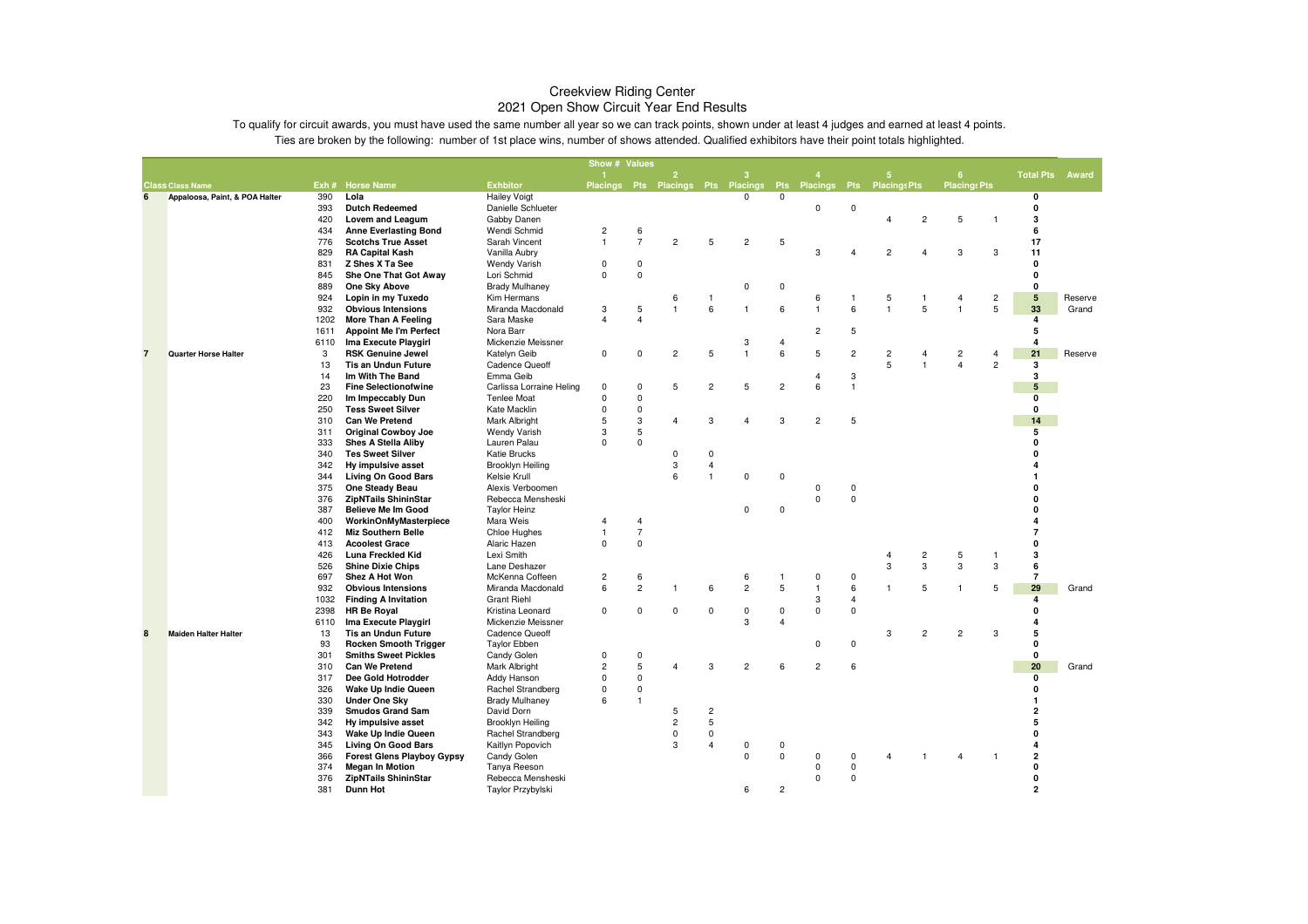|    |                             |            |                                                                    |                                      | Show # Values  |                         |                                    |                                |                           |                           |                           |                                  |                |                     |                     |                |                         |         |
|----|-----------------------------|------------|--------------------------------------------------------------------|--------------------------------------|----------------|-------------------------|------------------------------------|--------------------------------|---------------------------|---------------------------|---------------------------|----------------------------------|----------------|---------------------|---------------------|----------------|-------------------------|---------|
|    |                             |            |                                                                    |                                      |                |                         | $\overline{2}$                     |                                | з                         |                           |                           |                                  | 5.             |                     | 6                   |                | <b>Total Pts</b>        | Award   |
|    | <b>Class Class Name</b>     |            | Exh # Horse Name                                                   | <b>Exhbitor</b>                      |                |                         | Placings Pts Placings Pts Placings |                                |                           | <b>Pts</b><br>$\mathbf 0$ | Placings Pts Placings Pts |                                  |                |                     | <b>Placings Pts</b> |                |                         |         |
| 8  | <b>Maiden Halter Halter</b> | 384<br>385 | GreyGlyn Gorgeous Bettina<br><b>Tales Once Upon A Time</b>         | Dylan Kolkowski<br>Natalie Kolkowski |                |                         |                                    |                                | $^{\circ}$<br>$\mathbf 0$ | $\pmb{0}$                 |                           |                                  |                |                     |                     |                | 0<br>$\mathbf{0}$       |         |
|    |                             | 386        | Dunst N Off My Royal Collar                                        | Deb Nooyen                           |                |                         |                                    |                                | $\mathbf 0$               | $\mathbf 0$               | 6                         | $\overline{c}$                   |                |                     |                     |                | $\overline{2}$          |         |
|    |                             | 388        | Mcdreamy                                                           | <b>Carley Voigt</b>                  |                |                         |                                    |                                | $\mathbf 0$               | $\mathbf 0$               |                           |                                  |                |                     |                     |                | $\Omega$                |         |
|    |                             | 389        | Marshall                                                           | Emma Persch                          |                |                         |                                    |                                | $\Omega$                  | $\mathbf 0$               |                           |                                  |                |                     |                     |                | $\Omega$                |         |
|    |                             | 392        | <b>KFME Classy Lassie</b>                                          | Aniyah Gellin                        |                |                         |                                    |                                |                           |                           | 0                         | $\mathbf 0$                      |                |                     |                     |                | $\mathbf{0}$            |         |
|    |                             | 393        | <b>Dutch Redeemed</b>                                              | Danielle Schlueter                   |                |                         |                                    |                                |                           |                           | $\mathbf 0$               | $\mathbf 0$                      |                |                     |                     |                | $\mathbf{0}$            |         |
|    |                             | 413        | <b>Acoolest Grace</b>                                              | Alaric Hazen                         | 5              | $\overline{c}$          |                                    |                                |                           |                           |                           |                                  |                |                     |                     |                | $\overline{2}$          |         |
|    |                             | 426        | Luna Freckled Kid                                                  | Lexi Smith                           |                |                         |                                    |                                |                           |                           |                           |                                  | 2              | 3                   | 3                   | $\overline{c}$ | 5                       |         |
|    |                             | 776        | <b>Scotchs True Asset</b>                                          | Sarah Vincent                        | $\mathbf{1}$   | 6                       | $\mathbf{1}$                       | 6                              | $\mathbf{1}$              | $\overline{7}$            |                           |                                  |                |                     |                     |                | 19                      |         |
|    |                             | 829        | <b>RA Capital Kash</b>                                             | Vanilla Aubry                        |                |                         | 6                                  | $\overline{1}$                 | $\mathbf 0$               | $\mathbf 0$               | 3                         | 5                                |                | $\overline{4}$      |                     | 4              | 14                      | Reserve |
|    |                             | 845        | She One That Got Away                                              | Lori Schmid                          | 4              | 3                       |                                    |                                |                           |                           |                           |                                  |                |                     |                     |                | 3                       |         |
|    |                             | 889        | One Sky Above                                                      | <b>Brady Mulhaney</b>                |                |                         |                                    |                                | $\overline{4}$            | $\overline{4}$            |                           |                                  |                |                     |                     |                | $\overline{\mathbf{A}}$ |         |
|    |                             | 902        | <b>Dudes Life of Riley</b>                                         | Emilia Waite                         |                |                         |                                    |                                | 3                         | 5                         | $\,$ 5 $\,$               | 3                                |                |                     |                     |                | 8                       |         |
|    |                             | 990        | <b>Last Chance At Justice</b>                                      | Kalin Colberg                        | $\Omega$       | 0                       |                                    |                                |                           |                           |                           |                                  |                |                     |                     |                | 0                       |         |
|    |                             | 1611       | <b>Appoint Me I'm Perfect</b>                                      | Nora Barr                            |                |                         |                                    |                                |                           |                           | -1                        | $\overline{7}$                   |                |                     |                     |                | $\overline{7}$          |         |
|    |                             | 2398       | <b>HR Be Royal</b>                                                 | Kristina Leonard                     | 3              | 4                       | $\mathbf 0$                        | $\mathbf 0$                    | 5                         | 3                         | $\overline{4}$            | $\overline{4}$                   |                |                     |                     |                | 11                      |         |
| 9  | <b>Aged Horse Halter</b>    | 12         | Lovem and Leagum                                                   | Natalie Metzler                      | $\mathbf 0$    | $\pmb{0}$               |                                    |                                |                           |                           |                           |                                  |                |                     |                     |                | 0                       |         |
|    |                             | 14         | Im With The Band                                                   | Emma Geib                            | 6              | $\mathbf{1}$            | $\overline{c}$                     | 5                              | $\overline{c}$            | 5                         | $\overline{1}$            | 6                                |                | 6                   | $\mathbf{1}$        | 6              | 29                      | Grand   |
|    |                             | 27         | Palo'mine Special KanTeena                                         | Kathy Henn                           |                |                         |                                    |                                |                           |                           |                           |                                  | $\Omega$       | $\mathbf 0$         | 0                   | $\mathbf 0$    | 0                       |         |
|    |                             | 34         | <b>Boxford Living Art</b>                                          | Jessica Hannon                       | $\overline{4}$ | 3<br>$\overline{4}$     | 5                                  | $\overline{c}$<br>$\mathbf{1}$ | 6                         |                           |                           |                                  |                |                     |                     |                | 5                       |         |
|    |                             | 35         | <b>Star Fleet Zippo</b>                                            | <b>Madison Hermans</b>               | 3              |                         | 6                                  |                                |                           | -1                        | 3<br>0                    | $\overline{4}$<br>$\overline{0}$ | $\overline{c}$ | 5                   | 0                   | 0              | 15<br>$\mathbf{0}$      |         |
|    |                             | 93<br>109  | <b>Rocken Smooth Trigger</b><br><b>Charminy Mystical Spindrift</b> | <b>Taylor Ebben</b><br>Kathy Henn    |                |                         |                                    |                                |                           |                           | $\overline{4}$            | 3                                |                |                     |                     |                | 3                       |         |
|    |                             | 250        | <b>Tess Sweet Silver</b>                                           | Kate Macklin                         | $\mathbf 0$    | 0                       |                                    |                                |                           |                           |                           |                                  |                |                     |                     |                | n                       |         |
|    |                             | 301        | <b>Smiths Sweet Pickles</b>                                        | Candy Golen                          | $\Omega$       | $\mathbf 0$             |                                    |                                |                           |                           |                           |                                  |                |                     |                     |                | O                       |         |
|    |                             | 315        | III Take Your Hat                                                  | <b>Taylor Heinz</b>                  | $\mathbf 0$    | 0                       |                                    |                                |                           |                           |                           |                                  |                |                     |                     |                | 0                       |         |
|    |                             | 324        | <b>Impressive Dun Right</b>                                        | <b>Riley Truckey</b>                 | $\mathbf 0$    | $\pmb{0}$               | 4                                  | 3                              | 5                         | $\overline{c}$            | $\mathbf 0$               | $\overline{0}$                   |                |                     |                     |                | 5                       |         |
|    |                             | 326        | Wake Up Indie Queen                                                | Rachel Strandberg                    | 5              | $\overline{c}$          |                                    |                                |                           |                           |                           |                                  |                |                     |                     |                | $\overline{2}$          |         |
|    |                             | 333        | <b>Shes A Stella Aliby</b>                                         | Lauren Palau                         | -1             | 6                       |                                    |                                |                           |                           |                           |                                  |                |                     |                     |                | 6                       |         |
|    |                             | 340        | <b>Tes Sweet Silver</b>                                            | Katie Brucks                         |                |                         | $\mathbf 0$                        | $\pmb{0}$                      |                           |                           |                           |                                  |                |                     |                     |                | n                       |         |
|    |                             | 343        | Wake Up Indie Queen                                                | Rachel Strandberg                    |                |                         | $\mathbf 0$                        | $\mathbf 0$                    |                           |                           |                           |                                  |                |                     |                     |                | $\mathbf{0}$            |         |
|    |                             | 374        | <b>Megan In Motion</b>                                             | Tanya Reeson                         |                |                         |                                    |                                |                           |                           | $\mathbf 0$               | $\Omega$                         |                |                     |                     |                | $\mathbf{0}$            |         |
|    |                             | 382        | <b>Mr Kool Snuff</b>                                               | Lily Owen                            |                |                         |                                    |                                |                           | 6                         |                           |                                  | O              | $\Omega$            | $\overline{c}$      | 5              | 11                      |         |
|    |                             | 389        | Marshall                                                           | Emma Persch                          |                |                         |                                    |                                | $\mathbf 0$               | $\pmb{0}$                 |                           |                                  |                |                     |                     |                | 0                       |         |
|    |                             | 390        | Lola                                                               | <b>Hailey Voigt</b>                  |                |                         |                                    |                                | $\mathbf 0$               | $\mathbf 0$               |                           |                                  |                |                     |                     |                | $\Omega$                |         |
|    |                             | 392        | <b>KFME Classy Lassie</b>                                          | Aniyah Gellin                        |                |                         |                                    |                                |                           |                           | 6                         | $\mathbf{1}$                     |                |                     |                     |                |                         |         |
|    |                             | 394        | <b>Charlie's Dark Kiss</b>                                         | Austyn Heim                          |                |                         |                                    |                                | 3                         | $\overline{4}$            |                           |                                  |                |                     |                     |                |                         |         |
|    |                             | 401        | <b>Tes Sweet Silver</b>                                            | Kate Macklin                         |                |                         |                                    |                                | $\Omega$                  | $\mathbf 0$               |                           |                                  |                |                     |                     |                | $\Omega$                |         |
|    |                             | 419        | <b>Will Enjoy My Spots</b>                                         | Addy Kust                            |                |                         |                                    |                                |                           |                           |                           |                                  | 6              | -1                  | 0                   | $^{\circ}$     | $\mathbf{1}$            |         |
|    |                             | 421        | Ya Better Be Ready                                                 | Lauren Kuenzli                       |                |                         | -1                                 | 6                              |                           |                           | $\overline{c}$            | 5                                | $\overline{4}$ | 3                   | 3                   | $\overline{4}$ | 18                      | Reserve |
|    |                             | 424        | <b>Charlie's Dark Kiss</b>                                         | Austyn Heim                          |                |                         |                                    |                                |                           |                           |                           |                                  | 5              | $\overline{c}$      | 5                   | $\overline{c}$ | $\overline{4}$          |         |
|    |                             | 426        | Luna Freckled Kid                                                  | Lexi Smith                           |                |                         |                                    |                                | 4                         | 3                         |                           |                                  | 0<br>3         | 0<br>$\overline{4}$ | 6<br>4              | $\mathbf{1}$   | $\mathbf{1}$            |         |
|    |                             | 428<br>990 | <b>Shine Dixie Chips</b>                                           | Mara Weis                            |                |                         | 3                                  | $\overline{4}$                 |                           |                           | 5                         | $\overline{c}$                   |                |                     |                     | 3              | 16<br>5                 |         |
| 10 | <b>Most Colorful Spots</b>  | 12         | <b>Last Chance At Justice</b><br>Lovem and Leagum                  | Kalin Colberg<br>Natalie Metzler     | 2<br>5         | 5<br>$\mathsf 3$        | 5                                  | $\overline{c}$                 |                           | 7                         | $\mathsf 0$               | $\mathbf 0$                      | $\overline{4}$ | 3                   | $\overline{4}$      | 3              | 18                      |         |
|    |                             | 109        | <b>Charminy Mystical Spindrift</b>                                 | Kathy Henn                           |                |                         |                                    |                                | $\mathbf 0$               | $\mathbf 0$               | $\mathbf 0$               | $\mathbf 0$                      |                |                     |                     |                | 0                       |         |
|    |                             | 143        | <b>Luke N For Roses</b>                                            | Natalie Braun                        |                |                         |                                    | $\boldsymbol{6}$               |                           |                           |                           |                                  |                |                     |                     |                | 6                       |         |
|    |                             | 301        | <b>Smiths Sweet Pickles</b>                                        | Candy Golen                          | $\mathbf 0$    | $\mathbf 0$             |                                    |                                |                           |                           |                           |                                  |                |                     |                     |                | 0                       |         |
|    |                             | 302        | <b>KFME Lucky Derby</b>                                            | <b>Rhiannon Riley</b>                | 0              | 0                       |                                    |                                | 3                         | 5                         | 5                         | $\overline{c}$                   | 5              | $\overline{c}$      | 6                   |                | 10                      |         |
|    |                             | 308        | <b>KFME Ryne Stone Dandy</b>                                       | <b>Brantley Beilke</b>               | $\overline{4}$ | $\overline{4}$          |                                    |                                |                           |                           |                           |                                  |                |                     |                     |                | 4                       |         |
|    |                             | 314        | <b>Waps Lucky Ransom</b>                                           | Tanner VanZummeren                   |                |                         |                                    |                                | 5                         | 3                         |                           |                                  |                |                     |                     |                | 3                       |         |
|    |                             | 317        | Dee Gold Hotrodder                                                 | Addy Hanson                          | 6              | $\overline{\mathbf{c}}$ |                                    |                                |                           |                           |                           |                                  |                |                     |                     |                | $\overline{2}$          |         |
|    |                             | 318        | III Take Your Hat                                                  | <b>Rhiley Mulder</b>                 | $\Omega$       | $\Omega$                |                                    |                                |                           |                           |                           |                                  |                |                     |                     |                | $\Omega$                |         |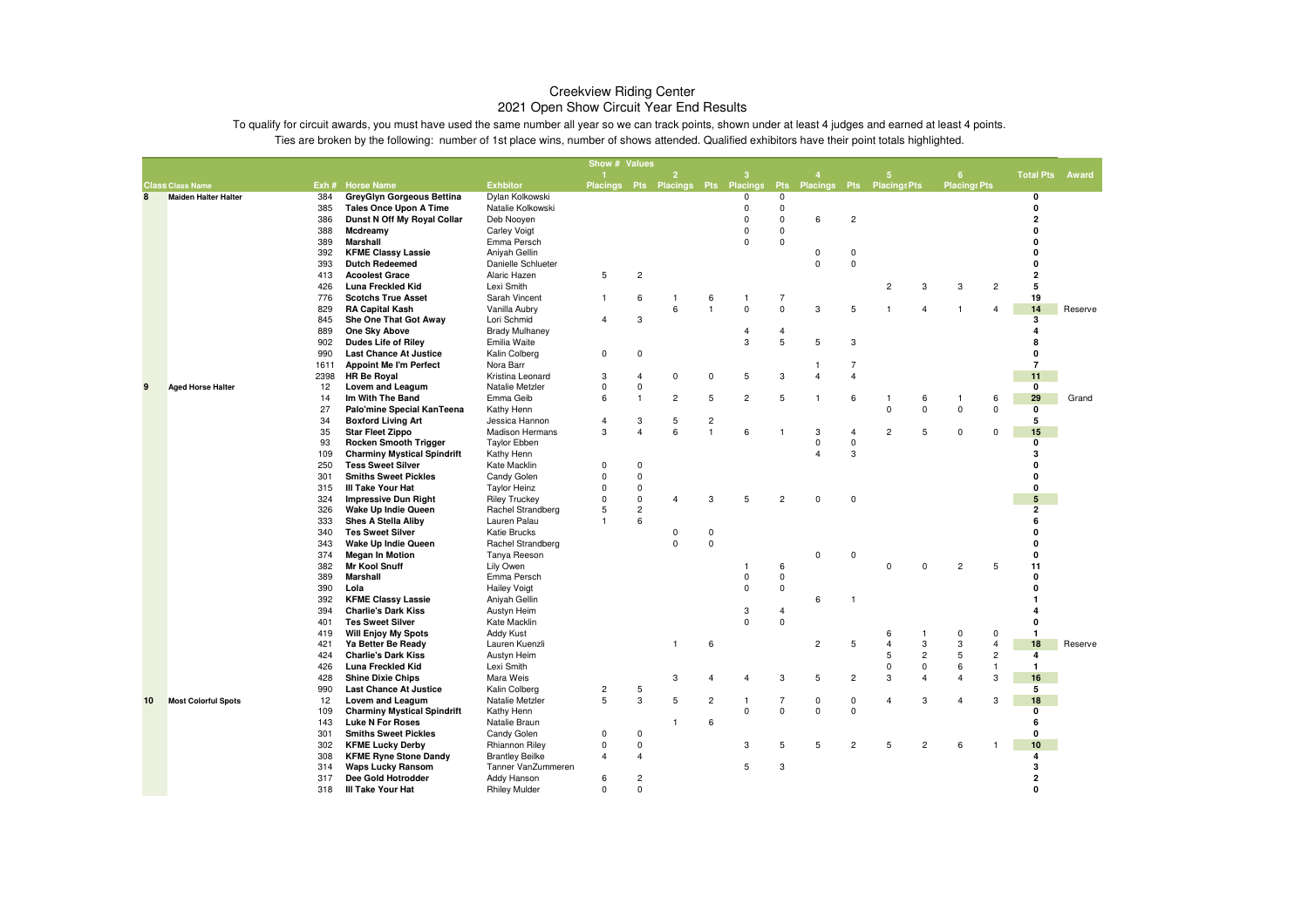|    |                            |            |                                                                        |                                   | Show # Values   |                  |                |                |                                                         |                     |                         |                |                |                |                         |                |                     |         |
|----|----------------------------|------------|------------------------------------------------------------------------|-----------------------------------|-----------------|------------------|----------------|----------------|---------------------------------------------------------|---------------------|-------------------------|----------------|----------------|----------------|-------------------------|----------------|---------------------|---------|
|    |                            |            |                                                                        |                                   |                 |                  | $\overline{2}$ |                | з                                                       |                     |                         |                | 5              |                | 6                       |                | <b>Total Pts</b>    | Award   |
|    | <b>Class Class Name</b>    |            | Exh # Horse Name                                                       | <b>Exhbitor</b>                   | <b>Placings</b> |                  |                |                | Pts Placings Pts Placings Pts Placings Pts Placings Pts |                     |                         |                |                |                | <b>Placings Pts</b>     |                |                     |         |
| 10 | <b>Most Colorful Spots</b> | 325        | <b>Red Hot Ruby</b>                                                    | Evelyn Lorge                      | $\mathbf 0$     | $\mathbf 0$      |                |                |                                                         |                     |                         |                |                |                |                         |                | 0                   |         |
|    |                            | 330        | <b>Under One Sky</b>                                                   | <b>Brady Mulhaney</b>             | 0               | $\mathbf 0$      |                |                |                                                         |                     |                         |                |                |                |                         |                | $\mathbf{0}$        |         |
|    |                            | 346        | <b>KBC Cactus Kid</b>                                                  | Carlee Schlueter                  |                 |                  | $\overline{4}$ | 3              |                                                         |                     | 0                       | 0              |                |                |                         |                | 3                   |         |
|    |                            | 366<br>372 | <b>Forest Glens Playboy Gypsy</b>                                      | Candy Golen                       |                 |                  |                |                | $\overline{2}$<br>0                                     | 6<br>$\mathbf 0$    | $\overline{4}$          | 3              | $\overline{c}$ | 5              | $\overline{c}$          | 5              | 19                  |         |
|    |                            | 374        | Dee Gold Hot Rodder<br><b>Megan In Motion</b>                          | Katelyn Resop                     |                 |                  |                |                |                                                         |                     | 6                       | $\mathbf{1}$   |                |                |                         |                | 0<br>1              |         |
|    |                            | 381        | Dunn Hot                                                               | Tanya Reeson<br>Taylor Przybylski |                 |                  |                |                | 0                                                       | $\mathbf 0$         |                         |                |                |                |                         |                | U                   |         |
|    |                            | 382        | <b>Mr Kool Snuff</b>                                                   | Lily Owen                         |                 |                  |                |                | $\Omega$                                                | 0                   |                         |                |                |                |                         |                | O                   |         |
|    |                            | 387        | <b>Believe Me Im Good</b>                                              | <b>Taylor Heinz</b>               |                 |                  |                |                | $\Omega$                                                | $\mathbf 0$         |                         |                |                |                |                         |                | 0                   |         |
|    |                            | 390        | Lola                                                                   | <b>Hailey Voigt</b>               |                 |                  |                |                | $\Omega$                                                | $\Omega$            |                         |                |                |                |                         |                | $\mathbf{0}$        |         |
|    |                            | 419        | <b>Will Enjoy My Spots</b>                                             | <b>Addy Kust</b>                  |                 |                  |                |                |                                                         |                     |                         |                | 6              |                | 5                       | $\overline{c}$ | 3                   |         |
|    |                            | 434        | <b>Anne Everlasting Bond</b>                                           | Wendi Schmid                      | $\mathbf 0$     | $\mathbf 0$      |                |                |                                                         |                     |                         |                |                |                |                         |                | $\mathbf 0$         |         |
|    |                            | 719        | <b>Luke N For Roses</b>                                                | Allison Daul                      |                 |                  |                |                |                                                         |                     | $\overline{c}$          | 5              |                |                |                         |                | 5                   |         |
|    |                            | 776        | <b>Scotchs True Asset</b>                                              | Sarah Vincent                     | 1               | $\overline{7}$   | $\overline{c}$ | 5              | 6                                                       | $\mathbf 2$         |                         |                |                |                |                         |                | 14                  |         |
|    |                            | 829        | <b>RA Capital Kash</b>                                                 | Vanilla Aubry                     |                 |                  | 6              | $\overline{1}$ | $\mathbf{0}$                                            | $\mathbf 0$         | 1                       | 6              | $\mathbf{1}$   | 6              | 1                       | 6              | 19                  | Reserve |
|    |                            | 831        | Z Shes X Ta See                                                        | <b>Wendy Varish</b>               | $\overline{c}$  | 6                |                |                |                                                         |                     |                         |                |                |                |                         |                | 6                   |         |
|    |                            | 833        | <b>Dreaming of Dottie</b>                                              | <b>Blake Buck</b>                 |                 |                  | $\Omega$       | $\mathbf 0$    |                                                         |                     |                         |                |                |                |                         |                | $\mathbf{0}$        |         |
|    |                            | 845        | She One That Got Away                                                  | Lori Schmid                       | 0               | $\mathbf 0$      |                |                |                                                         |                     |                         |                |                |                |                         |                | $\mathbf 0$         |         |
|    |                            | 889        | One Sky Above                                                          | <b>Brady Mulhaney</b>             |                 |                  |                |                | 0                                                       | 0                   |                         |                |                |                |                         |                | $\mathbf 0$         |         |
|    |                            | 924        | Lopin in my Tuxedo                                                     | Kim Hermans                       |                 |                  | 3              | 4              | $\overline{\mathbf{A}}$                                 | $\overline{A}$      | 3                       | 4              | 3              | $\overline{4}$ | 3                       |                | 20                  | Grand   |
|    |                            | 932        | <b>Obvious Intensions</b>                                              | Miranda Macdonald                 | 0               | $\mathbf 0$      |                |                |                                                         |                     |                         |                |                |                |                         |                | 0                   |         |
|    |                            | 1202       | More Than A Feeling                                                    | Sara Maske                        | 3               | 5                |                |                |                                                         |                     |                         |                |                |                |                         |                | 5                   |         |
|    |                            | 1220       | <b>Dreaming of Dottie</b>                                              | <b>Blake Buck</b>                 |                 |                  |                |                | 0                                                       | 0                   | $\mathbf 0$             | $\mathbf 0$    |                |                |                         |                | $\mathbf 0$         |         |
| 11 | <b>Most Colorful Solid</b> | 3          | <b>RSK Genuine Jewel</b>                                               | Katelyn Geib                      | 1               | 6                | $\overline{1}$ | 6              | 5                                                       | $\overline{c}$      | 3                       | $\overline{4}$ | $\overline{4}$ | -1             | 3                       | $\overline{c}$ | 21                  | Reserve |
|    |                            | 13         | <b>Tis an Undun Future</b>                                             | Cadence Queoff                    |                 |                  |                |                |                                                         |                     |                         |                | $\overline{1}$ | $\overline{4}$ | $\overline{4}$          | $\mathbf{1}$   | 5                   |         |
|    |                            | 27         | Palo'mine Special KanTeena                                             | Kathy Henn                        |                 |                  |                |                |                                                         |                     |                         |                | 3              | $\overline{c}$ | $\overline{2}$          | 3              | 5                   |         |
|    |                            | 329        | Wingates Jadore Mi                                                     | Anisten Wendt                     | 3               | 4                |                |                | 1                                                       | 6                   | $\overline{\mathbf{c}}$ | 5              |                |                |                         |                | 15                  |         |
|    |                            | 345        | <b>Living On Good Bars</b>                                             | Kaitlyn Popovich                  |                 |                  | 6              | $\overline{1}$ | 0                                                       | $\mathbf 0$         |                         |                |                |                |                         |                | $\mathbf{1}$        |         |
|    |                            | 353        | <b>Not Coloreda Latte</b>                                              | Shaina Wucherer                   |                 |                  | 5              | $\overline{c}$ |                                                         |                     |                         |                |                |                |                         |                | $\overline{2}$<br>4 |         |
|    |                            | 373        | <b>Makin It Platimum</b>                                               | Kurt Heling                       |                 |                  |                |                | 3<br>$\overline{2}$                                     | $\overline{4}$<br>5 |                         |                |                |                |                         |                | 5                   |         |
|    |                            | 380<br>384 | <b>KFME Northwoods Piano Polly</b><br><b>GreyGlyn Gorgeous Bettina</b> | Sam Gretzon<br>Dylan Kolkowski    |                 |                  |                |                | 6                                                       | $\mathbf{1}$        |                         |                |                |                |                         |                |                     |         |
|    |                            | 385        | <b>Tales Once Upon A Time</b>                                          | Natalie Kolkowski                 |                 |                  |                |                | $\Omega$                                                | 0                   |                         |                |                |                |                         |                | U                   |         |
|    |                            | 386        | Dunst N Off My Royal Collar                                            | Deb Nooyen                        |                 |                  |                |                |                                                         |                     | $\overline{4}$          | 3              |                |                |                         |                | 3                   |         |
|    |                            | 388        | Mcdreamy                                                               | <b>Carley Voigt</b>               |                 |                  |                |                | 0                                                       | 0                   |                         |                |                |                |                         |                | 0                   |         |
|    |                            | 389        | <b>Marshall</b>                                                        | Emma Persch                       |                 |                  |                |                | $\overline{A}$                                          | 3                   |                         |                |                |                |                         |                | 3                   |         |
|    |                            | 392        | <b>KFME Classy Lassie</b>                                              | Aniyah Gellin                     |                 |                  |                |                |                                                         |                     | 5                       | $\overline{c}$ |                |                |                         |                | $\overline{2}$      |         |
|    |                            | 413        | <b>Acoolest Grace</b>                                                  | Alaric Hazen                      | $\overline{4}$  | 3                |                |                |                                                         |                     |                         |                |                |                |                         |                | 3                   |         |
|    |                            | 450        | <b>KFME Northwoods Piano Polly</b>                                     | Sharon Depas                      | $\overline{c}$  | $5\phantom{.0}$  | 3              | $\overline{4}$ |                                                         |                     | $\overline{1}$          | 6              | $\overline{2}$ | 3              |                         |                | 22                  | Grand   |
|    |                            | 496        | <b>Still Meadows Last Star</b>                                         | Kiley lley                        |                 |                  | $\overline{c}$ | 5              |                                                         |                     |                         |                |                |                |                         |                | 5                   |         |
|    |                            | 526        | <b>Shine Dixie Chips</b>                                               | Lane Deshazer                     | 5               | $\overline{c}$   |                |                |                                                         |                     |                         |                |                |                |                         |                | $\overline{2}$      |         |
|    |                            | 2398       | <b>HR Be Royal</b>                                                     | Kristina Leonard                  | 6               | $\overline{1}$   | 4              | 3              | 0                                                       | $\pmb{0}$           | 6                       | $\mathbf{1}$   |                |                |                         |                | 5                   |         |
| 12 | Yearling & 2yo Lunge Line  | 310        | <b>Can We Pretend</b>                                                  | <b>Mark Albright</b>              | 3               | $\overline{4}$   | 1              | $\overline{4}$ | $\overline{\mathbf{c}}$                                 | 5                   | $\mathbf{1}$            | 5              |                |                |                         |                | 18                  | Grand   |
|    |                            | 344        | <b>Living On Good Bars</b>                                             | Kelsie Krull                      |                 |                  | 3              | $\overline{2}$ | 6                                                       | $\mathbf{1}$        |                         |                |                |                |                         |                | 3                   |         |
|    |                            | 373        | <b>Makin It Platimum</b>                                               | Kurt Heling                       |                 |                  |                |                | 1                                                       | 6                   |                         |                |                |                |                         |                | 6                   |         |
|    |                            | 386        | Dunst N Off My Royal Collar                                            | Deb Nooyen                        |                 |                  |                |                | 4                                                       | 3                   | $\overline{c}$          | $\overline{4}$ |                |                |                         |                | $\overline{7}$      |         |
|    |                            | 434        | <b>Anne Everlasting Bond</b>                                           | Wendi Schmid                      | 1               | $\boldsymbol{6}$ |                |                |                                                         |                     |                         |                |                |                |                         |                | 6                   |         |
|    |                            | 831        | Z Shes X Ta See                                                        | <b>Wendy Varish</b>               | $\overline{4}$  | 3                |                |                |                                                         |                     |                         |                |                |                |                         |                | 3                   |         |
|    |                            | 845        | She One That Got Away                                                  | Lori Schmid                       | $\Omega$        | $\mathbf 0$      |                |                |                                                         |                     |                         |                |                |                |                         |                | $\mathbf{0}$        |         |
|    |                            | 924        | Lopin in my Tuxedo                                                     | Kim Hermans                       |                 |                  |                |                | 0                                                       | 0                   | 4                       | $\overline{c}$ | $\overline{c}$ | $\overline{1}$ | $\mathbf{1}$            | $\overline{c}$ | 5                   |         |
|    |                            | 932        | <b>Obvious Intensions</b>                                              | Miranda Macdonald                 | $\overline{2}$  | 5                | $\overline{c}$ | 3              | 3                                                       | $\overline{4}$      | 3                       | 3              | $\mathbf{1}$   | $\overline{c}$ | $\overline{c}$          | $\mathbf{1}$   | 18                  | Reserve |
|    |                            | 2398       | <b>HR Be Royal</b>                                                     | Kristina Leonard                  | 0               | $\mathbf 0$      | 4              | $\overline{1}$ | 5                                                       | $\overline{2}$      | 5                       | $\overline{1}$ |                |                |                         |                | $\overline{4}$      |         |
| 13 | <b>Open Showmanship</b>    | 14         | Im With The Band                                                       | Emma Geib                         |                 |                  |                |                |                                                         |                     | $\overline{c}$          | 5              | $\mathbf{1}$   | 6              | $\overline{\mathbf{c}}$ | 5              | 16                  |         |
|    |                            | 34         | <b>Boxford Living Art</b>                                              | Jessica Hannon                    | $\Omega$        | $\Omega$         |                |                |                                                         |                     |                         |                |                |                |                         |                | $\mathbf{0}$        |         |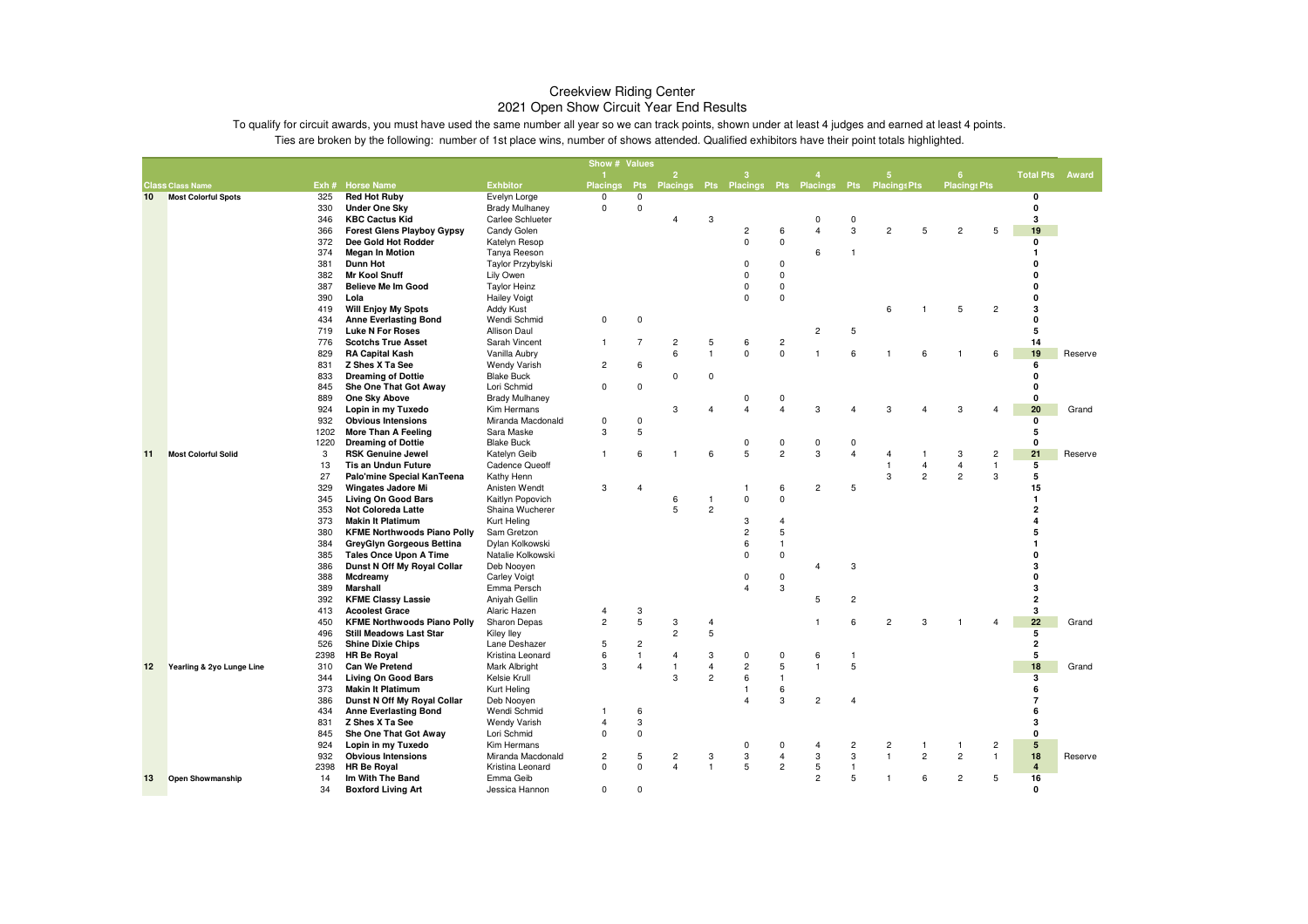|    |                         |            |                                                     |                                            | Show # Values               |                             |                 |                |                                        |                         |          |                |                         |                |                     |                |                        |         |
|----|-------------------------|------------|-----------------------------------------------------|--------------------------------------------|-----------------------------|-----------------------------|-----------------|----------------|----------------------------------------|-------------------------|----------|----------------|-------------------------|----------------|---------------------|----------------|------------------------|---------|
|    |                         |            |                                                     |                                            |                             |                             | $\overline{2}$  |                | ९                                      |                         |          |                | 5                       |                | 6                   |                | <b>Total Pts Award</b> |         |
|    | <b>Class Class Name</b> |            | Exh # Horse Name                                    | <b>Exhbitor</b>                            | <b>Placings</b>             | <b>Pts</b>                  | <b>Placings</b> | Pts            | Placings Pts Placings Pts Placings Pts |                         |          |                |                         |                | <b>Placings Pts</b> |                |                        |         |
| 13 | <b>Open Showmanship</b> | 45         | ThumbKinda Investment                               | Alex VandenElzen                           | $\mathbf{1}$                | 7                           | 2               | 6              |                                        |                         |          |                |                         |                |                     |                | 13                     |         |
|    |                         | 132        | <b>RSK Genuine Jewel</b>                            | Sarah McKinnon                             | $\mathsf 0$                 | $\pmb{0}$                   | $\overline{4}$  | $\overline{4}$ | 3                                      | 5                       |          |                |                         |                |                     |                | 9                      |         |
|    |                         | 285        | <b>Believe Me Im Good</b>                           | Laura Seidl                                | $\Omega$                    | $\mathbf 0$                 | 3               | 5              |                                        |                         |          |                |                         |                |                     |                | 5                      |         |
|    |                         | 305        | <b>KFME Magic</b>                                   | Erica Beilke                               | 6                           | $\overline{c}$              |                 |                |                                        |                         |          |                |                         |                |                     |                | $\overline{2}$         |         |
|    |                         | 311        | <b>Original Cowboy Joe</b>                          | <b>Wendy Varish</b>                        | $\mathbf 0$                 | $\mathbf 0$                 |                 |                |                                        |                         |          |                |                         |                |                     |                | $\Omega$               |         |
|    |                         | 312        | <b>KFME CB Dusty</b>                                | <b>Rhiannon Riley</b>                      | $\mathbf 0$                 | $\mathbf 0$                 |                 |                | 0                                      | $\mathbf 0$             | 6        | 1              | $\mathbf 0$             | $\mathbf 0$    | 5                   | $\overline{2}$ | 3                      |         |
|    |                         | 314        | Waps Lucky Ransom                                   | Tanner VanZummeren                         | $\mathbf 0$                 | $\mathbf 0$                 |                 |                | $\overline{4}$                         | $\overline{4}$          |          |                |                         |                |                     |                |                        |         |
|    |                         | 315        | III Take Your Hat                                   | <b>Taylor Heinz</b>                        | $\Omega$                    | $\mathbf 0$                 |                 |                |                                        |                         |          |                |                         |                |                     |                | U                      |         |
|    |                         | 317        | Dee Gold Hotrodder                                  | <b>Addy Hanson</b>                         | $\mathbf 0$                 | $\mathbf 0$                 |                 |                |                                        |                         |          |                |                         |                |                     |                | $\mathbf{0}$           |         |
|    |                         | 318        | <b>III Take Your Hat</b>                            | <b>Rhiley Mulder</b>                       | $\mathbf 0$                 | $\mathbf 0$                 |                 |                |                                        |                         |          |                |                         |                |                     |                | 0                      |         |
|    |                         | 320        | Skippa An Investment                                | Emma Panure                                | 5                           | 3                           | 0               | $\pmb{0}$      | $\overline{2}$                         | 6                       | $\Omega$ | $\Omega$       | 3                       |                | 4                   | 3              | 16                     | Reserve |
|    |                         | 326        | Wake Up Indie Queen                                 | Rachel Strandberg                          | $\Omega$                    | $\mathbf 0$                 |                 |                |                                        |                         |          |                |                         |                |                     |                | 0                      |         |
|    |                         | 328        | <b>KBC Cactus Kid</b>                               | Kaitlyn Schlueter                          | $\overline{4}$              | $\overline{4}$              | $\mathbf 0$     | $\pmb{0}$      |                                        |                         |          |                |                         |                |                     |                | $\overline{a}$         |         |
|    |                         | 333        | <b>Shes A Stella Aliby</b>                          | Lauren Palau                               | 3                           | 5                           |                 |                |                                        |                         |          |                |                         |                |                     |                | 5                      |         |
|    |                         | 340        | <b>Tes Sweet Silver</b>                             | <b>Katie Brucks</b>                        |                             |                             | $\Omega$        | $\mathsf 0$    |                                        |                         |          |                |                         |                |                     |                | $\Omega$               |         |
|    |                         | 342        | Hy impulsive asset                                  | Brooklyn Heiling                           |                             |                             | $\Omega$        | $\mathbf 0$    |                                        |                         |          |                |                         |                |                     |                | O                      |         |
|    |                         | 343        | Wake Up Indie Queen                                 | Rachel Strandberg                          |                             |                             | 6               | $\sqrt{2}$     |                                        |                         |          |                |                         |                |                     |                | $\overline{2}$         |         |
|    |                         | 344        | <b>Living On Good Bars</b>                          | Kelsie Krull                               |                             |                             | 5               | 3              | $\mathbf 0$                            | $\mathbf 0$             |          |                |                         |                |                     |                | 3                      |         |
|    |                         | 345        | <b>Living On Good Bars</b>                          | Kaitlyn Popovich                           |                             |                             |                 |                | $\mathbf 0$                            | $\mathsf 0$             |          |                |                         |                |                     |                | $\mathbf{0}$           |         |
|    |                         | 346        | <b>KBC Cactus Kid</b>                               | <b>Carlee Schlueter</b>                    |                             |                             |                 |                |                                        |                         | 4        | 3              |                         |                |                     |                | 3                      |         |
|    |                         | 347        | <b>Bay Rise Lady</b>                                | Danielle Schlueter                         |                             |                             | $\Omega$        | $\mathbf 0$    |                                        |                         |          |                |                         |                |                     |                | $\mathbf{0}$           |         |
|    |                         | 377        | <b>Imprinted By Kid</b>                             | <b>Chrissy Fries</b>                       |                             |                             |                 |                | 5                                      | 3                       |          |                |                         |                |                     |                | 3                      |         |
|    |                         | 381        | <b>Dunn Hot</b>                                     | Taylor Przybylski                          |                             |                             |                 |                | 6                                      | $\overline{c}$          |          |                |                         |                |                     |                | $\overline{2}$         |         |
|    |                         | 382        | <b>Mr Kool Snuff</b>                                | Lily Owen                                  |                             |                             |                 |                | $\mathbf{1}$                           | $\overline{7}$          |          |                | 4                       | 3              | $\pmb{0}$           | $\pmb{0}$      | 10                     |         |
|    |                         | 387        | Believe Me Im Good                                  | <b>Taylor Heinz</b>                        |                             |                             |                 |                | $\Omega$                               | $\mathbf 0$             |          |                |                         |                |                     |                | $\mathbf{0}$           |         |
|    |                         | 401        | <b>Tes Sweet Silver</b>                             | Kate Macklin                               |                             |                             |                 |                | 0                                      | $\mathbf 0$             |          |                |                         |                |                     |                | $\mathbf{0}$           |         |
|    |                         | 419        | <b>Will Enjoy My Spots</b>                          | <b>Addy Kust</b>                           |                             |                             |                 |                |                                        |                         |          |                | 0                       | 0              | 0                   | 0              | $\mathbf{0}$           |         |
|    |                         | 420        | Lovem and Leagum                                    | Gabby Danen                                |                             |                             |                 |                |                                        |                         |          |                | 6                       | $\overline{1}$ | 6                   | $\overline{1}$ | $\overline{2}$         |         |
|    |                         | 421        | Ya Better Be Ready                                  | Lauren Kuenzli                             |                             |                             | 1               | $\overline{7}$ |                                        |                         | 1        | 6              | $\overline{\mathbf{c}}$ | 5              | 1                   | 6              | 24                     | Grand   |
|    |                         | 427        | <b>Miss Sweet Marie</b>                             | Anissa Cunningham                          |                             |                             |                 |                |                                        |                         |          |                | 5                       | $\overline{2}$ | 3                   | 4              | 6<br>$\Omega$          |         |
|    |                         | 496        | <b>Still Meadows Last Star</b>                      | Kiley lley                                 |                             |                             | 0               | $\mathbf 0$    |                                        |                         |          |                |                         |                |                     |                | 4                      |         |
|    |                         | 697        | <b>Shez A Hot Won</b>                               | McKenna Coffeen                            | $\mathbf 0$                 | $\mathbf 0$                 |                 |                | $\mathbf 0$                            | $\mathbf 0$<br>$\Omega$ | 3        | $\overline{4}$ |                         |                |                     |                | $\overline{2}$         |         |
|    |                         | 902        | <b>Dudes Life of Riley</b>                          | Emilia Waite                               |                             |                             |                 |                | $\Omega$                               |                         | 5        | $\overline{c}$ |                         |                |                     |                |                        |         |
|    |                         | 1202       | More Than A Feeling                                 | Sara Maske                                 | $\overline{c}$              | 6                           |                 |                |                                        |                         |          |                |                         |                |                     |                | 6<br>$\mathbf 0$       |         |
| 14 | Showmanship 19 & Over   | 34         | <b>Boxford Living Art</b>                           | Jessica Hannon                             | $\mathbf 0$<br>$\mathbf{1}$ | $\pmb{0}$<br>$\overline{7}$ | 1               |                |                                        |                         |          |                |                         |                |                     |                |                        |         |
|    |                         | 45         | ThumbKinda Investment                               | Alex VandenElzen                           | $\overline{c}$              | 6                           |                 | 6              | $\mathbf{1}$                           | 6                       |          |                | $\overline{c}$          | $\overline{c}$ | $\overline{c}$      | $\overline{2}$ | 13<br>16               |         |
|    |                         | 131        | Im With The Band                                    | Sarah McKinnon                             | $\Omega$                    | $\mathbf 0$                 |                 |                |                                        |                         |          |                |                         |                |                     |                |                        | Reserve |
|    |                         | 305<br>311 | <b>KFME Magic</b>                                   | Erica Beilke                               | $\Omega$                    | $\mathbf 0$                 |                 |                |                                        |                         |          |                |                         |                |                     |                | 0<br>0                 |         |
|    |                         | 317        | <b>Original Cowboy Joe</b><br>Dee Gold Hotrodder    | <b>Wendy Varish</b>                        | $\mathbf 0$                 | $\mathbf 0$                 |                 |                |                                        |                         |          |                |                         |                |                     |                | $\Omega$               |         |
|    |                         | 318        | III Take Your Hat                                   | <b>Addy Hanson</b><br><b>Rhiley Mulder</b> | $\Omega$                    | $\mathbf 0$                 |                 |                |                                        |                         |          |                |                         |                |                     |                | 0                      |         |
|    |                         | 320        | Skippa An Investment                                | Emma Panure                                | $\mathbf 0$                 | $\mathbf 0$                 | 0               | $\mathbf 0$    | $\overline{4}$                         | 3                       | 3        | $\overline{4}$ | 3                       | -1             | 3                   |                | 9                      |         |
|    |                         |            |                                                     |                                            | $\overline{4}$              | $\overline{4}$              | 0               |                |                                        |                         |          |                |                         |                |                     |                | 4                      |         |
|    |                         | 328<br>344 | <b>KBC Cactus Kid</b><br><b>Living On Good Bars</b> | Kaitlyn Schlueter<br>Kelsie Krull          |                             |                             | $\overline{4}$  | $\pmb{0}$<br>3 | 6                                      | $\overline{1}$          |          |                |                         |                |                     |                |                        |         |
|    |                         | 345        | <b>Living On Good Bars</b>                          |                                            |                             |                             | 3               | $\overline{4}$ | $\pmb{0}$                              | $\mathsf 0$             |          |                |                         |                |                     |                |                        |         |
|    |                         | 346        | <b>KBC Cactus Kid</b>                               | Kaitlyn Popovich<br>Carlee Schlueter       |                             |                             |                 |                |                                        |                         | 5        | $\overline{c}$ |                         |                |                     |                | $\overline{2}$         |         |
|    |                         | 352        | <b>Luna Freckled Kid</b>                            | Lexi Smith                                 |                             |                             | 5               | $\overline{c}$ |                                        |                         |          |                |                         |                |                     |                | $\overline{2}$         |         |
|    |                         | 355        | <b>Bay Rise Lady</b>                                | Carlee Schlueter                           |                             |                             | $\Omega$        | $\overline{0}$ |                                        |                         |          |                |                         |                |                     |                | O                      |         |
|    |                         | 377        | <b>Imprinted By Kid</b>                             | <b>Chrissy Fries</b>                       |                             |                             |                 |                | 3                                      | $\overline{4}$          |          |                |                         |                |                     |                | 4                      |         |
|    |                         | 381        | <b>Dunn Hot</b>                                     | Taylor Przybylski                          |                             |                             |                 |                | 5                                      | $\overline{c}$          |          |                |                         |                |                     |                | $\overline{2}$         |         |
|    |                         | 382        | <b>Mr Kool Snuff</b>                                | Lily Owen                                  |                             |                             |                 |                | $\mathbf 0$                            | $\mathbf{0}$            |          |                |                         |                |                     |                | 0                      |         |
|    |                         | 386        | Dunst N Off My Royal Collar                         | Deb Nooyen                                 |                             |                             |                 |                |                                        |                         | 0        | 0              |                         |                |                     |                | 0                      |         |
|    |                         | 391        | Mya                                                 | Morgan Tebo                                |                             |                             |                 |                |                                        |                         | 4        | 3              |                         |                |                     |                | 3                      |         |
|    |                         | 421        | Ya Better Be Ready                                  | Lauren Kuenzli                             |                             |                             | $\overline{c}$  | 5              |                                        |                         | 1        | 6              | $\mathbf{1}$            | 3              | $\mathbf{1}$        | 3              | 17                     | Grand   |
|    |                         |            |                                                     |                                            |                             |                             |                 |                |                                        |                         |          |                |                         |                |                     |                |                        |         |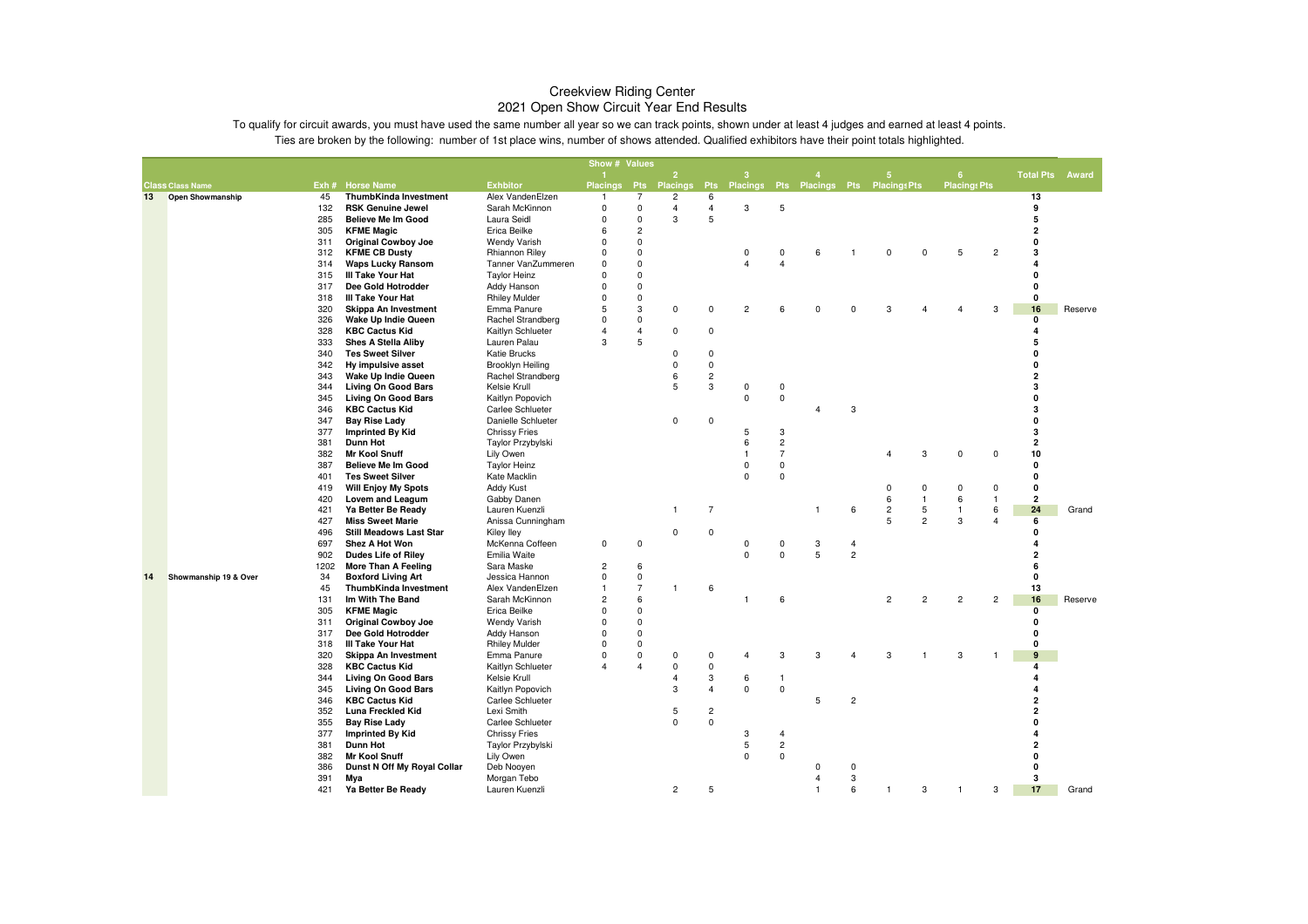|    |                         |            |                                                     |                              | Show # Values   |                            |                           |                |                         |                |                           |                |                                                      |                              |                         |         |
|----|-------------------------|------------|-----------------------------------------------------|------------------------------|-----------------|----------------------------|---------------------------|----------------|-------------------------|----------------|---------------------------|----------------|------------------------------------------------------|------------------------------|-------------------------|---------|
|    |                         |            |                                                     |                              |                 |                            | $\overline{2}$            |                | 3                       |                |                           |                | 5                                                    | 6                            | <b>Total Pts</b>        | Award   |
|    | <b>Class Class Name</b> |            | Exh # Horse Name                                    | <b>Exhbitor</b>              | <b>Placings</b> |                            | Pts Placings Pts Placings |                |                         |                |                           |                | Pts Placings Pts Placings Pts                        | <b>Placings Pts</b>          |                         |         |
| 14 | Showmanship 19 & Over   | 434        | <b>Anne Everlasting Bond</b>                        | Wendi Schmid                 | $\mathbf 0$     | $\mathbf 0$                |                           |                |                         |                |                           |                |                                                      |                              | 0                       |         |
|    |                         | 591        | <b>Colors Final Chill</b>                           | Lauren Suehring              |                 |                            |                           |                | 0                       | 0              |                           |                |                                                      |                              | 0                       |         |
|    |                         | 697        | Shez A Hot Won                                      | McKenna Coffeen              | 3               | 5                          |                           |                | $\overline{c}$          | 5              | $\overline{c}$            | 5              |                                                      |                              | 15                      |         |
|    |                         | 776        | <b>Scotchs True Asset</b>                           | Sarah Vincent                | $\mathsf 0$     | $\mathsf 0$                | 6                         | -1             | $\mathsf 0$             | $\mathbf 0$    |                           |                |                                                      |                              | $\mathbf{1}$            |         |
|    |                         | 917        | <b>Lopen For Diamonds</b>                           | Ariana Mendez                | 6               | $\overline{c}$             |                           |                |                         |                |                           |                |                                                      |                              | $\overline{2}$          |         |
|    |                         | 1202       | More Than A Feeling                                 | Sara Maske                   | 5               | 3<br>5                     |                           |                |                         |                |                           |                |                                                      |                              | 3                       |         |
| 15 | Showmanship 14-18       | 3          | <b>RSK Genuine Jewel</b>                            | Katelyn Geib                 | $\overline{c}$  |                            | $\mathbf 0$               | $\mathbf 0$    | 1                       | 6              | 0                         | $\pmb{0}$      | 2<br>5                                               | $\overline{c}$<br>5          | 21                      | Reserve |
|    |                         | 14         | Im With The Band                                    | Emma Geib                    | $\overline{1}$  | $\,6\,$                    | $\overline{c}$            | 5              | $\overline{2}$          | 5              | $\overline{1}$            | 6<br>5         | 6<br>$\mathbf{1}$                                    | $\mathbf{1}$<br>6            | 34                      | Grand   |
|    |                         | 143        | <b>Luke N For Roses</b>                             | Natalie Braun                | 6               | $\overline{1}$             | $\mathbf 0$               | $\mathbf 0$    | 6                       | $\mathbf{1}$   | $\overline{c}$<br>3       | $\overline{4}$ | 3                                                    | 4                            | 6                       |         |
|    |                         | 217        | <b>Blues Tin Lizzy</b><br><b>Believe Me Im Good</b> | Keira Leitermann             | $\Omega$        |                            | $\mathbf 0$               | $\mathbf 0$    |                         |                |                           |                | 4                                                    | 3                            | 11<br>0                 |         |
|    |                         | 285<br>303 | <b>Classically Discrete</b>                         | Laura Seidl<br>Kiana Kotecki | $\Omega$        | $\mathbf 0$<br>$\mathbf 0$ | 0                         | $\mathbf 0$    |                         |                |                           |                |                                                      |                              | 0                       |         |
|    |                         | 312        | <b>KFME CB Dusty</b>                                | <b>Rhiannon Riley</b>        |                 |                            |                           |                | $\mathbf 0$             | $\pmb{0}$      | $\mathsf 0$               | $\mathbf 0$    | 6<br>$\overline{1}$                                  | 6<br>1                       | 2                       |         |
|    |                         | 314        | <b>Waps Lucky Ransom</b>                            | Tanner VanZummeren           | 3               | $\overline{4}$             |                           |                | 3                       | $\overline{4}$ |                           |                |                                                      |                              | 8                       |         |
|    |                         | 321        | <b>Arabest Disco Fever</b>                          | Jordan Dombrowicki           | $\mathbf 0$     | $\mathbf 0$                |                           |                |                         |                |                           |                |                                                      |                              | 0                       |         |
|    |                         | 324        | <b>Impressive Dun Right</b>                         | <b>Riley Truckey</b>         | $\overline{4}$  | $\mathbf{3}$               | 5                         | $\overline{c}$ | 4                       | 3              | 6                         | $\overline{1}$ |                                                      |                              | 9                       |         |
|    |                         | 326        | Wake Up Indie Queen                                 | Rachel Strandberg            | $\mathbf 0$     | $\mathbf 0$                |                           |                |                         |                |                           |                |                                                      |                              | 0                       |         |
|    |                         | 333        | <b>Shes A Stella Aliby</b>                          | Lauren Palau                 | 5               | $\overline{c}$             |                           |                |                         |                |                           |                |                                                      |                              | $\overline{2}$          |         |
|    |                         | 342        | Hy impulsive asset                                  | Brooklyn Heiling             |                 |                            | 6                         |                |                         |                |                           |                |                                                      |                              |                         |         |
|    |                         | 343        | Wake Up Indie Queen                                 | Rachel Strandberg            |                 |                            | 3                         | $\overline{4}$ |                         |                |                           |                |                                                      |                              |                         |         |
|    |                         | 388        | Mcdreamy                                            | <b>Carley Voigt</b>          |                 |                            |                           |                | $\mathbf 0$             | $\mathbf 0$    |                           |                |                                                      |                              | n                       |         |
|    |                         | 390        | Lola                                                | <b>Hailey Voigt</b>          |                 |                            |                           |                | $\Omega$                | $\mathbf 0$    |                           |                |                                                      |                              | O                       |         |
|    |                         | 400        | WorkinOnMyMasterpiece                               | Mara Weis                    | $\mathsf 0$     | $\mathbf 0$                |                           |                |                         |                |                           |                |                                                      |                              | $\Omega$                |         |
|    |                         | 403        | She's a Cold One                                    | Allison Harikkala            |                 |                            |                           |                |                         |                | $\mathbf 0$               | $^{\circ}$     | 0<br>0                                               | 0<br>$^{\circ}$              | 0                       |         |
|    |                         | 404        | <b>Miss Sweet Marie</b>                             | Anissa Cunningham            |                 |                            |                           |                | $\mathbf 0$             | $\mathbf 0$    |                           |                |                                                      |                              | 0                       |         |
|    |                         | 427        | <b>Miss Sweet Marie</b>                             | Anissa Cunningham            |                 |                            |                           |                |                         |                |                           |                | 5<br>$\overline{\mathbf{c}}$                         | 5<br>$\overline{2}$          | $\overline{\mathbf{4}}$ |         |
|    |                         | 428        | <b>Shine Dixie Chips</b>                            | Mara Weis                    |                 |                            | $\mathbf{1}$              | 6              | 5                       | $\overline{c}$ | $\overline{4}$            | 3              | 3<br>$\overline{4}$                                  | 3<br>$\overline{4}$          | 19                      |         |
|    |                         | 496        | <b>Still Meadows Last Star</b>                      | Kiley Iley                   |                 |                            | $\overline{4}$            | 3              |                         |                |                           |                |                                                      |                              | 3                       |         |
|    |                         | 902        | <b>Dudes Life of Riley</b>                          | Emilia Waite                 |                 |                            |                           |                | $\Omega$                | $\mathbf 0$    | 5                         | $\overline{c}$ |                                                      |                              | $\overline{2}$          |         |
| 16 | Showmanship 13 & Under  | 12         | Lovem and Leagum                                    | Natalie Metzler              | 0               | $\mathbf 0$                | 4                         | $\overline{c}$ | $\overline{\mathbf{c}}$ | $\sqrt{5}$     | $\overline{\mathbf{4}}$   | $\sqrt{2}$     | 0<br>$\pmb{0}$                                       | 4<br>3                       | 12                      |         |
|    |                         | 35         | <b>Star Fleet Zippo</b>                             | <b>Madison Hermans</b>       | $\overline{c}$  | $\sqrt{5}$                 | $\overline{1}$            | $\overline{5}$ | 3                       | $\overline{4}$ | $\ensuremath{\mathsf{3}}$ | 3              | $\ensuremath{\mathsf{3}}$<br>$\overline{\mathbf{A}}$ | $\pmb{0}$<br>$\mathbf 0$     | 20                      | Reserve |
|    |                         | 93         | <b>Rocken Smooth Trigger</b>                        | <b>Taylor Ebben</b>          |                 |                            | $\overline{2}$            | $\overline{4}$ | $\mathbf{1}$            | 6              | $\overline{c}$            | $\overline{4}$ | 6<br>1                                               | 6<br>1                       | 26                      | Grand   |
|    |                         | 127        | <b>Blues Tin Lizzy</b>                              | Dylan Leitermann             |                 |                            |                           |                | $\Omega$                | $\Omega$       | 5                         | $\mathbf{1}$   | 5<br>$\overline{2}$                                  | 6<br>$\overline{1}$          | $\overline{4}$          |         |
|    |                         | 250        | <b>Tess Sweet Silver</b>                            | Kate Macklin                 | 3               | $\overline{4}$             |                           |                |                         |                |                           |                |                                                      |                              | 4                       |         |
|    |                         | 315        | III Take Your Hat                                   | <b>Taylor Heinz</b>          | 5               | $\overline{c}$             |                           |                |                         |                |                           |                |                                                      |                              | $\overline{2}$          |         |
|    |                         | 325        | <b>Red Hot Ruby</b>                                 | Evelyn Lorge                 |                 | 6                          |                           |                |                         |                |                           |                |                                                      |                              | 6                       |         |
|    |                         | 330        | <b>Under One Sky</b>                                | <b>Brady Mulhaney</b>        | $\overline{4}$  | 3                          |                           |                |                         |                |                           |                |                                                      |                              | з                       |         |
|    |                         | 340        | <b>Tes Sweet Silver</b>                             | Katie Brucks                 |                 |                            | 3                         | 3              |                         |                |                           |                |                                                      |                              | 3                       |         |
|    |                         | 354        | <b>Charlie's Dark Kiss</b>                          | Austyn Heim                  |                 |                            | 0                         | $\mathbf 0$    |                         |                |                           |                |                                                      |                              |                         |         |
|    |                         | 372        | Dee Gold Hot Rodder                                 | Katelyn Resop                |                 |                            |                           |                | $\mathbf 0$             | $\mathbf 0$    |                           |                |                                                      |                              | $\Omega$                |         |
|    |                         | 375        | One Steady Beau                                     | Alexis Verboomen             |                 |                            |                           |                |                         |                | $\mathbf{1}$              | 5              |                                                      |                              | 5                       |         |
|    |                         | 382        | <b>Mr Kool Snuff</b>                                | Lily Owen                    |                 |                            |                           |                | $\mathbf 0$             | $\mathbf 0$    |                           |                | 3<br>$\overline{4}$                                  | 3<br>4                       | R                       |         |
|    |                         | 384        | <b>GreyGlyn Gorgeous Bettina</b>                    | Dylan Kolkowski              |                 |                            |                           |                | $\Omega$                | $\mathbf 0$    |                           |                |                                                      |                              | $\Omega$                |         |
|    |                         | 387        | <b>Believe Me Im Good</b>                           | <b>Taylor Heinz</b>          |                 |                            |                           |                | 6                       | $\overline{1}$ |                           |                |                                                      |                              | 1                       |         |
|    |                         | 394        | <b>Charlie's Dark Kiss</b>                          | Austyn Heim                  |                 |                            |                           |                | 5                       | $\overline{c}$ |                           |                |                                                      |                              | $\overline{2}$          |         |
|    |                         | 401        | <b>Tes Sweet Silver</b>                             | Kate Macklin                 |                 |                            |                           |                | 4                       | 3              |                           |                |                                                      |                              | 3                       |         |
|    |                         | 402        | <b>KBC Cactus Kid</b>                               | Kyrieay Young                |                 |                            |                           |                | $\Omega$                | $\pmb{0}$      |                           |                |                                                      |                              | 0                       |         |
|    |                         | 419        | <b>Will Enjoy My Spots</b>                          | <b>Addy Kust</b>             |                 |                            |                           |                |                         |                |                           |                | 6<br>$\overline{1}$                                  | 0<br>$\mathbf 0$             | 1                       |         |
|    |                         | 423        | <b>Bay Rise Lady</b>                                | Danielle Schlueter           |                 |                            |                           |                |                         |                |                           |                | $\mathbf 0$<br>$\mathsf 0$                           | 5<br>$\overline{c}$          | $\overline{\mathbf{2}}$ |         |
|    |                         | 424        | <b>Charlie's Dark Kiss</b>                          | Austyn Heim                  |                 |                            |                           |                |                         |                |                           |                | $\overline{c}$<br>$\sqrt{5}$                         | $\overline{\mathbf{c}}$<br>5 | 10                      |         |
| 17 | Showmanship 10 & Under  | 23         | <b>Fine Selectionofwine</b>                         | Carlissa Lorraine Heling     |                 | 5                          |                           |                | $\overline{1}$          | 5              | $\mathbf{1}$              | 3              | $\overline{2}$<br>3                                  | 3<br>$\overline{2}$          | 18                      | Reserve |
|    |                         | 220        | Im Impeccably Dun                                   | <b>Tenlee Moat</b>           | 3               | 3                          |                           |                |                         |                |                           |                |                                                      |                              | 3                       |         |
|    |                         | 322        | A Rockin Cookie                                     | Hope Geiger                  | 4               | $\overline{c}$             |                           |                |                         |                |                           |                |                                                      |                              | $\overline{2}$          |         |
|    |                         | 330        | <b>Under One Sky</b>                                | <b>Brady Mulhaney</b>        | 5               | $\overline{1}$             |                           |                |                         |                |                           |                |                                                      |                              | $\mathbf{1}$            |         |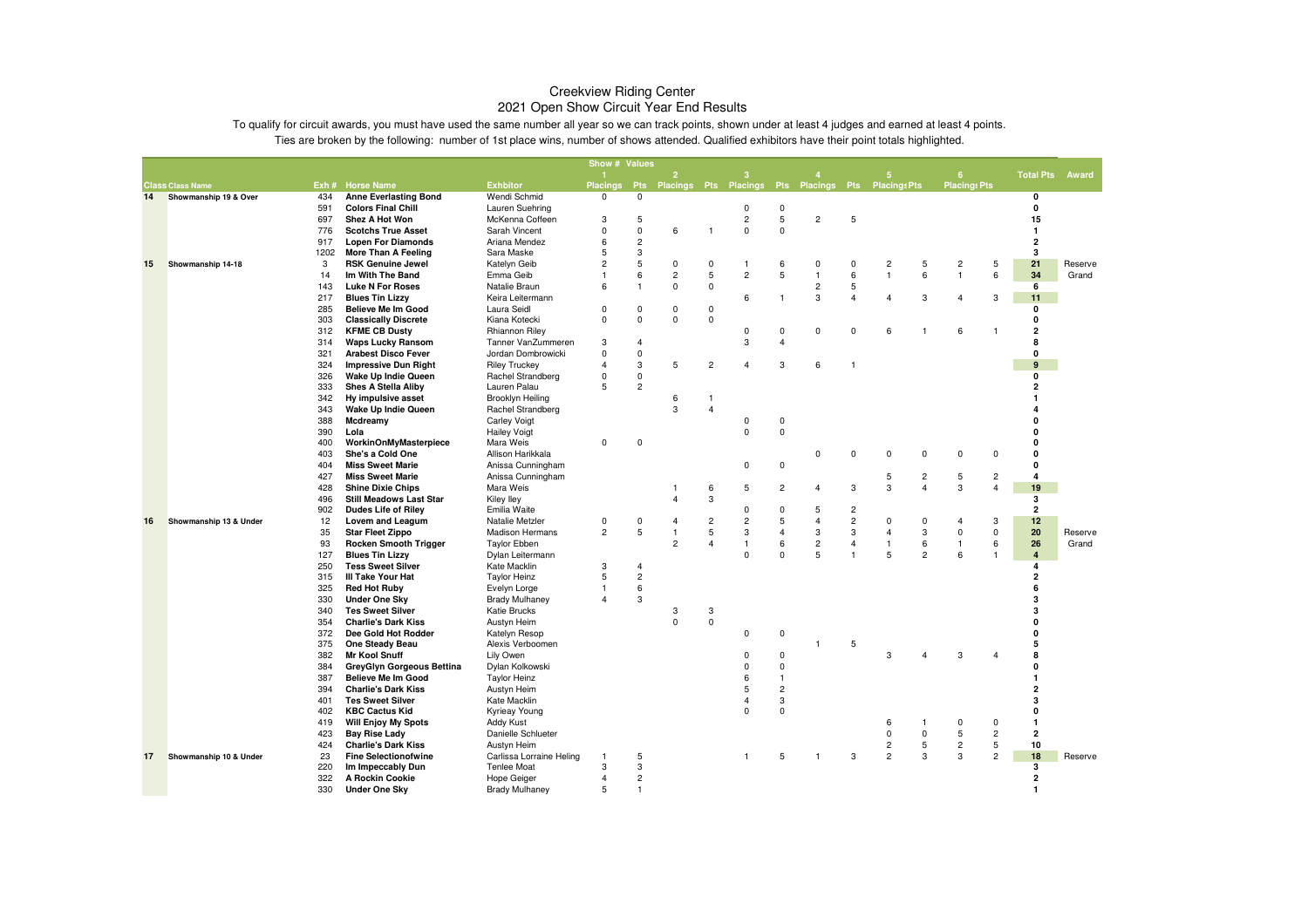|    |                              |            |                                                                   |                                          | Show # Values  |                |                         |                         |                                            |                                  |                         |                |                |                         |                             |                |                         |         |
|----|------------------------------|------------|-------------------------------------------------------------------|------------------------------------------|----------------|----------------|-------------------------|-------------------------|--------------------------------------------|----------------------------------|-------------------------|----------------|----------------|-------------------------|-----------------------------|----------------|-------------------------|---------|
|    |                              |            |                                                                   |                                          |                |                | $\overline{2}$          |                         | ९                                          |                                  |                         |                | 5              |                         | 6                           |                | <b>Total Pts Award</b>  |         |
|    | <b>Class Class Name</b>      |            | Exh # Horse Name                                                  | <b>Exhbitor</b>                          |                |                | Placings Pts Placings   |                         | Pts Placings Pts Placings Pts Placings Pts |                                  |                         |                |                |                         | <b>Placings Pts</b>         |                |                         |         |
| 17 | Showmanship 10 & Under       | 341        | Dee Gold Hotrodder                                                | Katie Brucks                             |                |                | 2                       | $\overline{c}$          |                                            |                                  |                         |                |                |                         |                             |                | $\overline{2}$          |         |
|    |                              | 348        | <b>KBC Cactus Kid</b>                                             | Wycovia Young                            |                |                |                         |                         | 3                                          | 3                                |                         |                |                |                         |                             |                | 3                       |         |
|    |                              | 349        | <b>Bay Rise Lady</b>                                              | Kyrieay Young                            |                |                | 1                       | 3                       |                                            |                                  |                         |                |                |                         |                             |                | 3                       |         |
|    |                              | 385        | <b>Tales Once Upon A Time</b>                                     | Natalie Kolkowski                        |                |                |                         |                         | 5                                          | 1                                |                         |                |                |                         |                             |                | $\mathbf{1}$            |         |
|    |                              | 422        | <b>KBC Cactus Kid</b>                                             | Wycovia Young                            |                |                |                         |                         |                                            |                                  |                         |                | $\overline{4}$ | -1                      | 4                           | $\mathbf{1}$   | $\overline{\mathbf{2}}$ |         |
|    |                              | 423        | <b>Bay Rise Lady</b>                                              | Danielle Schlueter                       |                |                |                         |                         |                                            |                                  |                         |                | 3              | $\overline{c}$          | $\overline{c}$              | 3              | 5                       |         |
|    |                              | 526        | <b>Shine Dixie Chips</b>                                          | Lane Deshazer                            | $\overline{c}$ | 4              | 3                       | 1                       | $\overline{c}$                             | $\overline{4}$                   | $\overline{\mathbf{c}}$ | $\overline{c}$ | $\mathbf{1}$   | $\overline{\mathbf{4}}$ | $\mathbf{1}$                | 4              | 19                      | Grand   |
|    |                              | 889        | One Sky Above                                                     | <b>Brady Mulhaney</b>                    |                |                |                         |                         | 4                                          | $\overline{c}$                   |                         |                |                |                         |                             |                | $\overline{2}$          |         |
|    |                              | 1032       | <b>Finding A Invitation</b>                                       | <b>Grant Riehl</b>                       |                |                |                         |                         |                                            |                                  | 3<br>$\overline{4}$     | $\mathbf{1}$   |                |                         |                             |                | $\mathbf{1}$            |         |
| 18 | <b>Novice Showmanship</b>    | 12<br>13   | Lovem and Leagum<br><b>Tis an Undun Future</b>                    | Natalie Metzler<br><b>Cadence Queoff</b> | 0              | 0              | 6                       | $\mathbf{1}$            | 0                                          | 0                                |                         | 3              | 4<br>$\pmb{0}$ | 3<br>$\pmb{0}$          | $\overline{4}$<br>$\pmb{0}$ | 3<br>$\pmb{0}$ | 10<br>0                 |         |
|    |                              | 93         | <b>Rocken Smooth Trigger</b>                                      | <b>Taylor Ebben</b>                      |                |                | 0                       | 0                       | $\mathbf{1}$                               | $\overline{7}$                   | $\overline{1}$          | 6              | 3              | $\overline{\mathbf{A}}$ | $\mathbf{1}$                | 6              | 23                      | Grand   |
|    |                              | 285        | Believe Me Im Good                                                | Laura Seidl                              | $\overline{c}$ | 6              | $\overline{c}$          | 5                       |                                            |                                  |                         |                |                |                         |                             |                | 11                      |         |
|    |                              | 314        | <b>Waps Lucky Ransom</b>                                          | Tanner VanZummeren                       |                |                |                         |                         | 5                                          | 3                                |                         |                |                |                         |                             |                | 3                       |         |
|    |                              | 315        | III Take Your Hat                                                 | <b>Taylor Heinz</b>                      | 6              | $\overline{c}$ |                         |                         |                                            |                                  |                         |                |                |                         |                             |                | $\overline{2}$          |         |
|    |                              | 317        | Dee Gold Hotrodder                                                | Addy Hanson                              | $\Omega$       | $\mathbf 0$    |                         |                         |                                            |                                  |                         |                |                |                         |                             |                | 0                       |         |
|    |                              | 318        | III Take Your Hat                                                 | <b>Rhiley Mulder</b>                     | 0              | 0              |                         |                         |                                            |                                  |                         |                |                |                         |                             |                | 0                       |         |
|    |                              | 320        | Skippa An Investment                                              | Emma Panure                              | 1              | $\overline{7}$ | 3                       | $\overline{4}$          | $\overline{c}$                             | 6                                | 3                       | Δ              | $\Omega$       | $\mathbf 0$             | 5                           | $\overline{c}$ | 23                      | Reserve |
|    |                              | 322        | A Rockin Cookie                                                   | <b>Hope Geiger</b>                       | $\Omega$       | $\mathsf 0$    |                         |                         |                                            |                                  |                         |                |                |                         |                             |                | $\mathbf 0$             |         |
|    |                              | 326        | Wake Up Indie Queen                                               | Rachel Strandberg                        | 0              | $\mathsf 0$    |                         |                         |                                            |                                  |                         |                |                |                         |                             |                | 0                       |         |
|    |                              | 327        | <b>KBC Cactus Kid</b>                                             | Danielle Schlueter                       | 3              | 5              | 5                       | $\overline{\mathbf{c}}$ | 6                                          | $\overline{\mathbf{c}}$          | $\mathbf 0$             | $\mathsf 0$    |                |                         |                             |                | 9                       |         |
|    |                              | 330        | <b>Under One Sky</b>                                              | <b>Brady Mulhaney</b>                    | 0              | $\mathbf 0$    |                         |                         |                                            |                                  |                         |                |                |                         |                             |                | 0                       |         |
|    |                              | 333        | <b>Shes A Stella Aliby</b>                                        | Lauren Palau                             | 5              | 3              |                         |                         |                                            |                                  |                         |                |                |                         |                             |                | 3                       |         |
|    |                              | 340        | <b>Tes Sweet Silver</b>                                           | <b>Katie Brucks</b>                      |                |                |                         | 6                       |                                            |                                  |                         |                |                |                         |                             |                | 6                       |         |
|    |                              | 342        | Hy impulsive asset                                                | Brooklyn Heiling                         |                |                | 0                       | $\mathsf 0$             |                                            |                                  |                         |                |                |                         |                             |                | O                       |         |
|    |                              | 343        | Wake Up Indie Queen                                               | Rachel Strandberg                        |                |                | $\overline{\mathbf{A}}$ | 3                       |                                            |                                  |                         |                |                |                         |                             |                | 3                       |         |
|    |                              | 381        | <b>Dunn Hot</b>                                                   | Taylor Przybylski                        |                |                |                         |                         | 4                                          | $\overline{4}$                   |                         |                |                |                         |                             |                | 4                       |         |
|    |                              | 382        | <b>Mr Kool Snuff</b>                                              | Lily Owen                                |                |                |                         |                         | $\mathbf 0$                                | $\mathbf 0$                      |                         |                | $\overline{2}$ | 5                       | 3                           |                | 9                       |         |
|    |                              | 384        | <b>GreyGlyn Gorgeous Bettina</b>                                  | Dylan Kolkowski                          |                |                |                         |                         | $\mathbf 0$                                | $\mathbf 0$                      |                         |                |                |                         |                             |                | 0                       |         |
|    |                              | 385        | <b>Tales Once Upon A Time</b>                                     | Natalie Kolkowski                        |                |                |                         |                         | $\Omega$                                   | $\Omega$                         |                         |                |                |                         |                             |                | 0                       |         |
|    |                              | 387        | <b>Believe Me Im Good</b>                                         | <b>Taylor Heinz</b>                      |                |                |                         |                         | 0                                          | 0                                |                         |                |                |                         |                             |                | $\Omega$                |         |
|    |                              | 401        | <b>Tes Sweet Silver</b>                                           | Kate Macklin                             |                |                |                         |                         | 0                                          | $\mathbf 0$                      |                         |                |                |                         |                             |                | 0                       |         |
|    |                              | 403        | She's a Cold One                                                  | Allison Harikkala                        |                |                |                         |                         |                                            |                                  | 0                       | 0              | 6              | -1                      | 0                           | 0              |                         |         |
|    |                              | 413        | <b>Acoolest Grace</b>                                             | Alaric Hazen                             | $\Omega$       | 0              |                         |                         |                                            |                                  |                         |                |                |                         |                             |                | 0                       |         |
|    |                              | 419        | <b>Will Enjoy My Spots</b>                                        | <b>Addy Kust</b>                         |                |                |                         |                         |                                            |                                  |                         |                | 5              | $\overline{c}$          | 6                           | $\mathbf{1}$   | 3                       |         |
|    |                              | 526        | <b>Shine Dixie Chips</b>                                          | Lane Deshazer                            |                |                |                         |                         | 3                                          | 5                                | $\overline{c}$          | 5              | $\mathbf{1}$   | 6                       | $\overline{c}$              | 5              | 21                      |         |
|    |                              | 889        | One Sky Above                                                     | <b>Brady Mulhaney</b>                    |                |                |                         |                         | $\mathbf 0$                                | 0                                |                         |                |                |                         |                             |                | 0                       |         |
|    |                              | 902        | <b>Dudes Life of Riley</b>                                        | Emilia Waite                             |                |                |                         |                         | $\mathbf 0$                                | $\mathbf 0$                      | 5                       | $\overline{c}$ |                |                         |                             |                | $\overline{2}$          |         |
|    |                              | 990        | <b>Last Chance At Justice</b>                                     | Kalin Colberg                            | 4              | $\overline{4}$ |                         |                         |                                            |                                  |                         |                |                |                         |                             |                |                         |         |
|    |                              | 1032       | <b>Finding A Invitation</b>                                       | <b>Grant Riehl</b>                       |                |                |                         |                         |                                            |                                  | 6                       | $\overline{1}$ |                |                         |                             |                |                         |         |
| 19 | Miniature & Pony Showmanship | 27         | Palo'mine Special KanTeena                                        | Kathy Henn                               |                |                |                         |                         |                                            |                                  |                         |                | 1              | $\overline{4}$          | $\overline{1}$              | $\overline{4}$ | 8                       |         |
|    |                              | 52         | ThumbKinda Investment                                             | Alex VandenElzen                         | 0              | $\mathbf 0$    |                         |                         |                                            |                                  |                         |                |                |                         |                             |                | 0                       |         |
|    |                              | 109        | <b>Charminy Mystical Spindrift</b>                                | Kathy Henn                               |                |                |                         |                         | $\overline{c}$                             | 4                                | 0                       | $\mathbf 0$    |                |                         |                             |                | 4                       |         |
|    |                              | 305        | <b>KFME Magic</b>                                                 | Erica Beilke                             | 3              | $\overline{4}$ |                         |                         |                                            |                                  |                         |                |                |                         |                             |                | 4                       |         |
|    |                              | 312        | <b>KFME CB Dusty</b>                                              | Rhiannon Riley                           |                |                |                         |                         | $\mathbf{1}$                               | 5                                | $\overline{c}$          | $\overline{c}$ | $\overline{c}$ | 3                       | $\overline{c}$              | 3              | 13                      | Grand   |
|    |                              | 317<br>327 | Dee Gold Hotrodder                                                | Addy Hanson                              | $\overline{c}$ | 5              |                         |                         |                                            |                                  | $\mathbf{1}$            | 3              |                |                         |                             |                | 5<br>3                  |         |
|    |                              | 328        | <b>KBC Cactus Kid</b>                                             | Danielle Schlueter                       | $\overline{4}$ | 3              |                         |                         |                                            |                                  |                         |                |                |                         |                             |                | 11                      | Reserve |
|    |                              |            | <b>KBC Cactus Kid</b>                                             | Kaitlyn Schlueter                        |                |                |                         |                         | 3<br>$\overline{4}$                        | $\ensuremath{\mathsf{3}}$        |                         |                | 3              | $\overline{c}$          | 3                           | $\overline{c}$ |                         |         |
|    |                              | 384        | <b>GreyGlyn Gorgeous Bettina</b><br><b>Tales Once Upon A Time</b> | Dylan Kolkowski                          |                |                |                         |                         | 5                                          | $\overline{c}$<br>$\overline{1}$ |                         |                |                |                         |                             |                | $\overline{2}$          |         |
|    |                              | 385<br>422 | <b>KBC Cactus Kid</b>                                             | Natalie Kolkowski<br>Wycovia Young       |                |                |                         |                         |                                            |                                  |                         |                | 4              |                         | 4                           | 1              | $\mathbf{1}$<br>2       |         |
|    |                              | 434        | <b>Anne Everlasting Bond</b>                                      | Wendi Schmid                             | 1              | 6              |                         |                         |                                            |                                  |                         |                |                |                         |                             |                | 6                       |         |
|    |                              | 831        | Z Shes X Ta See                                                   | <b>Wendy Varish</b>                      | 6              | $\mathbf{1}$   |                         |                         |                                            |                                  |                         |                |                |                         |                             |                | 1                       |         |
|    |                              | 845        | She One That Got Away                                             | Lori Schmid                              | 5              | $\overline{c}$ |                         |                         |                                            |                                  |                         |                |                |                         |                             |                | $\overline{2}$          |         |
|    |                              |            |                                                                   |                                          |                |                |                         |                         |                                            |                                  |                         |                |                |                         |                             |                |                         |         |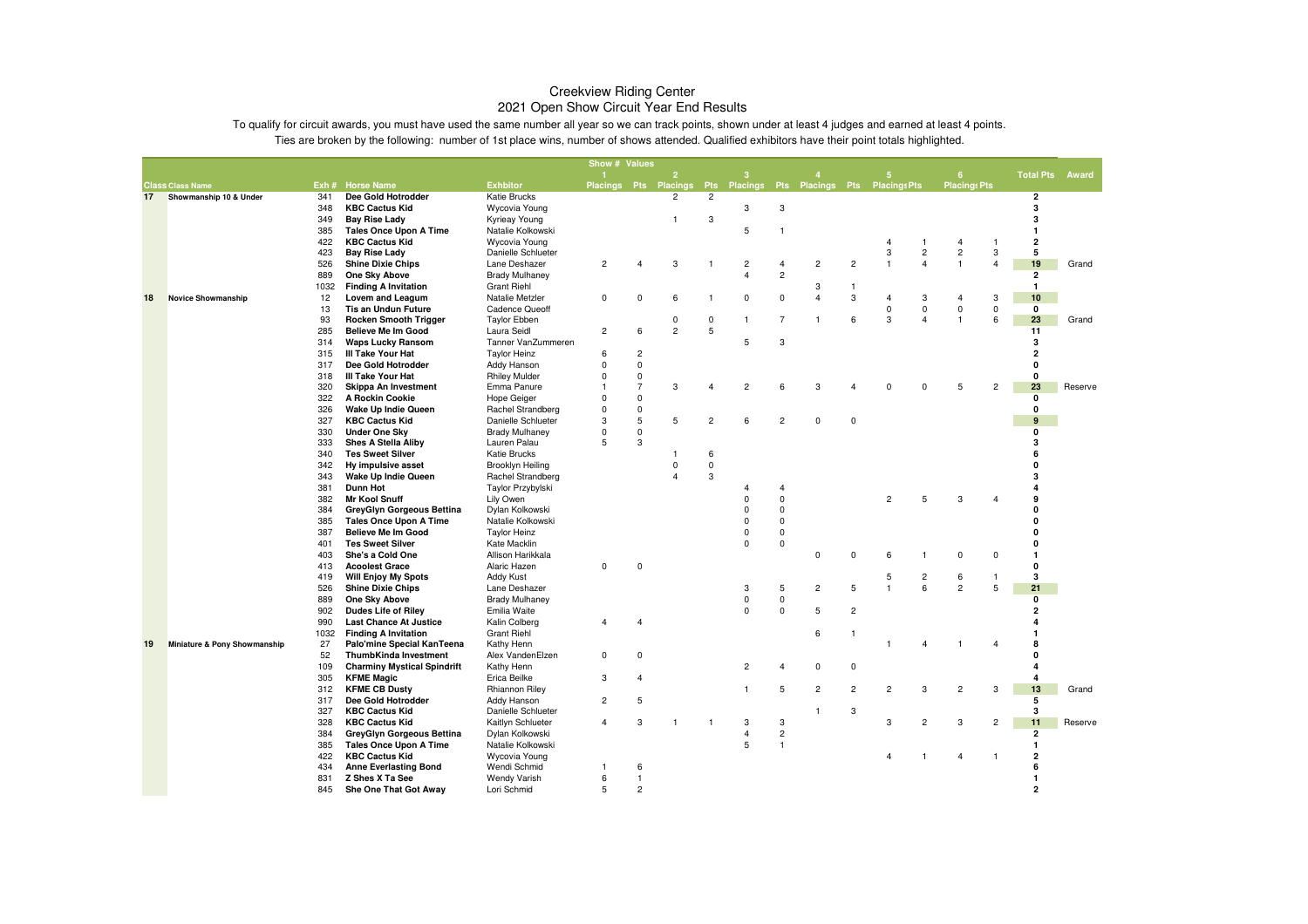|    |                            |            |                                                          |                                       | Show # Values           |                |                       |                                  |                     |                              |                   |                |                                        |                     |                         |                   |                                         |         |
|----|----------------------------|------------|----------------------------------------------------------|---------------------------------------|-------------------------|----------------|-----------------------|----------------------------------|---------------------|------------------------------|-------------------|----------------|----------------------------------------|---------------------|-------------------------|-------------------|-----------------------------------------|---------|
|    |                            |            |                                                          |                                       |                         |                | $\overline{2}$        |                                  | 3                   |                              |                   |                | 5                                      |                     | 6                       |                   | <b>Total Pts</b>                        | Award   |
|    | <b>Class Class Name</b>    |            | Exh # Horse Name                                         | <b>Exhbitor</b>                       |                         |                | Placings Pts Placings | <b>Pts</b>                       |                     |                              |                   |                | Placings Pts Placings Pts Placings Pts |                     | <b>Placings Pts</b>     |                   |                                         |         |
| 20 | <b>Hunter In Hand</b>      | 34<br>303  | <b>Boxford Living Art</b><br><b>Classically Discrete</b> | Jessica Hannon<br>Kiana Kotecki       |                         |                | 3<br>$\overline{1}$   | $\overline{c}$<br>$\overline{4}$ |                     |                              |                   |                |                                        |                     |                         |                   | $\mathbf{2}$<br>$\overline{\mathbf{4}}$ |         |
|    |                            | 324        | <b>Impressive Dun Right</b>                              | <b>Riley Truckey</b>                  | $\mathbf{1}$            | 5              |                       |                                  | $\overline{c}$      | $\overline{c}$               | $\mathbf{1}$      | $\overline{1}$ |                                        |                     |                         |                   | 8                                       |         |
|    |                            | 325        | <b>Red Hot Ruby</b>                                      | Evelyn Lorge                          | 3                       | 3              |                       |                                  |                     |                              |                   |                |                                        |                     |                         |                   | 3                                       |         |
|    |                            | 333        | <b>Shes A Stella Aliby</b>                               | Lauren Palau                          | $\overline{4}$          | $\overline{c}$ |                       |                                  |                     |                              |                   |                |                                        |                     |                         |                   | 2                                       |         |
|    |                            | 345        | <b>Living On Good Bars</b>                               | Kaitlyn Popovich                      |                         |                | $\overline{c}$        | 3                                | $\mathbf{1}$        | 3                            |                   |                |                                        |                     |                         |                   | 6                                       |         |
|    |                            | 350        | Max de Winter                                            | Katherine Mayer                       |                         |                | $\overline{4}$        | $\overline{1}$                   | 3                   | $\overline{1}$               |                   |                |                                        |                     |                         |                   | $\overline{\mathbf{2}}$                 |         |
|    |                            | 382        | <b>Mr Kool Snuff</b>                                     | Lily Owen                             |                         |                |                       |                                  |                     |                              |                   |                | $\mathbf{1}$                           | 2                   | $\mathbf{1}$            | $\overline{c}$    | $\overline{\mathbf{A}}$                 |         |
|    |                            | 419        | <b>Will Enjoy My Spots</b>                               | <b>Addy Kust</b>                      |                         |                |                       |                                  |                     |                              |                   |                | $\overline{c}$                         | $\mathbf{1}$        | $\overline{c}$          | $\mathbf{1}$      | $\mathbf 2$                             |         |
|    |                            | 697        | Shez A Hot Won                                           | McKenna Coffeen                       | $\overline{c}$          | 4              |                       |                                  |                     |                              |                   |                |                                        |                     |                         |                   | 4                                       |         |
|    |                            | 831        | Z Shes X Ta See                                          | Wendy Varish                          | 5                       | $\overline{1}$ |                       |                                  |                     |                              |                   |                |                                        |                     |                         |                   | 1                                       |         |
| 21 | Miniature & In Hand Trail  | 12         | Lovem and Leagum                                         | Natalie Metzler                       |                         |                |                       |                                  |                     |                              | $\mathsf 0$       | $\mathbf 0$    |                                        |                     |                         |                   | $\mathbf 0$                             |         |
|    |                            | 14         | Im With The Band                                         | Emma Geib                             |                         |                |                       |                                  |                     |                              |                   |                | $\overline{1}$                         | 6                   | $\mathbf{1}$            | 6                 | 12                                      |         |
|    |                            | 23         | <b>Fine Selectionofwine</b>                              | Carlissa Lorraine Heling              | 0                       | $\mathbf 0$    | 3                     | 3                                | $\overline{c}$      | 5                            | 0                 | 0              |                                        |                     |                         |                   | 8                                       |         |
|    |                            | 27         | Palo'mine Special KanTeena                               | Kathy Henn                            |                         |                |                       |                                  |                     |                              |                   |                | $\overline{2}$                         | 5                   | 3                       | $\overline{4}$    | 9                                       |         |
|    |                            | 52         | ThumbKinda Investment                                    | Alex VandenElzen                      | $\mathbf 0$             | $\mathbf 0$    |                       |                                  |                     |                              |                   |                |                                        |                     |                         |                   | $\Omega$                                |         |
|    |                            | 109        | <b>Charminy Mystical Spindrift</b>                       | Kathy Henn                            |                         |                |                       |                                  | $\mathbf{1}$        | 6                            | 6                 | $\overline{1}$ |                                        |                     |                         |                   | $\overline{7}$                          |         |
|    |                            | 305        | <b>KFME Magic</b>                                        | Erica Beilke                          | $\overline{\mathbf{c}}$ | 6              |                       |                                  |                     |                              |                   |                |                                        |                     |                         |                   | 6                                       |         |
|    |                            | 306        | Zephyr Woords Dark is Z-Knight Erica Beilke              |                                       | 3                       | 5              |                       |                                  |                     |                              |                   |                |                                        |                     |                         |                   | 5                                       |         |
|    |                            | 311        | <b>Original Cowboy Joe</b>                               | Wendy Varish                          | $\overline{\mathbf{4}}$ | 4              |                       |                                  |                     |                              |                   |                |                                        |                     |                         |                   | 4                                       |         |
|    |                            | 312        | <b>KFME CB Dusty</b>                                     | Rhiannon Riley                        |                         |                |                       |                                  |                     |                              | 0<br>$\mathbf{1}$ | 0              | 3                                      | 4<br>$\overline{c}$ | $\overline{\mathbf{c}}$ | 5<br>$\mathbf{1}$ | 9                                       |         |
|    |                            | 327        | <b>KBC Cactus Kid</b>                                    | Danielle Schlueter                    | 6                       | $\overline{c}$ | 4                     | $\overline{c}$                   | 5                   | $\overline{c}$               |                   | 6              | 5                                      |                     | 6                       |                   | 15                                      | Grand   |
|    |                            | 334        | <b>High Tari Boon</b>                                    | <b>Stacy Stepanek</b>                 | 5                       | 3              | $\overline{c}$        | $\overline{4}$                   |                     |                              |                   |                |                                        |                     |                         |                   | 3<br>$\overline{\mathbf{A}}$            |         |
|    |                            | 347<br>384 | Bay Rise Lady<br>GreyGlyn Gorgeous Bettina               | Danielle Schlueter<br>Dylan Kolkowski |                         |                |                       |                                  | $\pmb{0}$           | $\mathbf 0$                  |                   |                |                                        |                     |                         |                   | $\Omega$                                |         |
|    |                            | 385        | <b>Tales Once Upon A Time</b>                            | Natalie Kolkowski                     |                         |                |                       |                                  | $\mathbf 0$         | $\mathbf 0$                  |                   |                |                                        |                     |                         |                   | $\Omega$                                |         |
|    |                            | 386        | Dunst N Off My Royal Collar                              | Deb Nooyen                            |                         |                |                       |                                  |                     |                              | 5                 | $\overline{c}$ |                                        |                     |                         |                   | $\overline{2}$                          |         |
|    |                            | 389        | <b>Marshall</b>                                          | Emma Persch                           |                         |                |                       |                                  | 0                   | 0                            |                   |                |                                        |                     |                         |                   | $\Omega$                                |         |
|    |                            | 393        | <b>Dutch Redeemed</b>                                    | Danielle Schlueter                    |                         |                |                       |                                  |                     |                              | 3                 | $\overline{4}$ |                                        |                     |                         |                   | $\overline{\mathbf{A}}$                 |         |
|    |                            | 403        | She's a Cold One                                         | Allison Harikkala                     |                         |                |                       |                                  |                     |                              |                   |                | 0                                      | 0                   | $\overline{4}$          | 3                 | 3                                       |         |
|    |                            | 413        | <b>Acoolest Grace</b>                                    | Alaric Hazen                          | $\mathsf 0$             | $\pmb{0}$      |                       |                                  |                     |                              |                   |                |                                        |                     |                         |                   | 0                                       |         |
|    |                            | 434        | <b>Anne Everlasting Bond</b>                             | Wendi Schmid                          | $\mathbf{1}$            | $\overline{7}$ |                       |                                  |                     |                              |                   |                |                                        |                     |                         |                   | $\overline{7}$                          |         |
|    |                            | 526        | <b>Shine Dixie Chips</b>                                 | Lane Deshazer                         |                         |                |                       |                                  | 6                   | $\overline{1}$               | $\mathbf 2$       | 5              | $\overline{4}$                         | 3                   | 0                       | $\mathbf 0$       | 9                                       |         |
|    |                            | 776        | <b>Scotchs True Asset</b>                                | Sarah Vincent                         | $\mathbf 0$             | $\mathbf 0$    | $\overline{1}$        | 5                                | 3                   | $\overline{4}$               |                   |                |                                        |                     |                         |                   | 9                                       |         |
|    |                            | 831        | Z Shes X Ta See                                          | Wendy Varish                          | 0                       | 0              |                       |                                  |                     |                              |                   |                |                                        |                     |                         |                   | 0                                       |         |
|    |                            | 845        | She One That Got Away                                    | Lori Schmid                           | $\mathbf 0$             | $\mathsf 0$    |                       |                                  |                     |                              |                   |                |                                        |                     |                         |                   | 0                                       |         |
|    |                            | 924        | Lopin in my Tuxedo                                       | Kim Hermans                           |                         |                | 5                     | $\overline{1}$                   | 4                   | 3                            | $\overline{4}$    | 3              | 6                                      | 1                   | 5                       | $\overline{c}$    | 10                                      | Reserve |
|    |                            | 990        | <b>Last Chance At Justice</b>                            | Kalin Colberg                         | 0                       | 0              |                       |                                  |                     |                              |                   |                |                                        |                     |                         |                   | 0                                       |         |
| 22 | <b>Trotting Crossrails</b> | 336        | <b>Reds Atlas Chrome</b>                                 | Stella Wochenske                      |                         |                |                       |                                  | $\overline{4}$      | 3                            |                   |                |                                        |                     |                         |                   | 3                                       |         |
|    |                            | 360        | <b>Tootise</b>                                           | Biannca Schira                        |                         |                |                       |                                  | 1                   | 6                            |                   |                |                                        |                     |                         |                   | 6<br>$\Omega$                           |         |
|    |                            | 361        | Annie                                                    | Jeanine Schira                        |                         |                |                       |                                  | $\mathbf 0$         | $\mathbf 0$                  |                   |                |                                        |                     |                         |                   |                                         |         |
|    |                            | 362        | Cj                                                       | <b>Taylor Shira</b>                   |                         |                |                       |                                  | 3                   | 4                            |                   |                |                                        |                     |                         |                   |                                         |         |
|    |                            | 364<br>365 | Violet                                                   | <b>Bree Armbust</b>                   |                         |                |                       |                                  | 5<br>$\overline{c}$ | $\overline{\mathbf{c}}$<br>5 |                   |                |                                        |                     |                         |                   | 2<br>5                                  |         |
| 23 | <b>Novice Hunter Hack</b>  | 360        | <b>Nubs</b><br><b>Tootise</b>                            | Audrey Cambell<br>Biannca Schira      |                         |                |                       |                                  | 3                   | 3                            |                   |                |                                        |                     |                         |                   | 3                                       |         |
|    |                            | 361        | Annie                                                    | Jeanine Schira                        |                         |                |                       |                                  | $\mathbf 0$         | $\mathbf 0$                  |                   |                |                                        |                     |                         |                   | 0                                       |         |
|    |                            | 362        | Сj                                                       | <b>Taylor Shira</b>                   |                         |                |                       |                                  | 4                   | $\overline{2}$               |                   |                |                                        |                     |                         |                   | $\overline{2}$                          |         |
|    |                            | 364        | Violet                                                   | <b>Bree Armbust</b>                   |                         |                |                       |                                  | $\mathbf{1}$        | 5                            |                   |                |                                        |                     |                         |                   | 5                                       |         |
|    |                            | 365        | <b>Nubs</b>                                              | Audrey Cambell                        |                         |                |                       |                                  | $\overline{c}$      | $\overline{4}$               |                   |                |                                        |                     |                         |                   | $\Delta$                                |         |
| 24 | <b>Open Hunter Hack</b>    | 360        | <b>Tootise</b>                                           | Biannca Schira                        |                         |                |                       |                                  | $\mathbf{1}$        | 5                            |                   |                |                                        |                     |                         |                   | 5                                       |         |
|    |                            | 361        | Annie                                                    | Jeanine Schira                        |                         |                |                       |                                  | $\mathbf 0$         | $\mathbf 0$                  |                   |                |                                        |                     |                         |                   | $\Omega$                                |         |
|    |                            | 362        | Ci                                                       | <b>Taylor Shira</b>                   |                         |                |                       |                                  | $\overline{2}$      | $\overline{4}$               |                   |                |                                        |                     |                         |                   | $\overline{a}$                          |         |
|    |                            | 364        | Violet                                                   | <b>Bree Armbust</b>                   |                         |                |                       |                                  | $\overline{4}$      | $\overline{\mathbf{c}}$      |                   |                |                                        |                     |                         |                   | $\overline{2}$                          |         |
|    |                            | 365        | <b>Nubs</b>                                              | Audrey Cambell                        |                         |                |                       |                                  | 3                   | 3                            |                   |                |                                        |                     |                         |                   | 3                                       |         |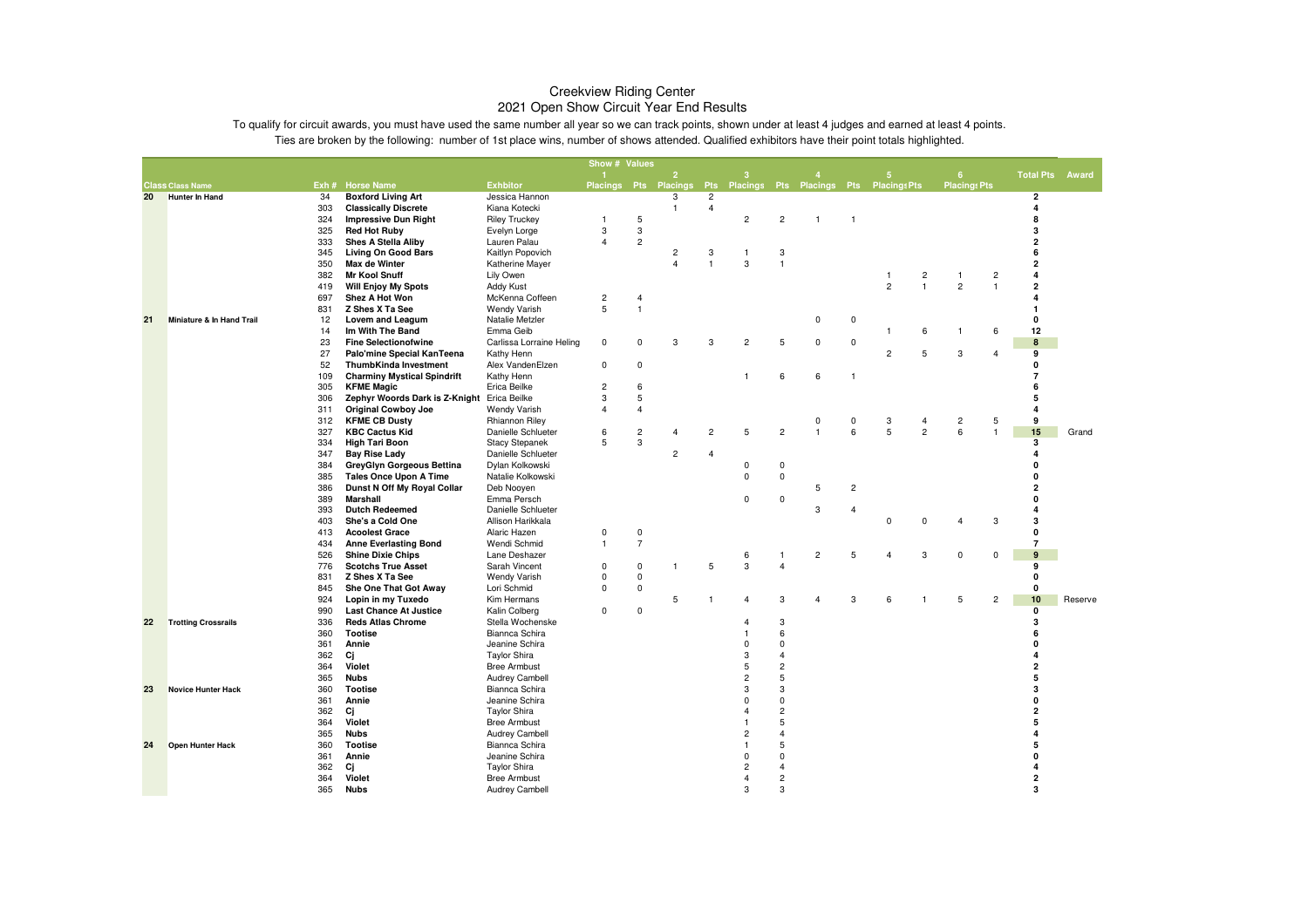|    |                                |            |                                |                                        |                | Show # Values  |                                    |                         |                               |                                  |                               |                |                         |                |                     |                |                         |         |
|----|--------------------------------|------------|--------------------------------|----------------------------------------|----------------|----------------|------------------------------------|-------------------------|-------------------------------|----------------------------------|-------------------------------|----------------|-------------------------|----------------|---------------------|----------------|-------------------------|---------|
|    |                                |            |                                |                                        | $\mathbf{1}$   |                | $\overline{2}$                     |                         | 3                             |                                  | $\mathbf{A}$                  |                | 5 <sub>5</sub>          |                | $6\phantom{.}6$     |                | <b>Total Pts</b>        | Award   |
|    | <b>Class Class Name</b>        |            | Exh # Horse Name               | <b>Exhbitor</b>                        |                |                | Placings Pts Placings Pts Placings |                         |                               |                                  | Pts Placings Pts Placings Pts |                |                         |                | <b>Placings Pts</b> |                |                         |         |
| 25 | Open Hunter O/F                | 360        | <b>Tootise</b>                 | Biannca Schira<br>Jeanine Schira       |                |                |                                    |                         | $\overline{c}$<br>$\mathbf 0$ | $\overline{4}$<br>$\overline{1}$ |                               |                |                         |                |                     |                | 4<br>$\mathbf{1}$       |         |
|    |                                | 361        | Annie                          |                                        |                |                |                                    |                         | 3                             |                                  |                               |                |                         |                |                     |                | 3                       |         |
|    |                                | 362        | Сj                             | <b>Taylor Shira</b>                    |                |                |                                    |                         | $\overline{4}$                | 3                                |                               |                |                         |                |                     |                | $\overline{2}$          |         |
|    |                                | 364        | Violet                         | <b>Bree Armbust</b>                    |                |                |                                    |                         | $\mathbf{1}$                  | $\overline{\mathbf{c}}$          |                               |                |                         |                |                     |                | 5                       |         |
|    |                                | 365<br>148 | <b>Nubs</b><br>Jenna Be A Star | <b>Audrey Cambell</b><br>Anisten Wendt | $\overline{c}$ | $\overline{4}$ |                                    |                         |                               | 5                                |                               |                |                         |                |                     |                | Δ                       |         |
| 26 | Leadline 12 & Under            | 323        | Rhett                          | Alenna Morrison                        | 5              | $\overline{1}$ |                                    |                         |                               |                                  |                               |                |                         |                |                     |                |                         |         |
|    |                                | 330        | <b>Under One Sky</b>           | <b>Brady Mulhaney</b>                  | $\overline{4}$ | $\overline{c}$ |                                    |                         |                               |                                  |                               |                |                         |                |                     |                | $\overline{2}$          |         |
|    |                                | 415        | GreyGlyn Gorgeous Bettina      | Natalie Kolkowski                      |                |                |                                    |                         | 5                             | $\overline{1}$                   |                               |                |                         |                |                     |                | $\mathbf{1}$            |         |
|    |                                | 500        | Im With The Band               | Ella VanBeek                           |                |                |                                    |                         |                               |                                  | $\overline{\mathbf{c}}$       | $\overline{c}$ |                         |                |                     |                | $\overline{\mathbf{2}}$ |         |
|    |                                | 526        | <b>Shine Dixie Chips</b>       | Lane Deshazer                          | 1              | 5              | 1                                  | 3                       | $\overline{c}$                | $\overline{4}$                   | $\mathbf{1}$                  | 3              | $\mathbf{1}$            | 3              | $\mathbf{1}$        | 3              | 21                      | Grand   |
|    |                                | 629        | Lovem and Leagum               | Allana Weis                            |                |                |                                    |                         |                               |                                  | 3                             | $\mathbf{1}$   | $\mathsf 3$             | $\overline{1}$ | $\overline{c}$      | $\overline{2}$ | 4                       |         |
|    |                                | 830        | <b>RA Capital Kash</b>         | Vaughn Meyer                           |                |                | 3                                  | $\mathbf{1}$            | 3                             | 3                                |                               |                |                         |                |                     |                | 4                       |         |
|    |                                | 889        | One Sky Above                  | <b>Brady Mulhaney</b>                  |                |                |                                    |                         | 1                             | 5                                |                               |                |                         |                |                     |                | 5                       |         |
|    |                                | 999        | <b>Last Dream Machine</b>      | <b>Blake Buck</b>                      | 3              | 3              |                                    |                         |                               |                                  |                               |                |                         |                |                     |                | 3                       |         |
|    |                                | 1220       | <b>Dreaming of Dottie</b>      | <b>Blake Buck</b>                      |                |                | $\overline{\mathbf{c}}$            | $\overline{\mathbf{c}}$ | 4                             | $\overline{\mathbf{c}}$          |                               |                | $\overline{c}$          | $\overline{c}$ | 3                   | 1              | $\overline{7}$          | Reserve |
| 27 | <b>Novice English Pleasure</b> | 93         | <b>Rocken Smooth Trigger</b>   | <b>Taylor Ebben</b>                    |                |                | $\overline{2}$                     | 5                       | $\mathbf{1}$                  | $\overline{7}$                   | $\mathbf{1}$                  | 6              | $\mathbf{1}$            | 6              | $\overline{c}$      | 5              | 29                      | Grand   |
|    |                                | 250        | <b>Tess Sweet Silver</b>       | Kate Macklin                           | $\Omega$       | 0              |                                    |                         |                               |                                  |                               |                |                         |                |                     |                | $\mathbf 0$             |         |
|    |                                | 285        | <b>Believe Me Im Good</b>      | Laura Seidl                            | 0              | $\Omega$       | 5                                  | $\overline{\mathbf{c}}$ |                               |                                  |                               |                |                         |                |                     |                | $\overline{2}$          |         |
|    |                                | 314        | <b>Waps Lucky Ransom</b>       | Tanner VanZummeren                     | 1              | 6              |                                    |                         |                               |                                  |                               |                |                         |                |                     |                | 6                       |         |
|    |                                | 316        | <b>Stellas Got Stule</b>       | <b>Emily Preston</b>                   | 0              | $\Omega$       | 1                                  | 6                       | $\mathbf 0$                   | $\mathsf 0$                      |                               |                |                         |                |                     |                | 6                       |         |
|    |                                | 317        | Dee Gold Hotrodder             | Addy Hanson                            | 3              | $\overline{4}$ |                                    |                         |                               |                                  |                               |                |                         |                |                     |                | Δ                       |         |
|    |                                | 318        | III Take Your Hat              | <b>Rhiley Mulder</b>                   | 5              | $\overline{c}$ |                                    |                         |                               |                                  |                               |                |                         |                |                     |                | $\overline{2}$          |         |
|    |                                | 321        | <b>Arabest Disco Fever</b>     | Jordan Dombrowicki                     | $\overline{4}$ | 3              |                                    |                         |                               |                                  |                               |                |                         |                |                     |                | 3                       |         |
|    |                                | 322        | A Rockin Cookie                | Hope Geiger                            | 6              | $\mathbf{1}$   |                                    |                         |                               |                                  |                               |                |                         |                |                     |                |                         |         |
|    |                                | 335        | <b>Holidays Last Image</b>     | <b>Emily Ostermeier</b>                | $\overline{c}$ | 5              |                                    |                         |                               |                                  |                               |                |                         |                |                     |                | 5                       |         |
|    |                                | 336        | <b>Reds Atlas Chrome</b>       | Stella Wochenske                       |                |                |                                    |                         | $\overline{c}$                | 6                                |                               |                |                         |                |                     |                | 6                       |         |
|    |                                | 340        | <b>Tes Sweet Silver</b>        | <b>Katie Brucks</b>                    |                |                | 3                                  | 4                       |                               |                                  |                               |                |                         |                |                     |                | 4                       |         |
|    |                                | 341        | Dee Gold Hotrodder             | <b>Katie Brucks</b>                    |                |                | 6                                  | $\mathbf{1}$            |                               |                                  |                               |                |                         |                |                     |                |                         |         |
|    |                                | 342        | Hy impulsive asset             | <b>Brooklyn Heiling</b>                |                |                | 0                                  | $\mathbf 0$             |                               |                                  |                               |                |                         |                |                     |                | 0                       |         |
|    |                                | 356        | <b>Be My Buddy</b>             | Lucy Otto                              |                |                | $\overline{\mathbf{A}}$            | 3                       | 0                             | $\mathbf 0$                      |                               |                |                         |                |                     |                | 3                       |         |
|    |                                | 367        | Shawnee                        | <b>Beth Slippy</b>                     |                |                |                                    |                         | 0                             | $\mathbf 0$                      |                               |                |                         |                |                     |                | $\Omega$                |         |
|    |                                | 369        | <b>Step Write Up Doc</b>       | <b>Cadence Queoff</b>                  |                |                |                                    |                         | 5                             | 3                                |                               |                |                         |                |                     |                | 3                       |         |
|    |                                | 370        | <b>Fabulous Booty</b>          | Megan Parker                           |                |                |                                    |                         | $\mathbf 0$                   | $\mathbf 0$                      |                               |                |                         |                |                     |                | 0<br>4                  |         |
|    |                                | 371<br>381 | <b>Dunn Hot</b>                | 0                                      | $\mathbf 0$    |                |                                    |                         | 4<br>0                        | $\overline{4}$<br>0              |                               |                |                         |                |                     |                | 0                       |         |
|    |                                | 382        | <b>Mr Kool Snuff</b>           | Taylor Przybylski<br>Lily Owen         |                |                |                                    |                         |                               |                                  |                               |                | 3                       |                | 3                   |                | 8                       |         |
|    |                                | 388        | Mcdreamy                       | <b>Carley Voigt</b>                    |                |                |                                    |                         | 6                             | $\overline{c}$                   |                               |                |                         |                |                     |                | $\overline{2}$          |         |
|    |                                | 395        | Luna Freckled Kid              | Austyn Heim                            |                |                |                                    |                         | $\pmb{0}$                     | $\pmb{0}$                        |                               |                |                         |                |                     |                | 0                       |         |
|    |                                | 396        | <b>Step Right Up Doc</b>       | <b>Cadence Queoff</b>                  |                |                |                                    |                         |                               |                                  | 6                             | $\mathbf{1}$   |                         |                |                     |                | $\mathbf{1}$            |         |
|    |                                | 397        | <b>Kentucky Rain</b>           | Alena Strassburg                       |                |                |                                    |                         |                               |                                  | 5                             | $\overline{c}$ |                         |                |                     |                | $\overline{2}$          |         |
|    |                                | 399        | Sky                            | Megan Parker                           |                |                |                                    |                         |                               |                                  |                               |                | $\mathbf 0$             | $\mathbf 0$    | 0                   | $\mathbf 0$    | $\mathbf 0$             |         |
|    |                                | 401        | <b>Tes Sweet Silver</b>        | Kate Macklin                           |                |                |                                    |                         | 0                             | 0                                |                               |                |                         |                |                     |                | 0                       |         |
|    |                                | 403        | She's a Cold One               | Allison Harikkala                      |                |                |                                    |                         | 3                             | 5                                | $\overline{4}$                | 3              | 5                       | $\overline{c}$ | 6                   | $\mathbf{1}$   | 11                      | Reserve |
|    |                                | 407        | <b>Sheza Certain Diesel</b>    | Malin Jewitt                           |                |                |                                    |                         | $\mathbf 0$                   | $\mathbf 0$                      |                               |                |                         |                |                     |                | 0                       |         |
|    |                                | 418        | <b>RWS Ledgendary Punk</b>     | Ava Uttke                              |                |                |                                    |                         |                               |                                  |                               |                | $\mathbf 0$             | $\mathbf 0$    | $\mathbf 0$         | $\mathbf 0$    | $\mathbf 0$             |         |
|    |                                | 425        | Luna Freckled Kid              | Austyn Heim                            |                |                |                                    |                         |                               |                                  |                               |                | $\overline{c}$          | 5              | 1                   | 6              | 11                      |         |
|    |                                | 430        | Earl                           | Grace Tomlanovich                      |                |                |                                    |                         |                               |                                  |                               |                | $\overline{\mathbf{4}}$ | 3              | $\mathbf 0$         | $\Omega$       | 3                       |         |
|    |                                | 431        | <b>Kentucky Rain</b>           | Alena Strassburg                       |                |                |                                    |                         |                               |                                  |                               |                | 0                       | $\mathbf 0$    | $\mathbf 0$         | $\mathbf 0$    | 0                       |         |
|    |                                | 436        | Be My Buddy                    | Layla Otto                             |                |                |                                    |                         |                               |                                  |                               |                | 6                       | $\mathbf{1}$   | 5                   | $\overline{2}$ | 3                       |         |
|    |                                | 438        | Diesel                         | Tenley Van Schyndel                    |                |                |                                    |                         |                               |                                  |                               |                | $\mathbf 0$             | $\mathbf 0$    | 4                   | 3              | 3                       |         |
|    |                                | 1032       | <b>Finding A Invitation</b>    | <b>Grant Riehl</b>                     |                |                |                                    |                         |                               |                                  | $\overline{c}$                | 5              |                         |                |                     |                | 5                       |         |
|    |                                | 1611       | <b>Appoint Me I'm Perfect</b>  | Nora Barr                              |                |                |                                    |                         |                               |                                  | 3                             | $\overline{4}$ |                         |                |                     |                | 4                       |         |
| 28 | <b>Maiden English Pleasure</b> | 13         | <b>Tis an Undun Future</b>     | <b>Cadence Queoff</b>                  |                |                |                                    |                         |                               |                                  |                               |                | $\mathbf 0$             | $\mathbf 0$    | 5                   | $\overline{c}$ | $\overline{2}$          |         |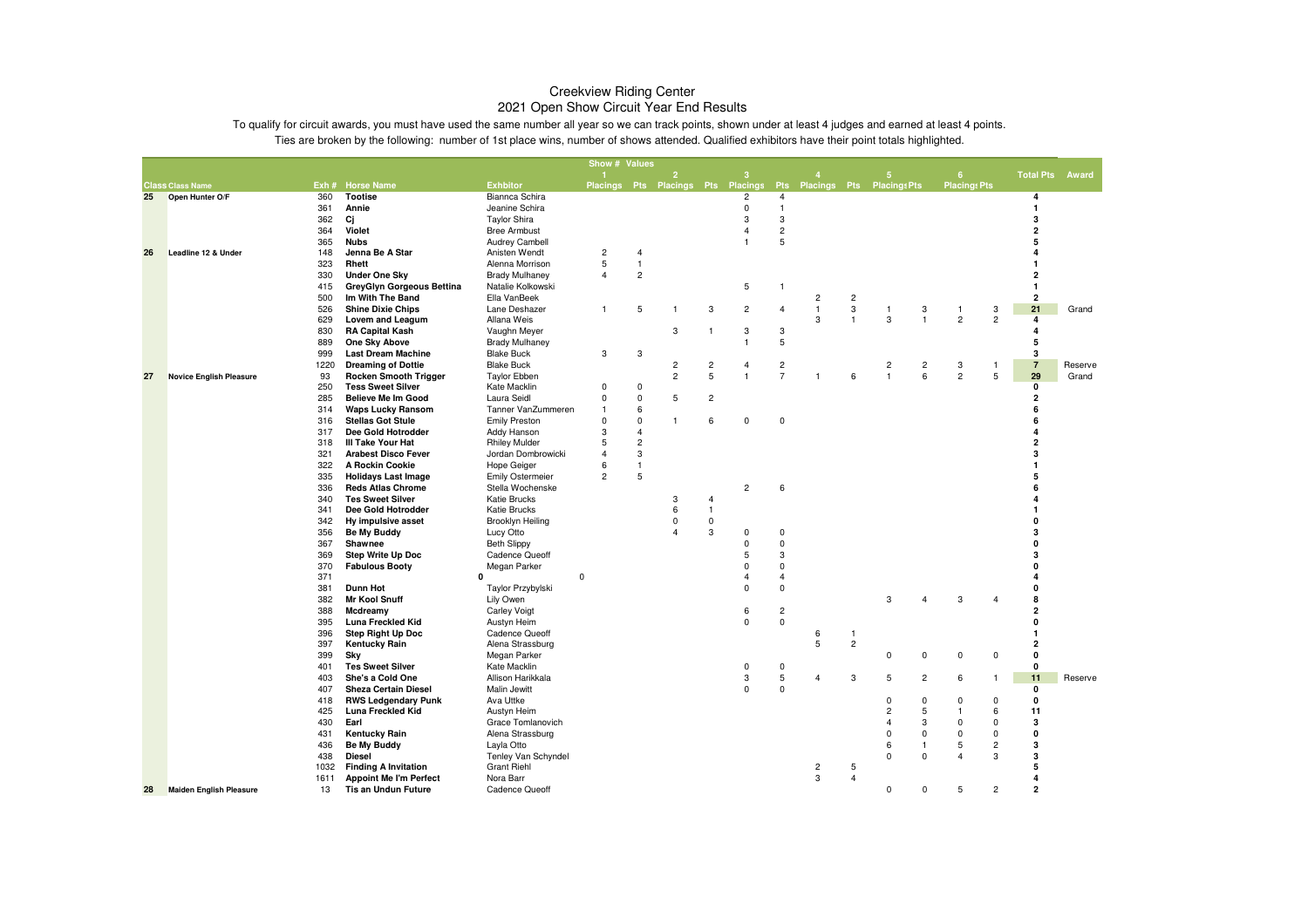|    |                                |            |                                                    |                                | Show # Values   |                |                     |                               |                                            |                |                |                |                |                |                     |                |                        |         |
|----|--------------------------------|------------|----------------------------------------------------|--------------------------------|-----------------|----------------|---------------------|-------------------------------|--------------------------------------------|----------------|----------------|----------------|----------------|----------------|---------------------|----------------|------------------------|---------|
|    |                                |            |                                                    |                                |                 |                | $\overline{2}$      |                               | વ                                          |                |                |                |                |                | 6                   |                | <b>Total Pts Award</b> |         |
|    | <b>Class Class Name</b>        |            | Exh # Horse Name                                   | <b>Exhbitor</b>                | <b>Placings</b> |                | <b>Pts Placings</b> |                               | Pts Placings Pts Placings Pts Placings Pts |                |                |                |                |                | <b>Placings Pts</b> |                |                        |         |
| 28 | <b>Maiden English Pleasure</b> | 285        | <b>Believe Me Im Good</b>                          | Laura Seidl                    | $\overline{4}$  | $\mathbf{1}$   | $\mathbf 0$         | 0                             |                                            |                |                |                |                |                |                     |                | $\mathbf{1}$           |         |
|    |                                | 316        | <b>Stellas Got Stule</b>                           | <b>Emily Preston</b>           |                 |                | $\overline{2}$      | 5                             | $\overline{c}$                             | 6              |                |                |                |                |                     |                | 11                     |         |
|    |                                | 326        | Wake Up Indie Queen                                | Rachel Strandberg              | 3               | $\overline{c}$ |                     |                               |                                            |                |                |                |                |                |                     |                | $\mathbf{2}$           |         |
|    |                                | 334        | <b>High Tari Boon</b>                              | <b>Stacy Stepanek</b>          | $\overline{2}$  | 3              |                     |                               |                                            |                |                |                |                |                |                     |                | 3                      |         |
|    |                                | 335        | <b>Holidays Last Image</b>                         | <b>Emily Ostermeier</b>        | $\mathbf{1}$    | $\overline{4}$ | 1                   | 6                             | 5                                          | 3              |                |                |                | 6              |                     | 6              | 25                     | Grand   |
|    |                                | 341        | Dee Gold Hotrodder                                 | <b>Katie Brucks</b>            |                 |                | 5                   | $\overline{2}$                |                                            |                |                |                |                |                |                     |                | $\overline{2}$         |         |
|    |                                | 342        | Hy impulsive asset                                 | Brooklyn Heiling               |                 |                | $\Omega$            | $\mathbf 0$                   |                                            |                |                |                |                |                |                     |                | 0                      |         |
|    |                                | 343        | Wake Up Indie Queen                                | Rachel Strandberg              |                 |                | 3                   | $\overline{4}$                |                                            |                |                |                |                |                |                     |                | $\Delta$               |         |
|    |                                | 350        | Max de Winter                                      | Katherine Mayer                |                 |                | $\Omega$            | $\mathbf 0$                   | $\mathbf 0$                                | $\mathsf 0$    |                |                |                |                |                     |                | 0                      |         |
|    |                                | 353        | <b>Not Coloreda Latte</b>                          | Shaina Wucherer                |                 |                |                     | 3                             |                                            |                |                |                | 4              | 3              | $\overline{c}$      | 5              | 11                     |         |
|    |                                | 356        | Be My Buddy                                        | Lucy Otto                      |                 |                | ĥ                   | $\mathbf{1}$                  | $\mathbf 0$                                | $\mathbf 0$    |                |                |                |                |                     |                | $\mathbf{1}$           |         |
|    |                                | 369        | <b>Step Write Up Doc</b>                           | <b>Cadence Queoff</b>          |                 |                |                     |                               | 6                                          | $\overline{c}$ |                |                |                |                |                     |                | 2                      |         |
|    |                                | 370        | <b>Fabulous Booty</b>                              | Megan Parker                   |                 |                |                     |                               | $\Omega$                                   | $\mathsf 0$    |                |                |                |                |                     |                | $\Omega$               |         |
|    |                                | 371        |                                                    | $\mathbf 0$<br>ŋ               |                 |                |                     |                               | $\Omega$                                   | $\mathsf 0$    |                |                |                |                |                     |                | $\Omega$               |         |
|    |                                | 381        | <b>Dunn Hot</b>                                    | Taylor Przybylski              |                 |                |                     |                               | $\Omega$                                   | $\mathsf 0$    |                |                |                |                |                     |                |                        |         |
|    |                                | 388        | Mcdreamy                                           | <b>Carley Voigt</b>            |                 |                |                     |                               | 4                                          | $\overline{4}$ |                |                |                |                |                     |                |                        |         |
|    |                                | 396        | <b>Step Right Up Doc</b>                           | Cadence Queoff                 |                 |                |                     |                               |                                            |                | 5              | $\overline{c}$ |                |                |                     |                | $\overline{2}$         |         |
|    |                                | 397        | <b>Kentucky Rain</b>                               | Alena Strassburg               |                 |                |                     |                               |                                            |                | 6              | $\mathbf{1}$   |                |                |                     |                | $\mathbf{1}$           |         |
|    |                                | 399        | Sky                                                | Megan Parker                   |                 |                |                     |                               |                                            |                |                |                | 3              | 4              | 3                   | 4              | 8                      |         |
|    |                                | 403        | She's a Cold One                                   | Allison Harikkala              |                 |                |                     |                               | 3                                          | 5              | $\overline{4}$ | 3              | 6              | $\overline{1}$ | $\overline{4}$      | 3              | 12                     | Reserve |
|    |                                | 407        | <b>Sheza Certain Diesel</b>                        | Malin Jewitt                   |                 |                |                     |                               | $\Omega$                                   | $\Omega$       |                |                |                |                |                     |                | $\Omega$               |         |
|    |                                | 430        | Earl                                               | Grace Tomlanovich              |                 |                |                     |                               |                                            |                |                |                | 5              | 2              | 0                   | 0              | $\overline{2}$         |         |
|    |                                | 431        | <b>Kentucky Rain</b>                               | Alena Strassburg               |                 |                |                     |                               |                                            |                |                |                | $\Omega$       | $\mathbf 0$    | $\Omega$            | $\Omega$       | $\Omega$               |         |
|    |                                | 436        | Be My Buddy                                        | Layla Otto                     |                 |                |                     |                               |                                            |                |                |                | $\Omega$       | $\Omega$       | $\Omega$            | $\Omega$       | $\Omega$               |         |
|    |                                | 438        | Diesel                                             | Tenley Van Schyndel            |                 |                |                     |                               |                                            |                |                |                | $\Omega$       | 0              | $\Omega$            | $\mathbf 0$    | 0                      |         |
|    |                                | 591        | <b>Colors Final Chill</b>                          | Lauren Suehring                |                 |                |                     |                               |                                            |                |                |                | $\overline{2}$ | 5              | 6                   | $\mathbf{1}$   | 6                      |         |
|    |                                | 902        | <b>Dudes Life of Riley</b>                         | Emilia Waite                   |                 |                |                     |                               | $\mathbf{1}$                               | $\overline{7}$ | $\overline{c}$ | 5              |                |                |                     |                | 12                     |         |
|    |                                | 1032       | <b>Finding A Invitation</b>                        | <b>Grant Riehl</b>             |                 |                |                     |                               |                                            |                | $\mathbf{1}$   | 6              |                |                |                     |                | 6                      |         |
|    |                                | 1611       | <b>Appoint Me I'm Perfect</b>                      | Nora Barr                      |                 |                |                     |                               |                                            |                | 3              | $\overline{4}$ |                |                |                     |                | 4                      |         |
| 29 | Open English W/T Pleasure      | 13         | <b>Tis an Undun Future</b>                         | <b>Cadence Queoff</b>          |                 |                |                     |                               |                                            |                |                |                | 0              | 0              | $\pmb{0}$           | 0              | 0                      |         |
|    |                                | 23         | <b>Fine Selectionofwine</b>                        | Carlissa Lorraine Heling       |                 |                | 6<br>$\Omega$       | $\overline{c}$<br>$\mathsf 0$ | $\mathbf 0$                                | $\mathbf 0$    | 5              | 3              |                |                |                     |                | 5                      |         |
|    |                                | 34         | <b>Boxford Living Art</b>                          | Jessica Hannon                 |                 |                |                     |                               | 1                                          |                |                |                |                |                |                     |                | 0<br>28                |         |
|    |                                | 93         | <b>Rocken Smooth Trigger</b>                       | <b>Taylor Ebben</b>            |                 |                |                     |                               |                                            | 8              | $\overline{c}$ | 6<br>$\Omega$  | -1             | 8              | 3                   | 6              |                        | Reserve |
|    |                                | 143<br>216 | <b>Luke N For Roses</b><br><b>TinPressive Remy</b> | Natalie Braun<br>Kenlyn Kibler | 0               | 0              | $\Omega$            | 0                             |                                            |                | 0              |                |                |                |                     |                | 0<br>0                 |         |
|    |                                | 217        | <b>Blues Tin Lizzy</b>                             | Keira Leitermann               |                 |                |                     |                               |                                            |                | $\Omega$       | $\Omega$       | $\mathbf 0$    | $\mathbf 0$    | $\mathbf 0$         | $\mathbf 0$    | $\Omega$               |         |
|    |                                | 285        | <b>Believe Me Im Good</b>                          | Laura Seidl                    | 0               | $\mathbf 0$    | 0                   | $\mathbf 0$                   |                                            |                |                |                |                |                |                     |                | 0                      |         |
|    |                                | 303        | <b>Classically Discrete</b>                        | Kiana Kotecki                  | 0               | $\mathsf 0$    | $\Omega$            | $\pmb{0}$                     |                                            |                |                |                |                |                |                     |                | $\Omega$               |         |
|    |                                | 314        | <b>Waps Lucky Ransom</b>                           | Tanner VanZummeren             | 3               | 6              |                     |                               | 6                                          | $_{\rm 3}$     |                |                |                |                |                     |                | 9                      |         |
|    |                                | 316        | <b>Stellas Got Stule</b>                           | <b>Emily Preston</b>           |                 |                |                     |                               | $\Omega$                                   | $\mathbf 0$    |                |                |                |                |                     |                | 0                      |         |
|    |                                | 317        | Dee Gold Hotrodder                                 | Addy Hanson                    | $\Omega$        | $\mathbf 0$    |                     |                               |                                            |                |                |                |                |                |                     |                | $\Omega$               |         |
|    |                                | 318        | III Take Your Hat                                  | <b>Rhiley Mulder</b>           | $\Omega$        | $\mathsf 0$    |                     |                               |                                            |                |                |                |                |                |                     |                | $\Omega$               |         |
|    |                                | 321        | <b>Arabest Disco Fever</b>                         | Jordan Dombrowicki             | $\Omega$        | 0              |                     |                               |                                            |                |                |                |                |                |                     |                | O                      |         |
|    |                                | 322        | A Rockin Cookie                                    | Hope Geiger                    | $\Omega$        | $\mathbf 0$    |                     |                               |                                            |                |                |                |                |                |                     |                | 0                      |         |
|    |                                | 324        | <b>Impressive Dun Right</b>                        | <b>Riley Truckey</b>           | $\Omega$        | $\mathbf 0$    | $\Omega$            | $\Omega$                      | 5                                          | $\overline{4}$ | $\Omega$       | $\Omega$       |                |                |                     |                | 4                      |         |
|    |                                | 325        | <b>Red Hot Ruby</b>                                | Evelyn Lorge                   | $\Omega$        | $\mathsf 0$    |                     |                               |                                            |                |                |                |                |                |                     |                | n                      |         |
|    |                                | 326        | Wake Up Indie Queen                                | Rachel Strandberg              | $\Omega$        | $\mathsf 0$    |                     |                               |                                            |                |                |                |                |                |                     |                | O                      |         |
|    |                                | 333        | <b>Shes A Stella Aliby</b>                         | Lauren Palau                   | $\Omega$        | $\mathbf 0$    |                     |                               |                                            |                |                |                |                |                |                     |                | O                      |         |
|    |                                | 334        | <b>High Tari Boon</b>                              | <b>Stacy Stepanek</b>          | 6               | 3              |                     |                               |                                            |                |                |                |                |                |                     |                | 3                      |         |
|    |                                | 335        | <b>Holidays Last Image</b>                         | <b>Emily Ostermeier</b>        | 1               | 8              | 1                   | $\overline{7}$                | $\mathbf 0$                                | $\mathbf 0$    | 4              | 4              | 3              | 6              | $\overline{c}$      | $\overline{7}$ | 32                     | Grand   |
|    |                                | 336        | <b>Reds Atlas Chrome</b>                           | Stella Wochenske               | $\mathbf 0$     | $\Omega$       |                     |                               | $\overline{2}$                             | $\overline{7}$ |                |                |                |                |                     |                | $\overline{7}$         |         |
|    |                                | 340        | <b>Tes Sweet Silver</b>                            | <b>Katie Brucks</b>            |                 |                | $\Omega$            | $\mathsf 0$                   |                                            |                |                |                |                |                |                     |                | 0                      |         |
|    |                                | 342        | Hy impulsive asset                                 | Brooklyn Heiling               |                 |                | $\Omega$            | $\pmb{0}$                     |                                            |                |                |                |                |                |                     |                | O                      |         |
|    |                                | 343        | Wake Up Indie Queen                                | Rachel Strandberg              |                 |                | 3                   | 5                             |                                            |                |                |                |                |                |                     |                | 5                      |         |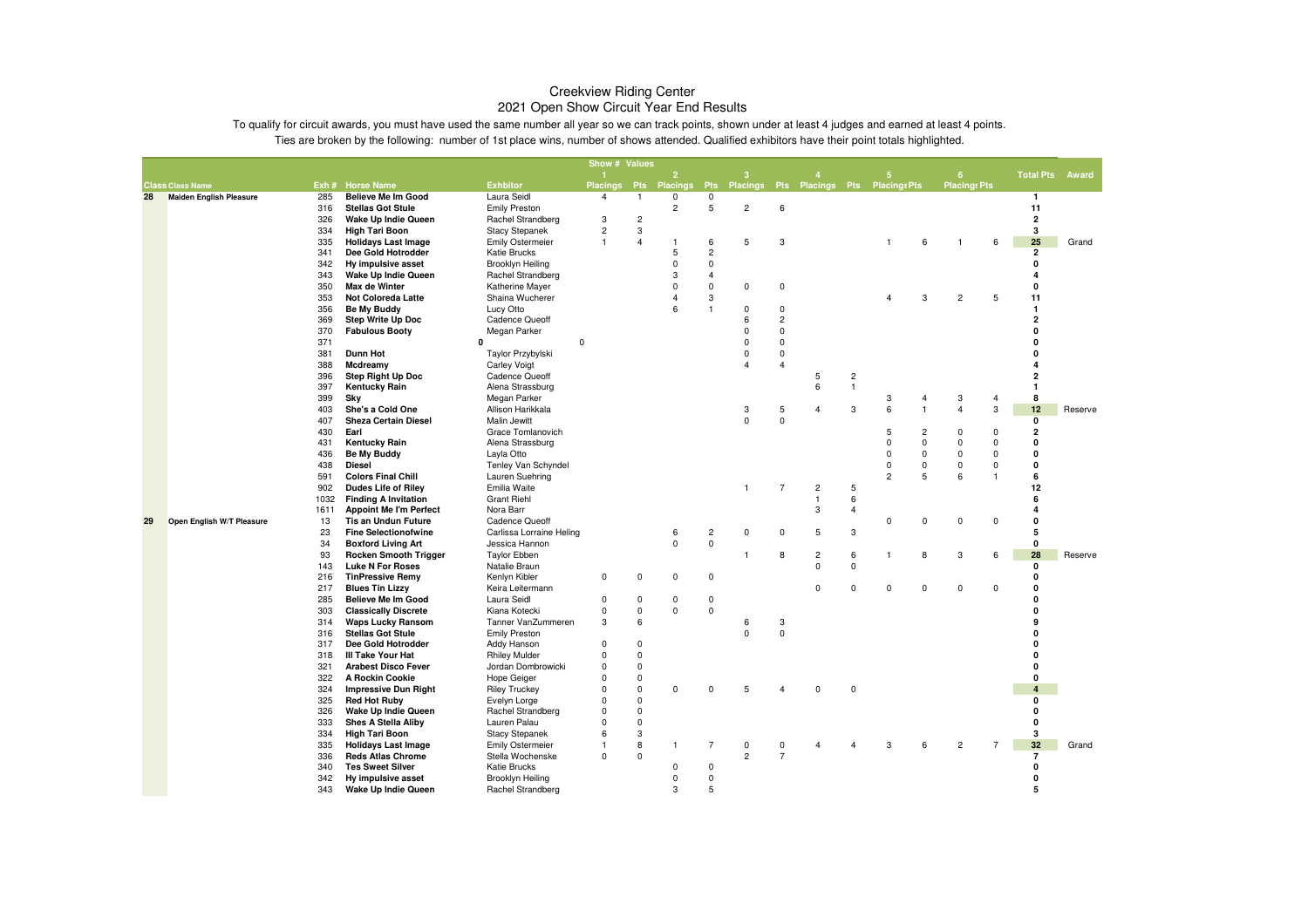| $\overline{2}$<br><b>Total Pts</b><br>-3<br>6<br><b>Exhbitor</b><br><b>Placings Pts</b><br>Exh # Horse Name<br>Placings Pts Placings Pts Placings<br><b>Placings Pts Placings Pts</b><br><b>Class Class Name</b><br><b>Pts</b><br>Max de Winter<br>Katherine Mayer<br>0<br>$\Omega$<br>0<br>29<br>Open English W/T Pleasure<br>350<br>3<br>351<br><b>Beycause Im Happy</b><br>Katherine Mayer<br>0<br>6<br>3<br>$\Omega$<br>Lexi Smith<br>352<br>Luna Freckled Kid<br>$\overline{4}$<br>$\overline{a}$<br>4<br>0<br>353<br><b>Not Coloreda Latte</b><br>Shaina Wucherer<br>0<br>0<br>0<br>$\Omega$<br>0<br>0<br>3<br>5<br>3<br>354<br><b>Charlie's Dark Kiss</b><br>Austyn Heim<br>$\mathbf 0$<br>$\mathbf 0$<br>0<br>356<br><b>Be My Buddy</b><br>Lucy Otto<br>$\Omega$<br>0<br>0<br>$\Omega$<br>$\Omega$<br>0<br>357<br>Morgan Schleis<br>0<br>0<br><b>Jazz Attack</b><br>O<br>$\pmb{0}$<br>$\Omega$<br>367<br>Shawnee<br><b>Beth Slippy</b><br>$\mathbf 0$<br>$\mathbf 0$<br><b>Step Write Up Doc</b><br>0<br>369<br><b>Cadence Queoff</b><br>$\Omega$<br>370<br>Megan Parker<br>0<br>0<br><b>Fabulous Booty</b><br>$\Omega$<br>371<br>$\Omega$<br>$\mathbf 0$<br>0<br>$\Omega$<br>$\Omega$<br>372<br>Dee Gold Hot Rodder<br>0<br>0<br>Katelyn Resop<br>0<br>375<br>$\Omega$<br>One Steady Beau<br>Alexis Verboomen<br>$\mathbf 0$<br>0<br>377<br><b>Imprinted By Kid</b><br>3<br>6<br>6<br><b>Chrissy Fries</b><br><b>Dunn Hot</b><br>0<br>0<br>381<br>Taylor Przybylski<br>$\mathbf 0$<br>382<br><b>Mr Kool Snuff</b><br>Lily Owen<br>5<br>$\Omega$<br>$\overline{4}$<br>0<br>4<br>$\pmb{0}$<br>$\Omega$<br>388<br>Mcdreamy<br><b>Carley Voigt</b><br>$\mathbf 0$<br>$\pmb{0}$<br>0<br>395<br>Luna Freckled Kid<br>0<br>Austyn Heim<br>0<br>Step Right Up Doc<br>Cadence Queoff<br>396<br>0<br>0<br>$\pmb{0}$<br>0<br>397<br>Kentucky Rain<br>Alena Strassburg<br>$\Omega$<br>399<br>0<br>0<br>0<br>0<br>0<br>Sky<br>Megan Parker<br>5<br>5<br>400<br>WorkinOnMyMasterpiece<br>Mara Weis<br>$\overline{4}$ |         |  |  |  | Show # Values |                         |                    |  |
|-----------------------------------------------------------------------------------------------------------------------------------------------------------------------------------------------------------------------------------------------------------------------------------------------------------------------------------------------------------------------------------------------------------------------------------------------------------------------------------------------------------------------------------------------------------------------------------------------------------------------------------------------------------------------------------------------------------------------------------------------------------------------------------------------------------------------------------------------------------------------------------------------------------------------------------------------------------------------------------------------------------------------------------------------------------------------------------------------------------------------------------------------------------------------------------------------------------------------------------------------------------------------------------------------------------------------------------------------------------------------------------------------------------------------------------------------------------------------------------------------------------------------------------------------------------------------------------------------------------------------------------------------------------------------------------------------------------------------------------------------------------------------------------------------------------------------------------------------------------------------------------------------------------------------------------------------------------------------------------------------------------------|---------|--|--|--|---------------|-------------------------|--------------------|--|
|                                                                                                                                                                                                                                                                                                                                                                                                                                                                                                                                                                                                                                                                                                                                                                                                                                                                                                                                                                                                                                                                                                                                                                                                                                                                                                                                                                                                                                                                                                                                                                                                                                                                                                                                                                                                                                                                                                                                                                                                                 | Award   |  |  |  |               |                         |                    |  |
|                                                                                                                                                                                                                                                                                                                                                                                                                                                                                                                                                                                                                                                                                                                                                                                                                                                                                                                                                                                                                                                                                                                                                                                                                                                                                                                                                                                                                                                                                                                                                                                                                                                                                                                                                                                                                                                                                                                                                                                                                 |         |  |  |  |               |                         |                    |  |
|                                                                                                                                                                                                                                                                                                                                                                                                                                                                                                                                                                                                                                                                                                                                                                                                                                                                                                                                                                                                                                                                                                                                                                                                                                                                                                                                                                                                                                                                                                                                                                                                                                                                                                                                                                                                                                                                                                                                                                                                                 |         |  |  |  |               |                         |                    |  |
|                                                                                                                                                                                                                                                                                                                                                                                                                                                                                                                                                                                                                                                                                                                                                                                                                                                                                                                                                                                                                                                                                                                                                                                                                                                                                                                                                                                                                                                                                                                                                                                                                                                                                                                                                                                                                                                                                                                                                                                                                 |         |  |  |  |               |                         |                    |  |
|                                                                                                                                                                                                                                                                                                                                                                                                                                                                                                                                                                                                                                                                                                                                                                                                                                                                                                                                                                                                                                                                                                                                                                                                                                                                                                                                                                                                                                                                                                                                                                                                                                                                                                                                                                                                                                                                                                                                                                                                                 |         |  |  |  |               |                         |                    |  |
|                                                                                                                                                                                                                                                                                                                                                                                                                                                                                                                                                                                                                                                                                                                                                                                                                                                                                                                                                                                                                                                                                                                                                                                                                                                                                                                                                                                                                                                                                                                                                                                                                                                                                                                                                                                                                                                                                                                                                                                                                 |         |  |  |  |               |                         |                    |  |
|                                                                                                                                                                                                                                                                                                                                                                                                                                                                                                                                                                                                                                                                                                                                                                                                                                                                                                                                                                                                                                                                                                                                                                                                                                                                                                                                                                                                                                                                                                                                                                                                                                                                                                                                                                                                                                                                                                                                                                                                                 |         |  |  |  |               |                         |                    |  |
|                                                                                                                                                                                                                                                                                                                                                                                                                                                                                                                                                                                                                                                                                                                                                                                                                                                                                                                                                                                                                                                                                                                                                                                                                                                                                                                                                                                                                                                                                                                                                                                                                                                                                                                                                                                                                                                                                                                                                                                                                 |         |  |  |  |               |                         |                    |  |
|                                                                                                                                                                                                                                                                                                                                                                                                                                                                                                                                                                                                                                                                                                                                                                                                                                                                                                                                                                                                                                                                                                                                                                                                                                                                                                                                                                                                                                                                                                                                                                                                                                                                                                                                                                                                                                                                                                                                                                                                                 |         |  |  |  |               |                         |                    |  |
|                                                                                                                                                                                                                                                                                                                                                                                                                                                                                                                                                                                                                                                                                                                                                                                                                                                                                                                                                                                                                                                                                                                                                                                                                                                                                                                                                                                                                                                                                                                                                                                                                                                                                                                                                                                                                                                                                                                                                                                                                 |         |  |  |  |               |                         |                    |  |
|                                                                                                                                                                                                                                                                                                                                                                                                                                                                                                                                                                                                                                                                                                                                                                                                                                                                                                                                                                                                                                                                                                                                                                                                                                                                                                                                                                                                                                                                                                                                                                                                                                                                                                                                                                                                                                                                                                                                                                                                                 |         |  |  |  |               |                         |                    |  |
|                                                                                                                                                                                                                                                                                                                                                                                                                                                                                                                                                                                                                                                                                                                                                                                                                                                                                                                                                                                                                                                                                                                                                                                                                                                                                                                                                                                                                                                                                                                                                                                                                                                                                                                                                                                                                                                                                                                                                                                                                 |         |  |  |  |               |                         |                    |  |
|                                                                                                                                                                                                                                                                                                                                                                                                                                                                                                                                                                                                                                                                                                                                                                                                                                                                                                                                                                                                                                                                                                                                                                                                                                                                                                                                                                                                                                                                                                                                                                                                                                                                                                                                                                                                                                                                                                                                                                                                                 |         |  |  |  |               |                         |                    |  |
|                                                                                                                                                                                                                                                                                                                                                                                                                                                                                                                                                                                                                                                                                                                                                                                                                                                                                                                                                                                                                                                                                                                                                                                                                                                                                                                                                                                                                                                                                                                                                                                                                                                                                                                                                                                                                                                                                                                                                                                                                 |         |  |  |  |               |                         |                    |  |
|                                                                                                                                                                                                                                                                                                                                                                                                                                                                                                                                                                                                                                                                                                                                                                                                                                                                                                                                                                                                                                                                                                                                                                                                                                                                                                                                                                                                                                                                                                                                                                                                                                                                                                                                                                                                                                                                                                                                                                                                                 |         |  |  |  |               |                         |                    |  |
|                                                                                                                                                                                                                                                                                                                                                                                                                                                                                                                                                                                                                                                                                                                                                                                                                                                                                                                                                                                                                                                                                                                                                                                                                                                                                                                                                                                                                                                                                                                                                                                                                                                                                                                                                                                                                                                                                                                                                                                                                 |         |  |  |  |               |                         |                    |  |
|                                                                                                                                                                                                                                                                                                                                                                                                                                                                                                                                                                                                                                                                                                                                                                                                                                                                                                                                                                                                                                                                                                                                                                                                                                                                                                                                                                                                                                                                                                                                                                                                                                                                                                                                                                                                                                                                                                                                                                                                                 |         |  |  |  |               |                         |                    |  |
|                                                                                                                                                                                                                                                                                                                                                                                                                                                                                                                                                                                                                                                                                                                                                                                                                                                                                                                                                                                                                                                                                                                                                                                                                                                                                                                                                                                                                                                                                                                                                                                                                                                                                                                                                                                                                                                                                                                                                                                                                 |         |  |  |  |               |                         |                    |  |
|                                                                                                                                                                                                                                                                                                                                                                                                                                                                                                                                                                                                                                                                                                                                                                                                                                                                                                                                                                                                                                                                                                                                                                                                                                                                                                                                                                                                                                                                                                                                                                                                                                                                                                                                                                                                                                                                                                                                                                                                                 |         |  |  |  |               |                         |                    |  |
|                                                                                                                                                                                                                                                                                                                                                                                                                                                                                                                                                                                                                                                                                                                                                                                                                                                                                                                                                                                                                                                                                                                                                                                                                                                                                                                                                                                                                                                                                                                                                                                                                                                                                                                                                                                                                                                                                                                                                                                                                 |         |  |  |  |               |                         |                    |  |
|                                                                                                                                                                                                                                                                                                                                                                                                                                                                                                                                                                                                                                                                                                                                                                                                                                                                                                                                                                                                                                                                                                                                                                                                                                                                                                                                                                                                                                                                                                                                                                                                                                                                                                                                                                                                                                                                                                                                                                                                                 |         |  |  |  |               |                         |                    |  |
|                                                                                                                                                                                                                                                                                                                                                                                                                                                                                                                                                                                                                                                                                                                                                                                                                                                                                                                                                                                                                                                                                                                                                                                                                                                                                                                                                                                                                                                                                                                                                                                                                                                                                                                                                                                                                                                                                                                                                                                                                 |         |  |  |  |               |                         |                    |  |
|                                                                                                                                                                                                                                                                                                                                                                                                                                                                                                                                                                                                                                                                                                                                                                                                                                                                                                                                                                                                                                                                                                                                                                                                                                                                                                                                                                                                                                                                                                                                                                                                                                                                                                                                                                                                                                                                                                                                                                                                                 |         |  |  |  |               |                         |                    |  |
| $\Omega$                                                                                                                                                                                                                                                                                                                                                                                                                                                                                                                                                                                                                                                                                                                                                                                                                                                                                                                                                                                                                                                                                                                                                                                                                                                                                                                                                                                                                                                                                                                                                                                                                                                                                                                                                                                                                                                                                                                                                                                                        |         |  |  |  |               |                         |                    |  |
| 401<br><b>Tes Sweet Silver</b><br>Kate Macklin<br>$\mathbf 0$<br>0<br>$\mathbf 0$<br>$\mathbf 0$<br>$\Omega$<br>0                                                                                                                                                                                                                                                                                                                                                                                                                                                                                                                                                                                                                                                                                                                                                                                                                                                                                                                                                                                                                                                                                                                                                                                                                                                                                                                                                                                                                                                                                                                                                                                                                                                                                                                                                                                                                                                                                               |         |  |  |  |               |                         |                    |  |
| She's a Cold One<br>Allison Harikkala<br>0<br>0<br>0<br>403<br>0<br>0<br>$\overline{4}$<br>$\overline{4}$                                                                                                                                                                                                                                                                                                                                                                                                                                                                                                                                                                                                                                                                                                                                                                                                                                                                                                                                                                                                                                                                                                                                                                                                                                                                                                                                                                                                                                                                                                                                                                                                                                                                                                                                                                                                                                                                                                       |         |  |  |  |               |                         |                    |  |
| 412<br><b>Miz Southern Belle</b><br>Chloe Hughes<br>5<br>$\pmb{0}$<br>0<br>418<br>Ava Uttke<br>0<br>$\Omega$<br>$\Omega$                                                                                                                                                                                                                                                                                                                                                                                                                                                                                                                                                                                                                                                                                                                                                                                                                                                                                                                                                                                                                                                                                                                                                                                                                                                                                                                                                                                                                                                                                                                                                                                                                                                                                                                                                                                                                                                                                        |         |  |  |  |               |                         |                    |  |
| <b>RWS Ledgendary Punk</b><br>$\overline{c}$<br>5<br>5<br>12<br>421<br>Lauren Kuenzli<br>6<br>$\overline{4}$<br>4                                                                                                                                                                                                                                                                                                                                                                                                                                                                                                                                                                                                                                                                                                                                                                                                                                                                                                                                                                                                                                                                                                                                                                                                                                                                                                                                                                                                                                                                                                                                                                                                                                                                                                                                                                                                                                                                                               |         |  |  |  |               |                         |                    |  |
| Ya Better Be Ready<br>$\overline{7}$<br>8<br>$\overline{2}$<br>15<br>425<br><b>Luna Freckled Kid</b>                                                                                                                                                                                                                                                                                                                                                                                                                                                                                                                                                                                                                                                                                                                                                                                                                                                                                                                                                                                                                                                                                                                                                                                                                                                                                                                                                                                                                                                                                                                                                                                                                                                                                                                                                                                                                                                                                                            |         |  |  |  |               |                         |                    |  |
| Austyn Heim<br>$\mathbf 0$<br>0<br>427<br><b>Miss Sweet Marie</b><br>Anissa Cunningham<br>$\mathbf 0$<br>$\Omega$<br>$\Omega$                                                                                                                                                                                                                                                                                                                                                                                                                                                                                                                                                                                                                                                                                                                                                                                                                                                                                                                                                                                                                                                                                                                                                                                                                                                                                                                                                                                                                                                                                                                                                                                                                                                                                                                                                                                                                                                                                   |         |  |  |  |               |                         |                    |  |
| 430<br>Earl<br>Grace Tomlanovich<br>0<br>0<br>0<br>$\Omega$<br>$\Omega$                                                                                                                                                                                                                                                                                                                                                                                                                                                                                                                                                                                                                                                                                                                                                                                                                                                                                                                                                                                                                                                                                                                                                                                                                                                                                                                                                                                                                                                                                                                                                                                                                                                                                                                                                                                                                                                                                                                                         |         |  |  |  |               |                         |                    |  |
| $\mathbf 0$<br>431<br><b>Kentucky Rain</b><br>Alena Strassburg<br>$\Omega$<br>$\mathbf 0$<br>$\Omega$<br>$\Omega$                                                                                                                                                                                                                                                                                                                                                                                                                                                                                                                                                                                                                                                                                                                                                                                                                                                                                                                                                                                                                                                                                                                                                                                                                                                                                                                                                                                                                                                                                                                                                                                                                                                                                                                                                                                                                                                                                               |         |  |  |  |               |                         |                    |  |
| 435<br>3<br>$\overline{4}$<br>$\overline{7}$<br>Tootsie<br>Kiana Kotecki<br>6<br>5                                                                                                                                                                                                                                                                                                                                                                                                                                                                                                                                                                                                                                                                                                                                                                                                                                                                                                                                                                                                                                                                                                                                                                                                                                                                                                                                                                                                                                                                                                                                                                                                                                                                                                                                                                                                                                                                                                                              |         |  |  |  |               |                         |                    |  |
| $\Omega$<br>$\mathbf 0$<br>$\mathbf 0$<br>438<br><b>Diesel</b><br>Tenley Van Schyndel<br>$\Omega$<br>O                                                                                                                                                                                                                                                                                                                                                                                                                                                                                                                                                                                                                                                                                                                                                                                                                                                                                                                                                                                                                                                                                                                                                                                                                                                                                                                                                                                                                                                                                                                                                                                                                                                                                                                                                                                                                                                                                                          |         |  |  |  |               |                         |                    |  |
| $\overline{c}$<br>6<br>496<br><b>Still Meadows Last Star</b><br>Kiley Iley<br>6                                                                                                                                                                                                                                                                                                                                                                                                                                                                                                                                                                                                                                                                                                                                                                                                                                                                                                                                                                                                                                                                                                                                                                                                                                                                                                                                                                                                                                                                                                                                                                                                                                                                                                                                                                                                                                                                                                                                 |         |  |  |  |               |                         |                    |  |
| $\overline{7}$<br>12<br>Shez A Hot Won<br>$\overline{c}$<br>5<br>697<br>McKenna Coffeen<br>$\overline{4}$<br>0<br>0                                                                                                                                                                                                                                                                                                                                                                                                                                                                                                                                                                                                                                                                                                                                                                                                                                                                                                                                                                                                                                                                                                                                                                                                                                                                                                                                                                                                                                                                                                                                                                                                                                                                                                                                                                                                                                                                                             |         |  |  |  |               |                         |                    |  |
| 5<br>$\pmb{0}$<br>3<br>5<br>902<br><b>Dudes Life of Riley</b><br>Emilia Waite<br>$\Omega$                                                                                                                                                                                                                                                                                                                                                                                                                                                                                                                                                                                                                                                                                                                                                                                                                                                                                                                                                                                                                                                                                                                                                                                                                                                                                                                                                                                                                                                                                                                                                                                                                                                                                                                                                                                                                                                                                                                       |         |  |  |  |               |                         |                    |  |
| $\overline{7}$<br>$\overline{7}$<br><b>Boys Will Be Boys</b><br>1776<br>Katie Riemer<br>$\mathbf{1}$                                                                                                                                                                                                                                                                                                                                                                                                                                                                                                                                                                                                                                                                                                                                                                                                                                                                                                                                                                                                                                                                                                                                                                                                                                                                                                                                                                                                                                                                                                                                                                                                                                                                                                                                                                                                                                                                                                            |         |  |  |  |               |                         |                    |  |
| 3<br>18<br><b>Rocken Smooth Trigger</b><br>30<br><b>Open English Pleasure</b><br>93<br><b>Taylor Ebben</b><br>6<br>$\overline{4}$<br>-1<br>6<br>3<br>$\mathbf{1}$<br>4                                                                                                                                                                                                                                                                                                                                                                                                                                                                                                                                                                                                                                                                                                                                                                                                                                                                                                                                                                                                                                                                                                                                                                                                                                                                                                                                                                                                                                                                                                                                                                                                                                                                                                                                                                                                                                          | Reserve |  |  |  |               |                         |                    |  |
| 216<br><b>TinPressive Remy</b><br>Kenlyn Kibler<br>0<br>0<br>0<br>$\mathbf 0$<br>0<br>0<br>0                                                                                                                                                                                                                                                                                                                                                                                                                                                                                                                                                                                                                                                                                                                                                                                                                                                                                                                                                                                                                                                                                                                                                                                                                                                                                                                                                                                                                                                                                                                                                                                                                                                                                                                                                                                                                                                                                                                    |         |  |  |  |               |                         |                    |  |
| 0<br>0<br>303<br><b>Classically Discrete</b><br>Kiana Kotecki<br>$\Omega$                                                                                                                                                                                                                                                                                                                                                                                                                                                                                                                                                                                                                                                                                                                                                                                                                                                                                                                                                                                                                                                                                                                                                                                                                                                                                                                                                                                                                                                                                                                                                                                                                                                                                                                                                                                                                                                                                                                                       |         |  |  |  |               |                         |                    |  |
| 314<br><b>Waps Lucky Ransom</b><br>Tanner VanZummeren<br>0<br>6<br>$\overline{1}$<br>0<br>$\mathbf{1}$                                                                                                                                                                                                                                                                                                                                                                                                                                                                                                                                                                                                                                                                                                                                                                                                                                                                                                                                                                                                                                                                                                                                                                                                                                                                                                                                                                                                                                                                                                                                                                                                                                                                                                                                                                                                                                                                                                          |         |  |  |  |               |                         |                    |  |
| Dee Gold Hotrodder<br>$\overline{c}$<br>6<br>6<br>317<br>Addy Hanson                                                                                                                                                                                                                                                                                                                                                                                                                                                                                                                                                                                                                                                                                                                                                                                                                                                                                                                                                                                                                                                                                                                                                                                                                                                                                                                                                                                                                                                                                                                                                                                                                                                                                                                                                                                                                                                                                                                                            |         |  |  |  |               |                         |                    |  |
| $\Omega$<br>318<br>III Take Your Hat<br><b>Rhiley Mulder</b><br>$\Omega$<br>0                                                                                                                                                                                                                                                                                                                                                                                                                                                                                                                                                                                                                                                                                                                                                                                                                                                                                                                                                                                                                                                                                                                                                                                                                                                                                                                                                                                                                                                                                                                                                                                                                                                                                                                                                                                                                                                                                                                                   |         |  |  |  |               |                         |                    |  |
| 321<br><b>Arabest Disco Fever</b><br>Jordan Dombrowicki<br>0<br>0<br>0                                                                                                                                                                                                                                                                                                                                                                                                                                                                                                                                                                                                                                                                                                                                                                                                                                                                                                                                                                                                                                                                                                                                                                                                                                                                                                                                                                                                                                                                                                                                                                                                                                                                                                                                                                                                                                                                                                                                          |         |  |  |  |               |                         |                    |  |
| $\mathsf 0$<br>3<br>3<br>324<br><b>Impressive Dun Right</b><br><b>Riley Truckey</b><br>$\mathbf 0$<br>3<br>$\overline{4}$<br>11<br>$\overline{4}$<br>4                                                                                                                                                                                                                                                                                                                                                                                                                                                                                                                                                                                                                                                                                                                                                                                                                                                                                                                                                                                                                                                                                                                                                                                                                                                                                                                                                                                                                                                                                                                                                                                                                                                                                                                                                                                                                                                          |         |  |  |  |               |                         |                    |  |
| 325<br>$\mathsf 0$<br>0<br><b>Red Hot Ruby</b><br>Evelyn Lorge<br>$\Omega$                                                                                                                                                                                                                                                                                                                                                                                                                                                                                                                                                                                                                                                                                                                                                                                                                                                                                                                                                                                                                                                                                                                                                                                                                                                                                                                                                                                                                                                                                                                                                                                                                                                                                                                                                                                                                                                                                                                                      |         |  |  |  |               |                         |                    |  |
| 326<br>Wake Up Indie Queen<br>Rachel Strandberg<br>4<br>4<br>$\overline{4}$                                                                                                                                                                                                                                                                                                                                                                                                                                                                                                                                                                                                                                                                                                                                                                                                                                                                                                                                                                                                                                                                                                                                                                                                                                                                                                                                                                                                                                                                                                                                                                                                                                                                                                                                                                                                                                                                                                                                     |         |  |  |  |               |                         |                    |  |
| 5<br>3<br>5<br>333<br><b>Shes A Stella Aliby</b><br>Lauren Palau                                                                                                                                                                                                                                                                                                                                                                                                                                                                                                                                                                                                                                                                                                                                                                                                                                                                                                                                                                                                                                                                                                                                                                                                                                                                                                                                                                                                                                                                                                                                                                                                                                                                                                                                                                                                                                                                                                                                                |         |  |  |  |               |                         |                    |  |
| <b>Stacy Stepanek</b><br>5<br>3<br>334<br><b>High Tari Boon</b><br>3                                                                                                                                                                                                                                                                                                                                                                                                                                                                                                                                                                                                                                                                                                                                                                                                                                                                                                                                                                                                                                                                                                                                                                                                                                                                                                                                                                                                                                                                                                                                                                                                                                                                                                                                                                                                                                                                                                                                            |         |  |  |  |               |                         |                    |  |
| $\overline{c}$<br>5<br>19<br>335<br><b>Holidays Last Image</b><br><b>Emily Ostermeier</b><br>6<br>0<br>$\overline{c}$<br>0<br>0<br>0<br>$\mathbf{1}$<br>6<br>$\overline{1}$<br>6                                                                                                                                                                                                                                                                                                                                                                                                                                                                                                                                                                                                                                                                                                                                                                                                                                                                                                                                                                                                                                                                                                                                                                                                                                                                                                                                                                                                                                                                                                                                                                                                                                                                                                                                                                                                                                | Grand   |  |  |  |               |                         |                    |  |
| <b>Reds Atlas Chrome</b><br>Stella Wochenske<br>$\mathbf 0$<br>$\pmb{0}$<br>336<br>0                                                                                                                                                                                                                                                                                                                                                                                                                                                                                                                                                                                                                                                                                                                                                                                                                                                                                                                                                                                                                                                                                                                                                                                                                                                                                                                                                                                                                                                                                                                                                                                                                                                                                                                                                                                                                                                                                                                            |         |  |  |  |               |                         |                    |  |
| Dee Gold Hotrodder<br>0<br>341<br>Katie Brucks<br>0<br>0                                                                                                                                                                                                                                                                                                                                                                                                                                                                                                                                                                                                                                                                                                                                                                                                                                                                                                                                                                                                                                                                                                                                                                                                                                                                                                                                                                                                                                                                                                                                                                                                                                                                                                                                                                                                                                                                                                                                                        |         |  |  |  |               |                         |                    |  |
| 0<br>$\Omega$<br>342<br>$\Omega$                                                                                                                                                                                                                                                                                                                                                                                                                                                                                                                                                                                                                                                                                                                                                                                                                                                                                                                                                                                                                                                                                                                                                                                                                                                                                                                                                                                                                                                                                                                                                                                                                                                                                                                                                                                                                                                                                                                                                                                |         |  |  |  |               |                         |                    |  |
| 3<br>343<br>Wake Up Indie Queen<br>Rachel Strandberg<br>$\overline{a}$<br>$\overline{a}$                                                                                                                                                                                                                                                                                                                                                                                                                                                                                                                                                                                                                                                                                                                                                                                                                                                                                                                                                                                                                                                                                                                                                                                                                                                                                                                                                                                                                                                                                                                                                                                                                                                                                                                                                                                                                                                                                                                        |         |  |  |  |               | <b>Brooklyn Heiling</b> | Hy impulsive asset |  |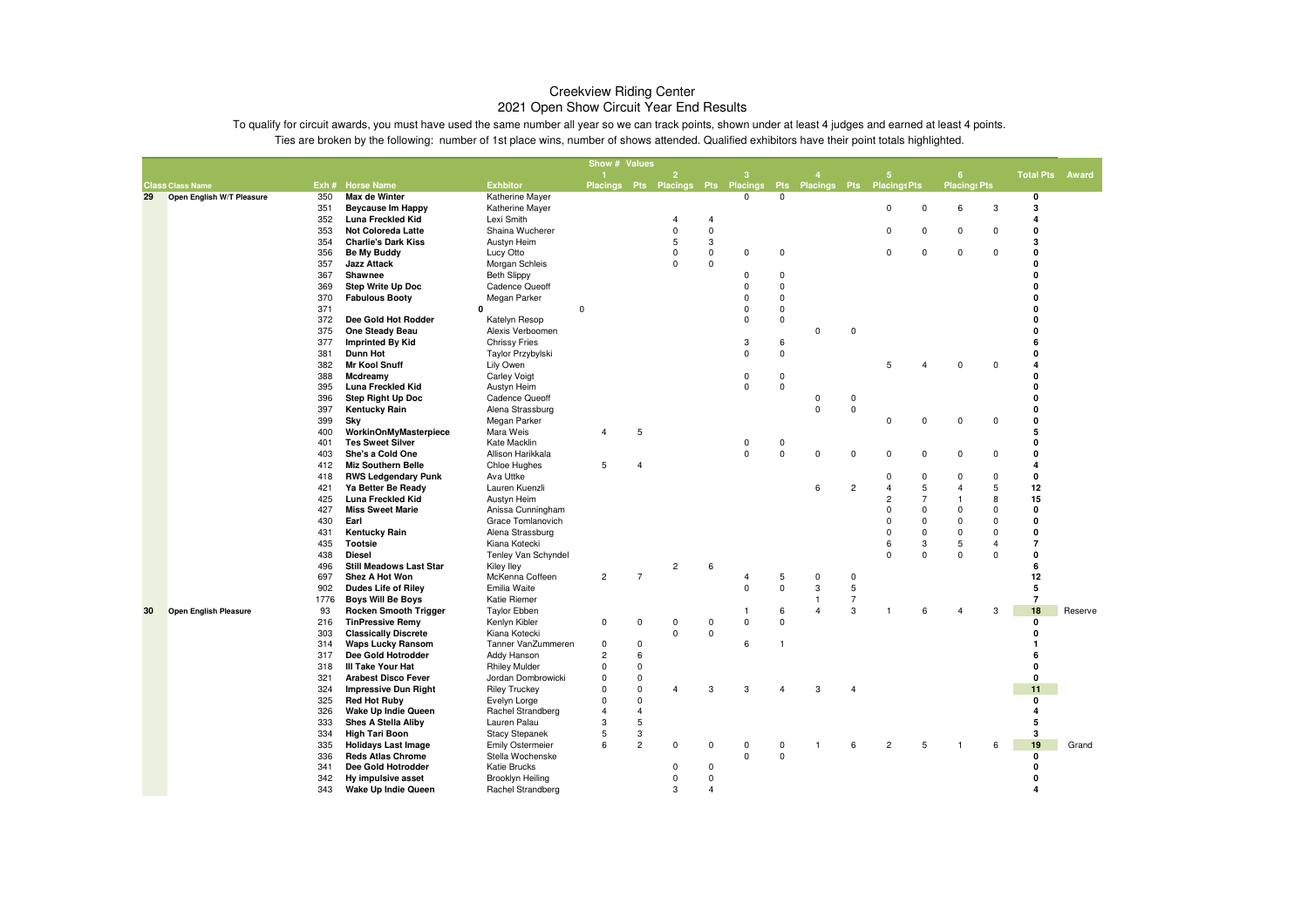|    |                               |            |                                                     |                                 | Show # Values  |                |                                                                  |                         |                |                |                            |                            |                                  |                         |                      |                         |                                           |         |
|----|-------------------------------|------------|-----------------------------------------------------|---------------------------------|----------------|----------------|------------------------------------------------------------------|-------------------------|----------------|----------------|----------------------------|----------------------------|----------------------------------|-------------------------|----------------------|-------------------------|-------------------------------------------|---------|
|    |                               |            |                                                     |                                 |                |                | $\overline{2}$                                                   |                         |                |                |                            |                            |                                  |                         | 6                    |                         | <b>Total Pts</b>                          | Award   |
|    | <b>Class Class Name</b>       |            | Exh # Horse Name                                    | <b>Exhbitor</b>                 |                |                | Placings Pts Placings Pts Placings Pts Placings Pts Placings Pts |                         |                |                |                            |                            | $\Omega$                         | $\mathbf 0$             | <b>Placings Pts</b>  |                         |                                           |         |
| 30 | <b>Open English Pleasure</b>  | 351<br>352 | <b>Beycause Im Happy</b><br>Luna Freckled Kid       | Katherine Mayer<br>Lexi Smith   |                |                | 5                                                                | $\overline{\mathbf{c}}$ |                |                |                            |                            |                                  |                         | $\overline{c}$       | 5                       | 5<br>$\overline{2}$                       |         |
|    |                               | 357        | <b>Jazz Attack</b>                                  | Morgan Schleis                  |                |                | 6                                                                | $\mathbf{1}$            |                |                |                            |                            | $\mathbf 0$                      | 0                       | 0                    | 0                       | $\mathbf{1}$                              |         |
|    |                               | 367        | Shawnee                                             | <b>Beth Slippy</b>              |                |                |                                                                  |                         | 0              | 0              |                            |                            |                                  |                         |                      |                         | $\mathbf{0}$                              |         |
|    |                               | 377        | <b>Imprinted By Kid</b>                             | <b>Chrissy Fries</b>            |                |                |                                                                  |                         | $\overline{2}$ | 5              |                            |                            |                                  |                         |                      |                         | 5                                         |         |
|    |                               | 382        | <b>Mr Kool Snuff</b>                                | Lily Owen                       |                |                |                                                                  |                         |                |                |                            |                            | $\mathbf 0$                      | 0                       | 0                    | 0                       | 0                                         |         |
|    |                               | 396        | Step Right Up Doc                                   | Cadence Queoff                  |                |                |                                                                  |                         |                |                | 6                          | $\overline{1}$             |                                  |                         |                      |                         | $\mathbf{1}$                              |         |
|    |                               | 397        | Kentucky Rain                                       | Alena Strassburg                |                |                |                                                                  |                         |                |                | $\mathbf 0$                | $\mathbf 0$                |                                  |                         |                      |                         | $\mathbf{0}$                              |         |
|    |                               | 399        | Sky                                                 | Megan Parker                    |                |                |                                                                  |                         |                |                |                            |                            | $\Omega$                         | 0                       | 0                    | $\mathbf 0$             | $\mathbf{0}$                              |         |
|    |                               | 403        | She's a Cold One                                    | Allison Harikkala               |                |                |                                                                  |                         |                |                | 5                          | $\overline{c}$             | 3                                | $\overline{4}$          | 3                    | $\overline{4}$          | 10                                        |         |
|    |                               | 421        | Ya Better Be Ready                                  | Lauren Kuenzli                  |                |                |                                                                  | 6                       |                |                |                            |                            |                                  |                         |                      |                         | 6                                         |         |
|    |                               | 430        | Earl                                                | Grace Tomlanovich               |                |                |                                                                  |                         |                |                |                            |                            | 5                                | $\overline{c}$          | 6                    | $\mathbf{1}$            | 3                                         |         |
|    |                               | 431        | Kentucky Rain                                       | Alena Strassburg                |                |                |                                                                  |                         |                |                |                            |                            | $\overline{4}$                   | $\mathsf 3$             | $\Omega$             | $\mathbf 0$             | 3                                         |         |
|    |                               | 437        | <b>Diesel</b>                                       | Lily Otto                       |                |                |                                                                  |                         |                |                |                            |                            | 6                                | $\mathbf{1}$            | 5                    | $\overline{c}$          | 3                                         |         |
|    |                               | 496        | <b>Still Meadows Last Star</b>                      | Kiley Iley                      |                |                | $\overline{c}$                                                   | 5                       |                |                |                            |                            |                                  |                         |                      |                         | 5                                         |         |
|    |                               | 697        | Shez A Hot Won                                      | McKenna Coffeen                 | $\overline{1}$ | $\overline{7}$ |                                                                  |                         | $\overline{4}$ | 3              | $\mathbf 0$                | 0                          |                                  |                         |                      |                         | 10                                        |         |
|    |                               | 902        | <b>Dudes Life of Riley</b>                          | Emilia Waite                    |                |                |                                                                  |                         | 5              | $\overline{c}$ | $\overline{c}$             | $\overline{5}$             |                                  |                         |                      |                         | $\overline{7}$                            |         |
| 31 | English Pleasure 19 & Over    | 45         | <b>ThumbKinda Investment</b>                        | Alex VandenElzen                | $\overline{2}$ | 5              | $\mathbf{1}$                                                     | 6                       |                |                |                            |                            |                                  |                         |                      |                         | 11                                        |         |
|    |                               | 131<br>216 | Im With The Band<br><b>TinPressive Remy</b>         | Sarah McKinnon<br>Kenlyn Kibler | 6              | $\mathbf{1}$   | 5                                                                | $\overline{c}$          | $\overline{4}$ | $\mathbf{1}$   | $\overline{c}$             | $\overline{4}$             | $\overline{c}$<br>$\overline{4}$ | 5<br>3                  | $\mathbf{1}$<br>5    | 6<br>$\overline{c}$     | 11<br>13                                  |         |
|    |                               | 317        | Dee Gold Hotrodder                                  | <b>Addy Hanson</b>              | $\overline{4}$ | 3              |                                                                  |                         |                |                |                            |                            |                                  |                         |                      |                         | 3                                         |         |
|    |                               | 318        | III Take Your Hat                                   | <b>Rhiley Mulder</b>            | $\mathbf 0$    | $\mathsf 0$    |                                                                  |                         |                |                |                            |                            |                                  |                         |                      |                         | 0                                         |         |
|    |                               | 334        | <b>High Tari Boon</b>                               | <b>Stacy Stepanek</b>           | 5              | $\sqrt{2}$     |                                                                  |                         |                |                |                            |                            |                                  |                         |                      |                         | $\overline{2}$                            |         |
|    |                               | 335        | <b>Holidays Last Image</b>                          | <b>Emily Ostermeier</b>         | $\mathbf 0$    | $\mathbf 0$    | $\overline{4}$                                                   | 3                       | 3              | $\overline{c}$ | 5                          | $\overline{1}$             |                                  | 6                       | 3                    | $\overline{4}$          | 16                                        | Reserve |
|    |                               | 351        | <b>Beycause Im Happy</b>                            | Katherine Mayer                 |                |                |                                                                  |                         |                |                |                            |                            | 5                                | $\overline{2}$          | $\overline{4}$       | 3                       | 5                                         |         |
|    |                               | 352        | <b>Luna Freckled Kid</b>                            | Lexi Smith                      |                |                | 3                                                                | $\overline{4}$          |                |                |                            |                            |                                  |                         |                      |                         | $\overline{a}$                            |         |
|    |                               | 357        | <b>Jazz Attack</b>                                  | Morgan Schleis                  |                |                | 6                                                                | $\overline{1}$          |                |                |                            |                            | 6                                | $\mathbf{1}$            | 6                    | $\overline{1}$          | 3                                         |         |
|    |                               | 377        | <b>Imprinted By Kid</b>                             | <b>Chrissy Fries</b>            |                |                |                                                                  |                         | $\overline{c}$ | 3              |                            |                            |                                  |                         |                      |                         | 3                                         |         |
|    |                               | 391        | Mya                                                 | Morgan Tebo                     |                |                |                                                                  |                         |                |                | $\overline{4}$             | $\overline{c}$             | $\mathbf 0$                      | 0                       | $\mathbf 0$          | $\mathbf 0$             | $\overline{2}$                            |         |
|    |                               | 398        | <b>Bit O' Cool</b>                                  | Jennifer Gilligan               |                |                |                                                                  |                         |                |                | 3                          | 3                          |                                  |                         |                      |                         | 3                                         |         |
|    |                               | 412        | <b>Miz Southern Belle</b>                           | Chloe Hughes                    | -1             | 6              |                                                                  |                         |                |                |                            |                            |                                  |                         |                      |                         | 6                                         |         |
|    |                               | 421        | Ya Better Be Ready                                  | Lauren Kuenzli                  |                |                | $\overline{c}$                                                   | 5                       |                |                | $\overline{1}$             | 5                          | 3                                | $\overline{4}$          | $\overline{c}$       | 5                       | 19                                        | Grand   |
|    |                               | 697        | <b>Shez A Hot Won</b>                               | McKenna Coffeen                 | 3              | $\overline{4}$ |                                                                  |                         | -1             | $\overline{4}$ |                            |                            |                                  |                         |                      |                         | 8                                         |         |
|    |                               | 917        | <b>Lopen For Diamonds</b>                           | Ariana Mendez                   | $\mathbf 0$    | 0              |                                                                  | $\overline{4}$          |                |                |                            |                            |                                  |                         |                      |                         | $\mathbf{0}$                              |         |
| 32 | <b>English Pleasure 14-18</b> | 3<br>143   | <b>RSK Genuine Jewel</b><br><b>Luke N For Roses</b> | Katelyn Geib<br>Natalie Braun   | $\mathbf{1}$   | 6              | 3                                                                |                         | $\overline{c}$ | 5              | $\overline{c}$<br>$\Omega$ | $\,$ 5 $\,$<br>$\mathbf 0$ | $\overline{4}$                   | 3                       | $\mathbf{1}$         | 6                       | 29<br>$\mathbf 0$                         | Grand   |
|    |                               | 217        | <b>Blues Tin Lizzy</b>                              | Keira Leitermann                |                |                |                                                                  |                         |                |                | $\mathbf 0$                | $\mathbf 0$                | $\mathbf 0$                      | $\mathbf 0$             | $\mathbf 0$          | $\Omega$                | $\mathbf 0$                               |         |
|    |                               | 303        | <b>Classically Discrete</b>                         | Kiana Kotecki                   | $\overline{c}$ | $\,$ 5 $\,$    | 5                                                                | $\overline{c}$          |                |                |                            |                            |                                  |                         |                      |                         | $\overline{7}$                            |         |
|    |                               | 314        | <b>Waps Lucky Ransom</b>                            | Tanner VanZummeren              | 3              | $\overline{4}$ |                                                                  |                         | $\overline{4}$ | 3              |                            |                            |                                  |                         |                      |                         | $\overline{7}$                            |         |
|    |                               | 321        | <b>Arabest Disco Fever</b>                          | Jordan Dombrowicki              | $\overline{4}$ | $\sqrt{3}$     |                                                                  |                         |                |                |                            |                            |                                  |                         |                      |                         | 3                                         |         |
|    |                               | 324        | <b>Impressive Dun Right</b>                         | <b>Riley Truckey</b>            | 6              | $\mathbf{1}$   | 6                                                                | $\mathbf{1}$            | 3              | $\overline{4}$ | 3                          | $\overline{4}$             |                                  |                         |                      |                         | 10                                        |         |
|    |                               | 326        | Wake Up Indie Queen                                 | Rachel Strandberg               | 5              | $\overline{c}$ |                                                                  |                         |                |                |                            |                            |                                  |                         |                      |                         | $\overline{2}$                            |         |
|    |                               | 333        | <b>Shes A Stella Aliby</b>                          | Lauren Palau                    | $\mathbf 0$    | $\pmb{0}$      |                                                                  |                         |                |                |                            |                            |                                  |                         |                      |                         | $\mathbf{0}$                              |         |
|    |                               | 343        | Wake Up Indie Queen                                 | Rachel Strandberg               |                |                |                                                                  | 6                       |                |                |                            |                            |                                  |                         |                      |                         | 6                                         |         |
|    |                               | 367        | Shawnee                                             | <b>Beth Slippy</b>              |                |                |                                                                  |                         | 6              | $\mathbf{1}$   |                            |                            |                                  |                         |                      |                         | $\mathbf{1}$                              |         |
|    |                               | 388        | Mcdreamy                                            | <b>Carley Voigt</b>             |                |                |                                                                  |                         | 5              | $\overline{c}$ |                            |                            |                                  |                         |                      |                         | $\overline{2}$                            |         |
|    |                               | 397        | Kentucky Rain                                       | Alena Strassburg                |                |                |                                                                  |                         |                |                | 4                          | 3                          |                                  |                         |                      |                         | 3                                         |         |
|    |                               | 399        | Sky                                                 | Megan Parker                    |                |                |                                                                  |                         |                |                |                            |                            | $\Omega$                         | 0                       | 0                    | $\mathbf 0$             | $\mathbf{0}$                              |         |
|    |                               | 403        | She's a Cold One                                    | Allison Harikkala               |                |                |                                                                  |                         | $\mathbf 0$    | $\mathbf 0$    | 5                          | $\overline{c}$             | 6                                | $\overline{1}$          | $\overline{4}$       | 3                       | $6\phantom{1}6$                           |         |
|    |                               | 418        | <b>RWS Ledgendary Punk</b>                          | Ava Uttke                       |                |                |                                                                  |                         |                |                |                            |                            | 5<br>3                           | $\overline{\mathbf{c}}$ | $\Omega$<br>$\Omega$ | $\mathbf 0$<br>$\Omega$ | $\overline{\mathbf{2}}$<br>$\overline{a}$ |         |
|    |                               | 427<br>428 | <b>Miss Sweet Marie</b><br><b>Shine Dixie Chips</b> | Anissa Cunningham<br>Mara Weis  |                |                | 4                                                                | 3                       | $\mathbf 0$    | $\mathbf 0$    | 6                          | $\overline{1}$             | $\overline{1}$                   | 4<br>6                  | 3                    | $\overline{4}$          | 14                                        | Reserve |
|    |                               | 430        | Earl                                                | Grace Tomlanovich               |                |                |                                                                  |                         |                |                |                            |                            | $\Omega$                         | $\Omega$                | 5                    | $\overline{c}$          | $\overline{2}$                            |         |
|    |                               | 431        | <b>Kentucky Rain</b>                                | Alena Strassburg                |                |                |                                                                  |                         |                |                |                            |                            | $\Omega$                         | $\mathbf 0$             | $\Omega$             | $\Omega$                | $\mathbf{0}$                              |         |
|    |                               |            |                                                     |                                 |                |                |                                                                  |                         |                |                |                            |                            |                                  |                         |                      |                         |                                           |         |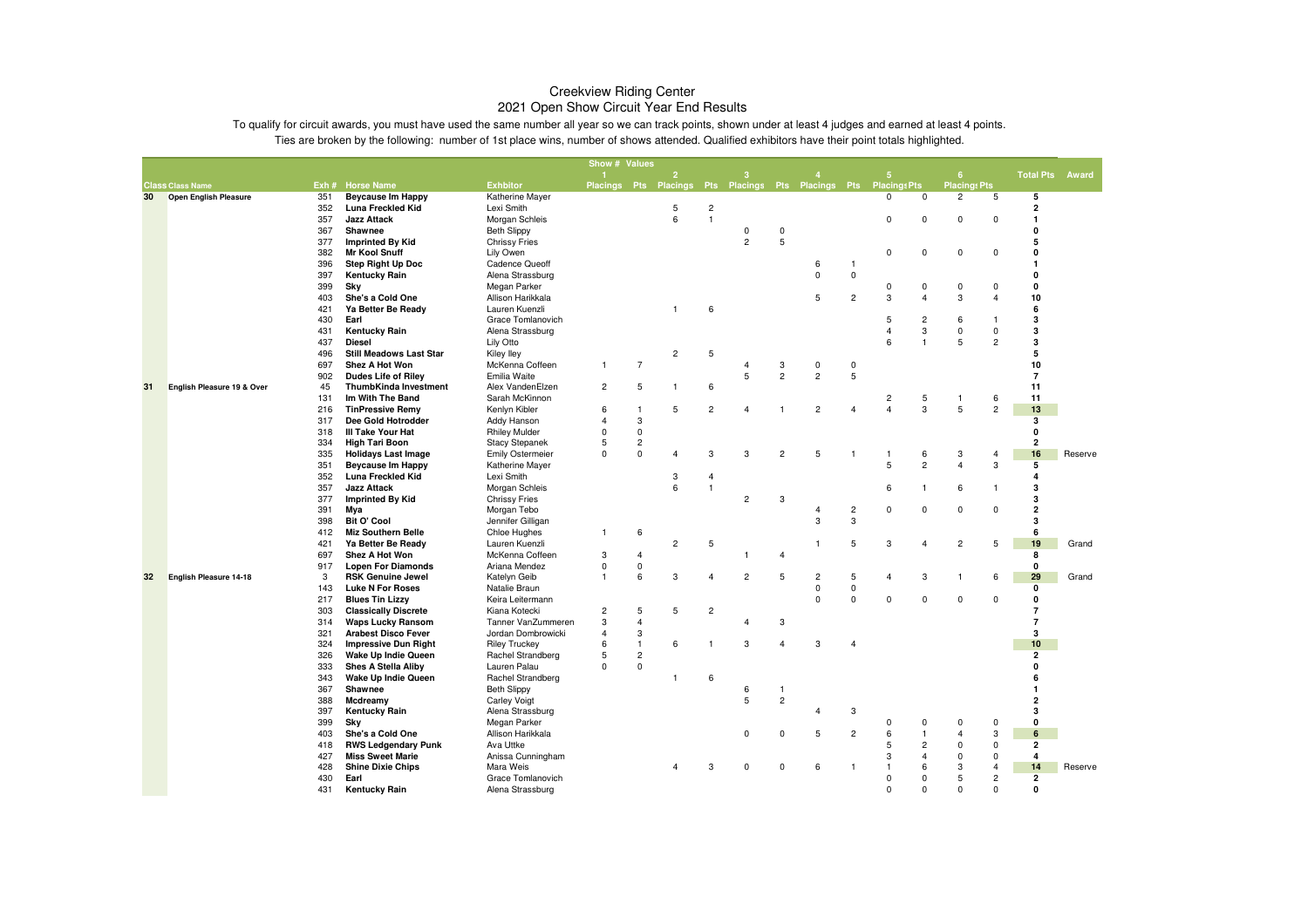|                 |                                      |            |                                                        |                                             | Show # Values              |                  |                                                                  |                |                               |                     |                              |                 |                |                         |                     |                       |                         |         |
|-----------------|--------------------------------------|------------|--------------------------------------------------------|---------------------------------------------|----------------------------|------------------|------------------------------------------------------------------|----------------|-------------------------------|---------------------|------------------------------|-----------------|----------------|-------------------------|---------------------|-----------------------|-------------------------|---------|
|                 |                                      |            |                                                        |                                             |                            |                  | $\overline{2}$                                                   |                | 3                             |                     |                              |                 | ۰              |                         | 6 <sup>1</sup>      |                       | <b>Total Pts</b>        | Award   |
|                 | <b>Class Class Name</b>              |            | Exh # Horse Name                                       | <b>Exhbitor</b>                             |                            |                  | Placings Pts Placings Pts Placings Pts Placings Pts Placings Pts |                |                               |                     |                              |                 |                |                         | <b>Placings Pts</b> |                       |                         |         |
| 32 <sub>2</sub> | <b>English Pleasure 14-18</b>        | 435        | <b>Tootsie</b>                                         | Kiana Kotecki                               |                            |                  |                                                                  |                |                               |                     |                              |                 | $\overline{c}$ | 5                       | $\overline{c}$      | 5                     | 10                      |         |
|                 |                                      | 437        | <b>Diesel</b><br><b>Still Meadows Last Star</b>        | Lily Otto                                   |                            |                  |                                                                  | 5              |                               |                     |                              |                 | 0              | $\mathbf 0$             | 6                   | $\overline{1}$        | $\mathbf{1}$<br>5       |         |
|                 |                                      | 496<br>902 | <b>Dudes Life of Riley</b>                             | Kiley lley<br>Emilia Waite                  |                            |                  | $\overline{\mathbf{c}}$                                          |                | 1                             | 6                   |                              | 6               |                |                         |                     |                       | 12                      |         |
| 33              | English Pleasure 13 & Under          | 13         | <b>Tis an Undun Future</b>                             | <b>Cadence Queoff</b>                       |                            |                  |                                                                  |                |                               |                     | -1                           |                 | $\overline{4}$ | 3                       | 5                   | $\overline{c}$        | 5                       |         |
|                 |                                      | 35         | <b>Star Fleet Zippo</b>                                | <b>Madison Hermans</b>                      | 1                          | $\overline{4}$   | $\overline{2}$                                                   | $\overline{4}$ | 4                             | 3                   | 3                            | $\overline{4}$  | 3              | $\overline{4}$          | 3                   | $\overline{4}$        | 23                      | Reserve |
|                 |                                      | 93         | <b>Rocken Smooth Trigger</b>                           | <b>Taylor Ebben</b>                         |                            |                  | $\mathbf{1}$                                                     | 5              | $\mathbf{1}$                  | 6                   | $\overline{c}$               | 5               | $\overline{c}$ | 5                       | $\overline{c}$      | 5                     | 26                      | Grand   |
|                 |                                      | 250        | <b>Tess Sweet Silver</b>                               | Kate Macklin                                | $\overline{2}$             | 3                |                                                                  |                |                               |                     |                              |                 |                |                         |                     |                       | 3                       |         |
|                 |                                      | 325        | <b>Red Hot Ruby</b>                                    | Evelyn Lorge                                | 3                          | $\overline{c}$   |                                                                  |                |                               |                     |                              |                 |                |                         |                     |                       | $\overline{2}$          |         |
|                 |                                      | 336        | <b>Reds Atlas Chrome</b>                               | Stella Wochenske                            | 4                          | $\overline{1}$   |                                                                  |                | $\overline{c}$                | $\sqrt{5}$          |                              |                 |                |                         |                     |                       | 6                       |         |
|                 |                                      | 340        | <b>Tes Sweet Silver</b>                                | <b>Katie Brucks</b>                         |                            |                  | 5                                                                | -1             |                               |                     |                              |                 |                |                         |                     |                       | $\mathbf{1}$            |         |
|                 |                                      | 341        | Dee Gold Hotrodder                                     | <b>Katie Brucks</b>                         |                            |                  | 4                                                                | $\overline{c}$ |                               |                     |                              |                 |                |                         |                     |                       | 2                       |         |
|                 |                                      | 354        | <b>Charlie's Dark Kiss</b>                             | Austyn Heim                                 |                            |                  | 3                                                                | 3              |                               |                     |                              |                 |                |                         |                     |                       | 3                       |         |
|                 |                                      | 356        | Be My Buddy                                            | Lucy Otto                                   |                            |                  |                                                                  |                | $\mathbf 0$                   | $\mathbf 0$         |                              |                 |                |                         |                     |                       | n                       |         |
|                 |                                      | 372        | Dee Gold Hot Rodder                                    | Katelyn Resop                               |                            |                  |                                                                  |                | 5                             | $\overline{c}$      |                              |                 |                |                         |                     |                       | 2                       |         |
|                 |                                      | 375        | One Steady Beau                                        | Alexis Verboomen                            |                            |                  |                                                                  |                |                               |                     | 6                            | -1              |                |                         |                     |                       | $\mathbf{1}$            |         |
|                 |                                      | 379        | <b>Spirit of Spring</b>                                | Maddy Nooyen                                |                            |                  |                                                                  |                |                               |                     | 5                            | $\overline{c}$  |                |                         |                     |                       | $\mathbf{2}$            |         |
|                 |                                      | 382        | <b>Mr Kool Snuff</b>                                   | Lily Owen                                   |                            |                  |                                                                  |                |                               |                     |                              |                 | 6              | $\mathbf{1}$            | 6                   | $\overline{1}$        | $\overline{2}$          |         |
|                 |                                      | 394        | <b>Charlie's Dark Kiss</b>                             | Austyn Heim                                 |                            |                  |                                                                  |                | 3                             | $\overline{4}$      |                              |                 |                |                         |                     |                       | 4                       |         |
|                 |                                      | 396        | <b>Step Right Up Doc</b>                               | Cadence Queoff                              |                            |                  |                                                                  |                |                               |                     | $\overline{4}$               | 3               |                |                         |                     |                       | 3                       |         |
|                 |                                      | 401        | <b>Tes Sweet Silver</b>                                | Kate Macklin                                |                            |                  |                                                                  |                | 6                             | $\overline{1}$      |                              |                 |                |                         |                     |                       | $\mathbf{1}$            |         |
|                 |                                      | 424        | <b>Charlie's Dark Kiss</b>                             | Austyn Heim                                 |                            |                  |                                                                  |                |                               |                     |                              |                 | 1              | 6                       |                     | 6                     | 12                      |         |
|                 |                                      | 432        | Ci                                                     | <b>Taylor Reynolds</b>                      |                            |                  |                                                                  |                |                               |                     |                              |                 | 5              | $\overline{2}$          | $\overline{4}$      | 3                     | 5                       |         |
|                 |                                      | 1776       | <b>Boys Will Be Boys</b>                               | Katie Riemer                                | 1                          |                  | 1                                                                |                |                               |                     | 1<br>$\overline{\mathbf{c}}$ | 6<br>$\sqrt{2}$ | $\overline{c}$ | 3                       |                     | $\boldsymbol{\Delta}$ | 6<br>17                 |         |
| 34              | Walk/Trot English Pleasure 10 & Unde | 23<br>148  | <b>Fine Selectionofwine</b><br>Jenna Be A Star         | Carlissa Lorraine Heling<br>Anisten Wendt   |                            | 3                |                                                                  | $\overline{c}$ | $\overline{1}$<br>3           | 3<br>$\overline{1}$ | 3                            | $\overline{1}$  |                |                         |                     |                       | $\overline{2}$          | Grand   |
|                 |                                      | 220        | Im Impeccably Dun                                      | Tenlee Moat                                 | $\overline{\mathbf{c}}$    | $\overline{c}$   |                                                                  |                |                               |                     |                              |                 |                |                         |                     |                       | 2                       |         |
|                 |                                      | 322        | A Rockin Cookie                                        | <b>Hope Geiger</b>                          | 3                          | $\overline{1}$   |                                                                  |                |                               |                     |                              |                 |                |                         |                     |                       |                         |         |
|                 |                                      | 356        | Be My Buddy                                            | Lucy Otto                                   |                            |                  | $\overline{c}$                                                   |                | $\overline{c}$                | $\overline{c}$      |                              |                 |                |                         |                     |                       | 3                       |         |
|                 |                                      | 433        | <b>Tootsie</b>                                         | <b>Dailey Buttler</b>                       |                            |                  |                                                                  |                |                               |                     |                              |                 | 1              | $\overline{4}$          | $\overline{c}$      | 3                     | $\overline{7}$          |         |
|                 |                                      | 436        | Be My Buddy                                            | Layla Otto                                  |                            |                  |                                                                  |                |                               |                     |                              |                 | 3              | $\overline{\mathbf{c}}$ | 3                   | $\overline{2}$        | $\overline{\mathbf{A}}$ |         |
|                 |                                      | 438        | Diesel                                                 | Tenley Van Schyndel                         |                            |                  |                                                                  |                |                               |                     |                              |                 | $\overline{4}$ | $\overline{1}$          | $\overline{4}$      | $\mathbf{1}$          | $\overline{2}$          |         |
|                 |                                      | 1032       | <b>Finding A Invitation</b>                            | <b>Grant Riehl</b>                          |                            |                  |                                                                  |                |                               |                     | -1                           | 3               |                |                         |                     |                       | 3                       |         |
| 35              | Novice English Equitation - W/T      | 12         | Lovem and Leagum                                       | Natalie Metzler                             | $\Omega$                   | $\Omega$         | $\overline{4}$                                                   | 3              | $\Omega$                      | $\mathbf 0$         | 0                            | $\overline{0}$  | 3              | 3                       | 3                   | 3                     | $\mathbf{q}$            |         |
|                 |                                      | 23         | <b>Fine Selectionofwine</b>                            | Carlissa Lorraine Heling                    |                            |                  |                                                                  |                |                               |                     | $\mathbf{1}$                 | 6               |                |                         |                     |                       | 6                       |         |
|                 |                                      | 34         | <b>Boxford Living Art</b>                              | Jessica Hannon                              |                            |                  | 5                                                                | $\overline{c}$ |                               |                     |                              |                 |                |                         |                     |                       | $\overline{2}$          |         |
|                 |                                      | 93         | <b>Rocken Smooth Trigger</b>                           | <b>Taylor Ebben</b>                         |                            |                  | $\mathbf{1}$                                                     | 6              | $\mathbf{1}$                  | $\overline{7}$      | 3                            | $\overline{4}$  | -1             | 5                       | 1                   | 5                     | 27                      | Grand   |
|                 |                                      | 285        | Believe Me Im Good                                     | Laura Seidl                                 | 1                          | 6                | $\overline{2}$                                                   | 5              |                               |                     |                              |                 |                |                         |                     |                       | 11                      |         |
|                 |                                      | 314        | <b>Waps Lucky Ransom</b>                               | Tanner VanZummeren                          |                            |                  |                                                                  |                | $\overline{c}$                | 6                   |                              |                 |                |                         |                     |                       | 6                       |         |
|                 |                                      | 317        | Dee Gold Hotrodder                                     | Addy Hanson                                 | 3                          | $\overline{4}$   |                                                                  |                |                               |                     |                              |                 |                |                         |                     |                       |                         |         |
|                 |                                      | 318        | III Take Your Hat                                      | <b>Rhiley Mulder</b>                        | 4                          | 3                |                                                                  |                |                               |                     |                              |                 |                |                         |                     |                       | 3                       |         |
|                 |                                      | 321        | <b>Arabest Disco Fever</b>                             | Jordan Dombrowicki                          | $\overline{2}$<br>$\Omega$ | 5<br>$\mathbf 0$ |                                                                  |                |                               |                     |                              |                 |                |                         |                     |                       | 5<br>0                  |         |
|                 |                                      | 322        | A Rockin Cookie                                        | <b>Hope Geiger</b>                          | 0                          | $\overline{0}$   | 3                                                                |                |                               |                     | $\Omega$                     | $\Omega$        | $\overline{2}$ | $\overline{4}$          | $\overline{c}$      |                       | 12                      |         |
|                 |                                      | 335<br>336 | <b>Holidays Last Image</b><br><b>Reds Atlas Chrome</b> | <b>Emily Ostermeier</b><br>Stella Wochenske |                            |                  |                                                                  |                | $\mathbf 0$<br>$\overline{4}$ | 0<br>$\overline{4}$ |                              |                 |                |                         |                     |                       | 4                       | Reserve |
|                 |                                      | 341        | Dee Gold Hotrodder                                     | <b>Katie Brucks</b>                         |                            |                  | 6                                                                |                |                               |                     |                              |                 |                |                         |                     |                       | $\mathbf{1}$            |         |
|                 |                                      | 356        | <b>Be My Buddy</b>                                     | Lucy Otto                                   |                            |                  |                                                                  |                | $\Omega$                      | $\mathbf 0$         |                              |                 |                |                         |                     |                       | 0                       |         |
|                 |                                      | 382        | <b>Mr Kool Snuff</b>                                   | Lily Owen                                   |                            |                  |                                                                  |                |                               |                     |                              |                 | 5              | $\overline{1}$          | 5                   | 1                     | $\overline{2}$          |         |
|                 |                                      | 388        | Mcdreamy                                               | <b>Carley Voigt</b>                         |                            |                  |                                                                  |                | 5                             | 3                   |                              |                 |                |                         |                     |                       | 3                       |         |
|                 |                                      | 401        | <b>Tes Sweet Silver</b>                                | Kate Macklin                                |                            |                  |                                                                  |                | 6                             | $\overline{c}$      |                              |                 |                |                         |                     |                       | $\overline{2}$          |         |
|                 |                                      | 403        | She's a Cold One                                       | Allison Harikkala                           |                            |                  |                                                                  |                | 0                             | $\mathsf 0$         | Δ                            | 3               |                |                         |                     |                       | 3                       |         |
|                 |                                      | 407        | <b>Sheza Certain Diesel</b>                            | Malin Jewitt                                |                            |                  |                                                                  |                | $\mathbf 0$                   | $^{\circ}$          |                              |                 |                |                         |                     |                       | 0                       |         |
|                 |                                      | 425        | Luna Freckled Kid                                      | Austyn Heim                                 |                            |                  |                                                                  |                |                               |                     |                              |                 | 4              | $\overline{c}$          | $\overline{4}$      | $\overline{c}$        | 4                       |         |
|                 |                                      | 902        | <b>Dudes Life of Riley</b>                             | Emilia Waite                                |                            |                  |                                                                  |                | 3                             | 5                   | $\overline{c}$               | 5               |                |                         |                     |                       | 10                      |         |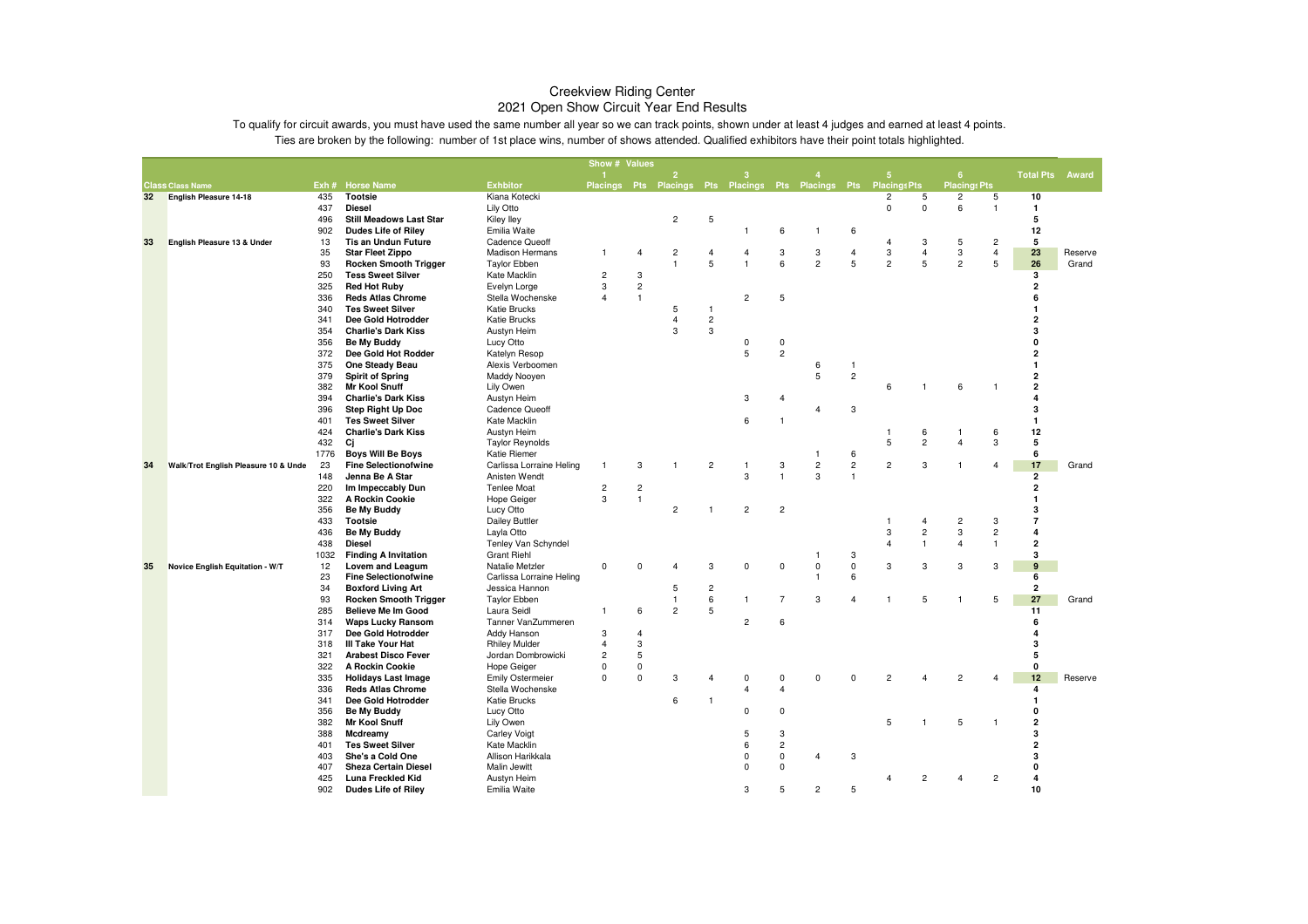|    |                                          |            |                                                        |                                       | Show # Values           |                         |                                                 |                     |                                |                |                         |                                           |                                           |                                  |                             |                |                         |         |
|----|------------------------------------------|------------|--------------------------------------------------------|---------------------------------------|-------------------------|-------------------------|-------------------------------------------------|---------------------|--------------------------------|----------------|-------------------------|-------------------------------------------|-------------------------------------------|----------------------------------|-----------------------------|----------------|-------------------------|---------|
|    |                                          |            |                                                        |                                       |                         |                         | $\overline{2}$                                  |                     | 3                              |                |                         |                                           | 5                                         |                                  | 6                           |                | <b>Total Pts</b>        | Award   |
|    | <b>Class Class Name</b>                  |            | Exh # Horse Name                                       | <b>Exhbitor</b>                       |                         |                         | Placings Pts Placings Pts Placings Pts Placings |                     |                                |                |                         | <b>Pts</b>                                | <b>Placings Pts</b>                       |                                  | <b>Placings Pts</b>         |                |                         |         |
| 35 | Novice English Equitation - W/T          | 1611       | <b>Appoint Me I'm Perfect</b>                          | Nora Barr                             |                         |                         |                                                 |                     |                                |                | $\Omega$                | $\Omega$                                  |                                           |                                  |                             |                | $\mathbf 0$             |         |
|    |                                          | 1776       | <b>Boys Will Be Boys</b>                               | Katie Riemer                          |                         |                         |                                                 |                     |                                |                | 5                       | $\overline{2}$                            |                                           |                                  |                             |                | $\overline{\mathbf{2}}$ |         |
| 36 | <b>English Equitation 19 &amp; Over</b>  | 45         | ThumbKinda Investment                                  | Alex VandenElzen                      | $\mathbf{1}$            | 6                       | 3                                               | $\overline{c}$      |                                |                |                         |                                           |                                           |                                  |                             |                | 8                       |         |
|    |                                          | 131        | Im With The Band                                       | Sarah McKinnon                        |                         |                         |                                                 |                     |                                |                |                         |                                           | -1                                        | 4                                | 1                           | 4              | 8                       |         |
|    |                                          | 317        | Dee Gold Hotrodder                                     | Addy Hanson                           | $\overline{4}$          | 3                       |                                                 |                     |                                |                |                         |                                           |                                           |                                  |                             |                | 3                       |         |
|    |                                          | 318        | <b>III Take Your Hat</b>                               | <b>Rhiley Mulder</b>                  | 5                       | $\overline{c}$          |                                                 |                     |                                |                |                         |                                           |                                           |                                  |                             |                | $\overline{2}$<br>5     |         |
|    |                                          | 334        | <b>High Tari Boon</b>                                  | <b>Stacy Stepanek</b>                 | $\overline{c}$          | 5                       |                                                 |                     |                                |                |                         |                                           |                                           |                                  |                             |                | 0                       |         |
|    |                                          | 335<br>352 | <b>Holidays Last Image</b><br><b>Luna Freckled Kid</b> | <b>Emily Ostermeier</b><br>Lexi Smith |                         |                         | $\overline{2}$                                  | 3                   |                                |                | $\mathbf 0$             | $\mathsf 0$                               |                                           |                                  |                             |                | 3                       |         |
|    |                                          | 357        | <b>Jazz Attack</b>                                     | Morgan Schleis                        |                         |                         | 4                                               | $\mathbf{1}$        |                                |                |                         |                                           | 4                                         | 1                                | 4                           | -1             | 3                       |         |
|    |                                          | 391        | Mya                                                    | Morgan Tebo                           |                         |                         |                                                 |                     |                                |                | $\overline{c}$          | $\sqrt{2}$                                | $\mathbf 2$                               | $\ensuremath{\mathsf{3}}$        | $\sqrt{2}$                  | 3              | 8                       |         |
|    |                                          | 421        | Ya Better Be Ready                                     | Lauren Kuenzli                        |                         |                         | 1                                               | $\overline{4}$      |                                |                | $\mathbf{1}$            | 3                                         | 3                                         | $\overline{2}$                   | 3                           | $\overline{2}$ | 11                      | Grand   |
|    |                                          | 697        | Shez A Hot Won                                         | McKenna Coffeen                       | 0                       | $\pmb{0}$               |                                                 |                     |                                |                |                         |                                           |                                           |                                  |                             |                | 0                       |         |
|    |                                          | 917        | <b>Lopen For Diamonds</b>                              | Ariana Mendez                         | 3                       | 4                       |                                                 |                     |                                |                |                         |                                           |                                           |                                  |                             |                | 4                       |         |
| 37 | <b>English Equitation 14-18</b>          | 3          | <b>RSK Genuine Jewel</b>                               | Katelyn Geib                          |                         |                         |                                                 |                     |                                |                | $\overline{c}$          | 5                                         |                                           |                                  |                             |                | 5                       |         |
|    |                                          | 14         | Im With The Band                                       | Emma Geib                             | $\overline{4}$          | 3                       |                                                 |                     | 2                              | 5              |                         |                                           |                                           |                                  |                             |                | 8                       |         |
|    |                                          | 217        | <b>Blues Tin Lizzy</b>                                 | Keira Leitermann                      |                         |                         |                                                 |                     |                                |                | 3                       | $\Delta$                                  | Δ                                         | $\overline{c}$                   | 5                           |                | $\overline{7}$          |         |
|    |                                          | 303        | <b>Classically Discrete</b>                            | Kiana Kotecki                         | 3                       | $\overline{4}$          | 4                                               | $\overline{c}$      |                                |                |                         |                                           |                                           |                                  |                             |                | 6                       |         |
|    |                                          | 314        | <b>Waps Lucky Ransom</b>                               | Tanner VanZummeren                    | $\mathbf 0$             | $\mathbf 0$             |                                                 |                     | 5                              | $\sqrt{2}$     |                         |                                           |                                           |                                  |                             |                | $\overline{2}$          |         |
|    |                                          | 324        | <b>Impressive Dun Right</b>                            | <b>Riley Truckey</b>                  | 5                       | $\overline{c}$          | 5                                               | $\overline{1}$      | $\mathbf 0$                    | $\mathbf 0$    | 6                       | $\overline{1}$                            |                                           |                                  |                             |                | $\overline{4}$          | Reserve |
|    |                                          | 326        | Wake Up Indie Queen                                    | Rachel Strandberg                     | $\overline{\mathbf{c}}$ | 5                       |                                                 |                     |                                |                |                         |                                           |                                           |                                  |                             |                | 5                       |         |
|    |                                          | 333        | <b>Shes A Stella Aliby</b>                             | Lauren Palau                          | $\overline{1}$          | 6                       |                                                 |                     |                                |                |                         |                                           |                                           |                                  |                             |                | 6                       |         |
|    |                                          | 343        | Wake Up Indie Queen                                    | Rachel Strandberg                     |                         |                         | $\mathsf 3$                                     | $\mathsf 3$         |                                |                |                         |                                           |                                           |                                  |                             |                | 3                       |         |
|    |                                          | 367        | Shawnee                                                | <b>Beth Slippy</b>                    |                         |                         |                                                 |                     |                                | 6              |                         |                                           |                                           |                                  |                             |                | 6                       |         |
|    |                                          | 388        | Mcdreamy                                               | <b>Carley Voigt</b>                   |                         |                         |                                                 |                     | 6                              | $\overline{1}$ |                         |                                           |                                           |                                  |                             |                |                         |         |
|    |                                          | 403        | She's a Cold One                                       | Allison Harikkala                     |                         |                         |                                                 |                     |                                |                | 5                       | $\overline{c}$                            | $\overline{c}$                            | 4                                | 4                           | $\overline{c}$ | 8                       |         |
|    |                                          | 427        | <b>Miss Sweet Marie</b>                                | Anissa Cunningham                     |                         |                         |                                                 |                     |                                |                |                         |                                           | $\ensuremath{\mathsf{3}}$                 | 3                                | $\overline{c}$              | $\overline{4}$ | $\overline{7}$          |         |
|    |                                          | 428        | <b>Shine Dixie Chips</b>                               | Mara Weis                             |                         |                         | $\overline{1}$                                  | 5                   | 3                              | 4              | 1                       | 6                                         | $\mathbf{1}$                              | $\sqrt{5}$                       | $\mathbf{1}$                | $\,$ 5         | 25                      | Grand   |
|    |                                          | 435        | <b>Tootsie</b>                                         | Kiana Kotecki                         |                         |                         |                                                 |                     |                                |                |                         |                                           | 5                                         |                                  | 3                           | 3              | $\overline{4}$          |         |
|    |                                          | 496        | <b>Still Meadows Last Star</b>                         | Kiley Iley                            |                         |                         | $\overline{\mathbf{c}}$                         | $\overline{4}$      |                                |                |                         |                                           |                                           |                                  |                             |                | 4                       |         |
|    |                                          | 902        | <b>Dudes Life of Riley</b>                             | Emilia Waite                          |                         |                         |                                                 |                     | 4                              | 3              | $\overline{\mathbf{4}}$ | 3                                         |                                           |                                  |                             |                | 6                       |         |
| 38 | <b>English Equitation 13 &amp; Under</b> | 12         | Lovem and Leagum                                       | Natalie Metzler                       |                         |                         |                                                 |                     |                                |                |                         |                                           | $\overline{c}$                            | 3                                | 3                           | $\overline{c}$ | 5                       |         |
|    |                                          | 35         | <b>Star Fleet Zippo</b>                                | <b>Madison Hermans</b>                | $\mathbf{1}$            | $\overline{c}$          | $\overline{\mathbf{c}}$<br>1                    | 3<br>$\overline{4}$ | $\overline{c}$<br>$\mathbf{1}$ | 3<br>4         | 3<br>$\mathbf{1}$       | $\overline{c}$<br>$\overline{\mathbf{A}}$ | $\ensuremath{\mathsf{3}}$<br>$\mathbf{1}$ | $\overline{c}$<br>$\overline{a}$ | $\mathbf 2$<br>$\mathbf{1}$ | 3              | 15<br>20                | Reserve |
|    |                                          | 93         | <b>Rocken Smooth Trigger</b>                           | <b>Taylor Ebben</b>                   |                         |                         |                                                 |                     |                                |                |                         |                                           |                                           |                                  |                             | $\overline{4}$ | 0                       | Grand   |
|    |                                          | 250<br>325 | <b>Tess Sweet Silver</b><br><b>Red Hot Ruby</b>        | Kate Macklin<br>Evelyn Lorge          | 0<br>$\overline{2}$     | 0<br>$\overline{1}$     |                                                 |                     |                                |                |                         |                                           |                                           |                                  |                             |                | $\mathbf{1}$            |         |
|    |                                          | 340        | <b>Tes Sweet Silver</b>                                | Katie Brucks                          |                         |                         | 3                                               | $\overline{c}$      |                                |                |                         |                                           |                                           |                                  |                             |                | $\overline{2}$          |         |
|    |                                          | 341        | Dee Gold Hotrodder                                     | Katie Brucks                          |                         |                         | 4                                               | $\overline{1}$      |                                |                |                         |                                           |                                           |                                  |                             |                | 1                       |         |
|    |                                          | 372        | Dee Gold Hot Rodder                                    | Katelyn Resop                         |                         |                         |                                                 |                     | 4                              | $\overline{1}$ |                         |                                           |                                           |                                  |                             |                | 1                       |         |
|    |                                          | 375        | One Steady Beau                                        | Alexis Verboomen                      |                         |                         |                                                 |                     |                                |                | $\overline{c}$          | 3                                         |                                           |                                  |                             |                | 3                       |         |
|    |                                          | 401        | <b>Tes Sweet Silver</b>                                | Kate Macklin                          |                         |                         |                                                 |                     | 3                              | $\overline{c}$ |                         |                                           |                                           |                                  |                             |                | $\overline{\mathbf{2}}$ |         |
|    |                                          | 432        | Ci                                                     | <b>Taylor Reynolds</b>                |                         |                         |                                                 |                     |                                |                |                         |                                           | $\overline{4}$                            |                                  | 4                           | -1             | $\overline{\mathbf{2}}$ |         |
|    |                                          | 1776       | <b>Boys Will Be Boys</b>                               | <b>Katie Riemer</b>                   |                         |                         |                                                 |                     |                                |                | 4                       | $\overline{1}$                            |                                           |                                  |                             |                | $\mathbf{1}$            |         |
| 39 | Walk/Trot English Equitation 10 & Unc    | 23         | <b>Fine Selectionofwine</b>                            | Carlissa Lorraine Heling              | 1                       | 3                       | $\mathbf{1}$                                    | $\overline{1}$      | $\mathbf{1}$                   | $\overline{c}$ | $\mathbf{1}$            | $\mathbf{1}$                              | $\mathbf{1}$                              | $\overline{2}$                   | $\mathbf{1}$                | $\overline{c}$ | 11                      | Grand   |
|    |                                          | 220        | Im Impeccably Dun                                      | <b>Tenlee Moat</b>                    | $\overline{\mathbf{c}}$ | $\overline{\mathbf{c}}$ |                                                 |                     |                                |                |                         |                                           |                                           |                                  |                             |                | $\overline{\mathbf{2}}$ |         |
|    |                                          | 322        | A Rockin Cookie                                        | <b>Hope Geiger</b>                    | 3                       | $\overline{1}$          |                                                 |                     |                                |                |                         |                                           |                                           |                                  |                             |                | $\mathbf{1}$            |         |
|    |                                          | 356        | <b>Be My Buddy</b>                                     | Lucy Otto                             |                         |                         |                                                 |                     | $\overline{2}$                 | $\overline{1}$ |                         |                                           |                                           |                                  |                             |                | 1                       |         |
|    |                                          | 433        | <b>Tootsie</b>                                         | <b>Dailey Buttler</b>                 |                         |                         |                                                 |                     |                                |                |                         |                                           | $\overline{c}$                            | 1                                | $\overline{c}$              | $\overline{1}$ | $\overline{\mathbf{2}}$ |         |
| 40 | <b>Novice English Disciplined Rail</b>   | 12         | Lovem and Leagum                                       | Natalie Metzler                       |                         |                         |                                                 |                     | 6                              | $\overline{1}$ | 5                       | $\overline{1}$                            | $\mathbf{1}$                              | 3                                | $\mathbf{1}$                | 3              | 8                       | Reserve |
|    |                                          | 23         | <b>Fine Selectionofwine</b>                            | Carlissa Lorraine Heling              |                         |                         | 6                                               | $\overline{1}$      | 1                              | 6              | $\overline{2}$          | $\overline{\mathbf{A}}$                   | $\overline{c}$                            | $\overline{c}$                   | $\overline{2}$              | $\overline{2}$ | 15                      | Grand   |
|    |                                          | 34         | <b>Boxford Living Art</b>                              | Jessica Hannon                        |                         |                         | 3                                               | $\overline{4}$      |                                |                |                         |                                           |                                           |                                  |                             |                | $\overline{4}$          |         |
|    |                                          | 285        | <b>Believe Me Im Good</b>                              | Laura Seidl                           | $\overline{c}$          | 5                       | 5                                               | $\overline{c}$      |                                |                |                         |                                           |                                           |                                  |                             |                | $\overline{7}$          |         |
|    |                                          | 321        | <b>Arabest Disco Fever</b>                             | Jordan Dombrowicki                    | 3                       | 4                       |                                                 |                     |                                |                |                         |                                           |                                           |                                  |                             |                |                         |         |
|    |                                          | 322        | A Rockin Cookie                                        | Hope Geiger                           | 6                       | $\overline{1}$          |                                                 |                     |                                |                |                         |                                           |                                           |                                  |                             |                | $\mathbf{1}$            |         |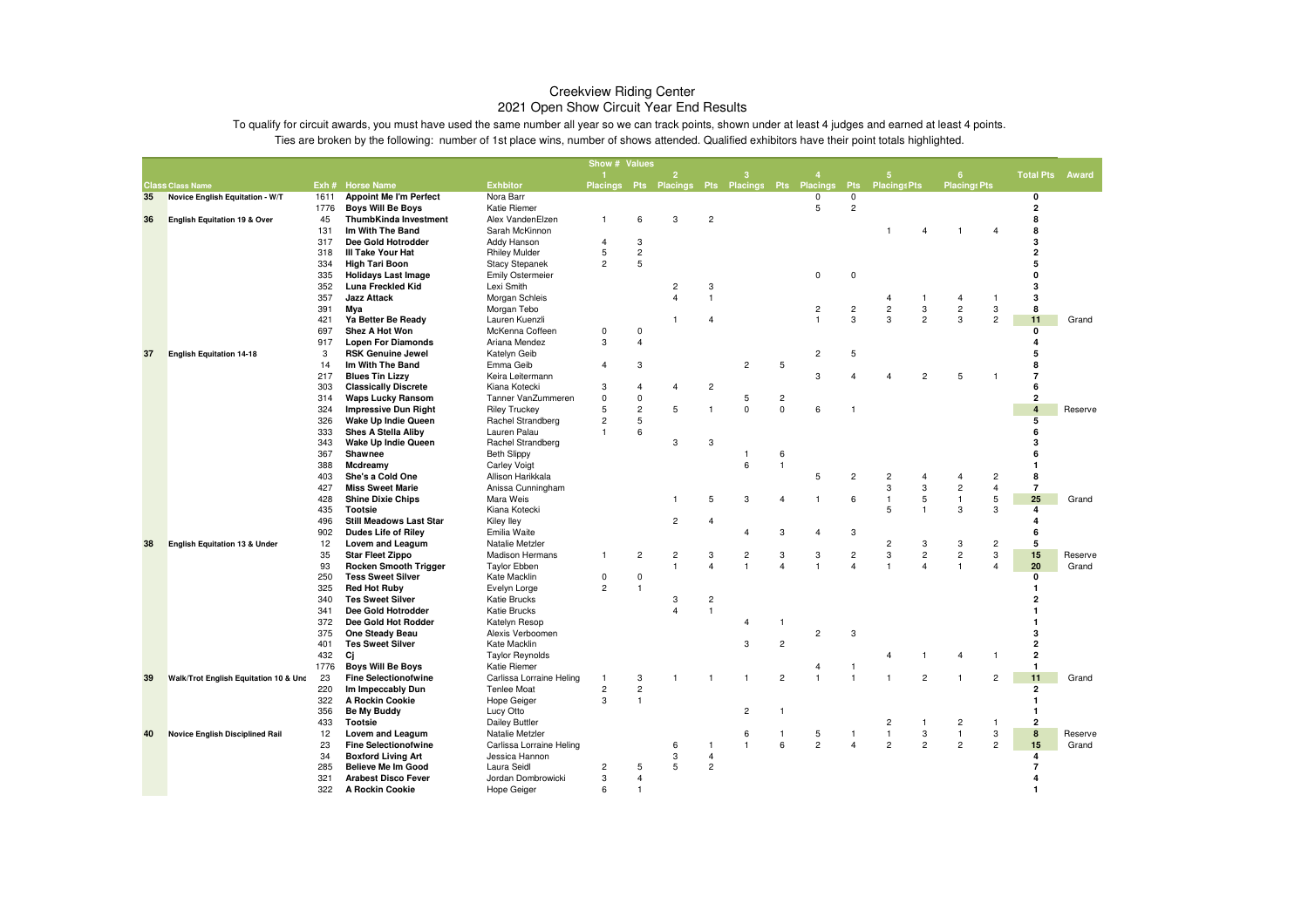|    |                                        |            |                                                   |                                          | Show # Values   |                     |                |                  |                |                |                |                |                                                     |                         |                |                              |       |
|----|----------------------------------------|------------|---------------------------------------------------|------------------------------------------|-----------------|---------------------|----------------|------------------|----------------|----------------|----------------|----------------|-----------------------------------------------------|-------------------------|----------------|------------------------------|-------|
|    |                                        |            |                                                   |                                          |                 |                     | $\overline{2}$ |                  | 3              |                |                |                | 5                                                   | 6 <sup>°</sup>          |                | <b>Total Pts</b>             | Award |
|    | <b>Class Class Name</b>                |            | Exh # Horse Name                                  | <b>Exhbitor</b>                          | <b>Placings</b> | <b>Pts</b>          |                |                  |                |                |                |                | Placings Pts Placings Pts Placings Pts Placings Pts | <b>Placings Pts</b>     |                |                              |       |
| 40 | <b>Novice English Disciplined Rail</b> | 325<br>326 | <b>Red Hot Ruby</b><br><b>Wake Up Indie Queen</b> | Evelyn Lorge<br>Rachel Strandberg        | 4<br>5          | 3<br>$\overline{c}$ |                |                  |                |                |                |                |                                                     |                         |                | 3<br>$\overline{\mathbf{2}}$ |       |
|    |                                        | 333        | <b>Shes A Stella Aliby</b>                        | Lauren Palau                             | 1               | 6                   |                |                  |                |                |                |                |                                                     |                         |                | 6                            |       |
|    |                                        | 335        | <b>Holidays Last Image</b>                        | <b>Emily Ostermeier</b>                  |                 |                     | 0              | $\mathbf 0$      |                |                | $\overline{4}$ | $\overline{c}$ |                                                     |                         |                | $\overline{\mathbf{2}}$      |       |
|    |                                        | 336        | <b>Reds Atlas Chrome</b>                          | Stella Wochenske                         |                 |                     |                |                  | $\overline{2}$ | 5              |                |                |                                                     |                         |                | 5                            |       |
|    |                                        | 343        | Wake Up Indie Queen                               | Rachel Strandberg                        |                 |                     | 2              | 5                |                |                |                |                |                                                     |                         |                | 5                            |       |
|    |                                        | 351        | <b>Beycause Im Happy</b>                          | Katherine Mayer                          |                 |                     | $\mathbf{1}$   | 6                |                |                |                |                |                                                     |                         |                | 6                            |       |
|    |                                        | 354        | <b>Charlie's Dark Kiss</b>                        | Austyn Heim                              |                 |                     | $\overline{4}$ | 3                |                |                |                |                |                                                     |                         |                | 3                            |       |
|    |                                        | 388        | Mcdreamy                                          | <b>Carley Voigt</b>                      |                 |                     |                |                  | 5              | $\overline{c}$ |                |                |                                                     |                         |                | 2                            |       |
|    |                                        | 395        | Luna Freckled Kid                                 | Austyn Heim                              |                 |                     |                |                  | 3              | $\overline{4}$ |                |                |                                                     |                         |                | 4                            |       |
|    |                                        | 403        | She's a Cold One                                  | Allison Harikkala                        |                 |                     |                |                  | $\Delta$       | 3              | 3              | 3              |                                                     |                         |                | 6                            |       |
|    |                                        | 425        | Luna Freckled Kid                                 | Austyn Heim                              |                 |                     |                |                  |                |                |                |                | 3<br>1                                              | 3                       |                | $\overline{2}$               |       |
|    |                                        | 1776       | <b>Boys Will Be Boys</b>                          | Katie Riemer                             |                 |                     |                |                  |                |                | $\mathbf{1}$   | 5              |                                                     |                         |                | 5                            |       |
| 41 | Open English Disciplined Rail          | 3          | <b>RSK Genuine Jewel</b>                          | Katelyn Geib                             |                 |                     |                |                  | 5              | $\overline{1}$ | $\mathbf{1}$   | $\overline{4}$ |                                                     |                         |                | 5                            |       |
|    |                                        | 93         | <b>Rocken Smooth Trigger</b>                      | <b>Taylor Ebben</b>                      |                 |                     |                |                  |                |                | 3              | $\overline{c}$ |                                                     |                         |                | $\overline{2}$               |       |
|    |                                        | 314        | <b>Waps Lucky Ransom</b>                          | Tanner VanZummeren                       | $\overline{1}$  | 6                   |                |                  | 3              | 3              |                |                |                                                     |                         |                | g                            |       |
|    |                                        | 324        | <b>Impressive Dun Right</b>                       | <b>Riley Truckey</b>                     |                 |                     | 5              | $\overline{c}$   | $\mathbf{1}$   | 5              | $\overline{4}$ | $\overline{1}$ |                                                     |                         |                | 8                            |       |
|    |                                        | 326        | <b>Wake Up Indie Queen</b>                        | Rachel Strandberg                        | 5               | $\overline{c}$      |                |                  |                |                |                |                |                                                     |                         |                | 2                            |       |
|    |                                        | 334        | <b>High Tari Boon</b>                             | <b>Stacy Stepanek</b>                    | 3               | $\overline{4}$      |                |                  |                |                |                |                |                                                     |                         |                |                              |       |
|    |                                        | 336        | <b>Reds Atlas Chrome</b>                          | Stella Wochenske                         | 4               | 3                   |                |                  |                |                |                |                |                                                     |                         |                |                              |       |
|    |                                        | 337        | <b>Impressive Dun Right</b>                       | Rebecca Mensheski                        | 6               | $\overline{1}$      |                |                  |                |                |                |                |                                                     |                         |                |                              |       |
|    |                                        | 338        | My Assets Loped Away                              | McKenna Coffeen                          | 0               | $\mathsf 0$         |                |                  |                |                |                |                |                                                     |                         |                |                              |       |
|    |                                        | 343        | <b>Wake Up Indie Queen</b>                        | Rachel Strandberg                        |                 |                     | 3              | $\overline{4}$   |                |                |                |                |                                                     |                         |                |                              |       |
|    |                                        | 351        | <b>Beycause Im Happy</b>                          | Katherine Mayer                          |                 |                     | 6              | $\overline{1}$   |                |                |                |                |                                                     |                         |                |                              |       |
|    |                                        | 352<br>359 | Luna Freckled Kid                                 | Lexi Smith<br>Emma Geib                  |                 |                     | $\Omega$       | 6<br>$\mathbf 0$ |                |                |                |                |                                                     |                         |                | 0                            |       |
|    |                                        |            | <b>RSK Genuine Jewel</b>                          | Lauren Kuenzli                           |                 |                     | 4              | 3                |                |                | $\overline{c}$ | 3              | $\overline{\mathbf{c}}$<br>-1                       | $\overline{\mathbf{c}}$ | -1             | 8                            | Grand |
|    |                                        | 421<br>428 | Ya Better Be Ready<br><b>Shine Dixie Chips</b>    | Mara Weis                                |                 |                     |                |                  | $\overline{c}$ | $\overline{4}$ |                |                | $\overline{2}$<br>$\mathbf{1}$                      | $\mathbf{1}$            | $\overline{c}$ | 8                            |       |
|    |                                        | 496        | <b>Still Meadows Last Star</b>                    | <b>Kiley lley</b>                        |                 |                     | $\overline{c}$ | 5                |                |                |                |                |                                                     |                         |                | 5                            |       |
|    |                                        | 697        | Shez A Hot Won                                    | McKenna Coffeen                          |                 |                     |                |                  | 4              | $\overline{c}$ |                |                |                                                     |                         |                | $\overline{\mathbf{2}}$      |       |
|    |                                        | 917        | <b>Lopen For Diamonds</b>                         | Ariana Mendez                            | $\overline{c}$  | $\sqrt{5}$          |                |                  |                |                |                |                |                                                     |                         |                | 5                            |       |
| 42 | <b>Bareback Equitation</b>             | 35         | <b>Star Fleet Zippo</b>                           | <b>Madison Hermans</b>                   | $\mathbf{1}$    | $\overline{1}$      | $\mathbf{1}$   | $\overline{c}$   | 1              | 6              | 1              | $\overline{1}$ | $\overline{c}$<br>1                                 |                         | $\overline{2}$ | 14                           | Grand |
|    |                                        | 314        | <b>Waps Lucky Ransom</b>                          | Tanner VanZummeren                       |                 |                     |                |                  | $\overline{2}$ | 5              |                |                |                                                     |                         |                | 5                            |       |
|    |                                        | 315        | III Take Your Hat                                 | <b>Taylor Heinz</b>                      | $\mathbf 0$     | $\mathsf 0$         |                |                  |                |                |                |                |                                                     |                         |                | 0                            |       |
|    |                                        | 357        | <b>Jazz Attack</b>                                | Morgan Schleis                           |                 |                     | $\overline{c}$ | $\overline{1}$   |                |                |                |                | $\overline{c}$<br>$\overline{1}$                    | $\overline{c}$          | $\overline{1}$ | 3                            |       |
|    |                                        | 387        | <b>Believe Me Im Good</b>                         | <b>Taylor Heinz</b>                      |                 |                     |                |                  | $\Omega$       | $\mathbf 0$    |                |                |                                                     |                         |                | n                            |       |
|    |                                        | 388        | Mcdreamy                                          | <b>Carley Voigt</b>                      |                 |                     |                |                  | $\overline{4}$ | 3              |                |                |                                                     |                         |                | 3                            |       |
|    |                                        | 394        | <b>Charlie's Dark Kiss</b>                        | Austyn Heim                              |                 |                     |                |                  | $\mathbf 0$    | $\mathbf 0$    |                |                |                                                     |                         |                | O                            |       |
|    |                                        | 408        | <b>Sheza Certain Diesel</b>                       | Izzy Sponenburg                          |                 |                     |                |                  | 3              | $\overline{4}$ |                |                |                                                     |                         |                |                              |       |
| 43 | Novice Trail W/T                       | 285        | <b>Believe Me Im Good</b>                         | Laura Seidl                              | 3               | $\overline{4}$      | 1              | 3                |                |                |                |                |                                                     |                         |                | 7                            |       |
|    |                                        | 311        | <b>Original Cowboy Joe</b>                        | <b>Wendy Varish</b>                      | $\overline{c}$  | 5                   |                |                  |                |                |                |                |                                                     |                         |                | 5                            |       |
|    |                                        | 325        | <b>Red Hot Ruby</b>                               | Evelyn Lorge                             | 6               | $\overline{1}$      |                |                  |                |                |                |                |                                                     |                         |                | 1                            |       |
|    |                                        | 326        | Wake Up Indie Queen                               | Rachel Strandberg                        | 5               | $\sqrt{2}$          |                |                  |                |                |                |                |                                                     |                         |                | $\overline{2}$               |       |
|    |                                        | 333        | <b>Shes A Stella Aliby</b>                        | Lauren Palau                             | 1               | 6                   |                |                  |                |                |                |                |                                                     |                         |                | 6                            |       |
|    |                                        | 343        | Wake Up Indie Queen                               | Rachel Strandberg                        |                 |                     | $\sqrt{3}$     | -1               |                |                |                |                |                                                     |                         |                | 1                            |       |
|    |                                        | 372        | Dee Gold Hot Rodder                               | Katelyn Resop                            |                 |                     |                |                  | 1              | 5              |                | $\mathsf 0$    |                                                     |                         |                | 5<br>0                       |       |
|    |                                        | 379        | <b>Spirit of Spring</b>                           | Maddy Nooyen                             |                 |                     |                |                  |                | $\overline{1}$ | 0              |                |                                                     |                         |                | 1                            |       |
|    |                                        | 388<br>403 | Mcdreamy<br>She's a Cold One                      | <b>Carley Voigt</b><br>Allison Harikkala |                 |                     |                |                  | 5              |                | 1              | 3              |                                                     |                         |                | 3                            |       |
|    |                                        | 407        | <b>Sheza Certain Diesel</b>                       | Malin Jewitt                             |                 |                     |                |                  | 3              | 3              |                |                |                                                     |                         |                | 3                            |       |
|    |                                        | 410        | <b>RSTD Tobiano</b>                               | Sandy Zoeller                            |                 |                     |                |                  | $\overline{4}$ | $\overline{c}$ |                |                |                                                     |                         |                | 2                            |       |
|    |                                        | 414        | <b>RSTD Rosa</b>                                  | Madison Sikora                           |                 |                     |                |                  | $\overline{c}$ | $\overline{4}$ |                |                |                                                     |                         |                | 4                            |       |
|    |                                        | 776        | <b>Scotchs True Asset</b>                         | Sarah Vincent                            | 4               | 3                   | $\overline{c}$ | $\overline{c}$   |                |                |                |                |                                                     |                         |                | 5                            |       |
|    |                                        | 1611       | <b>Appoint Me I'm Perfect</b>                     | Nora Barr                                |                 |                     |                |                  |                |                | $\mathbf 0$    | $\Omega$       |                                                     |                         |                | $\Omega$                     |       |
|    |                                        |            |                                                   |                                          |                 |                     |                |                  |                |                |                |                |                                                     |                         |                |                              |       |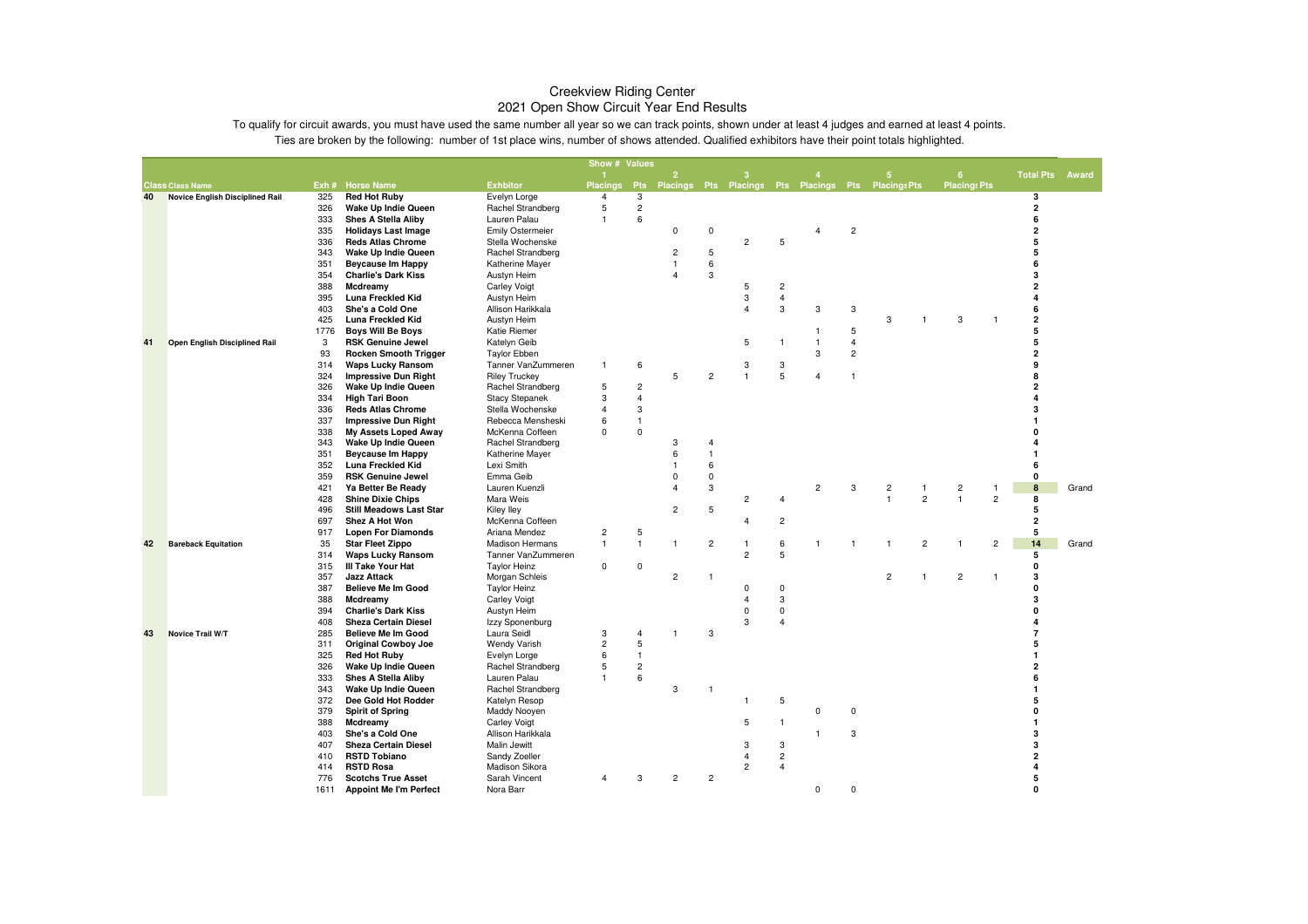|    |                                     |            |                                                         |                                      | Show # Values     |                         |                 |                |                 |                |                   |                         |                     |                         |                     |                         |                         |         |
|----|-------------------------------------|------------|---------------------------------------------------------|--------------------------------------|-------------------|-------------------------|-----------------|----------------|-----------------|----------------|-------------------|-------------------------|---------------------|-------------------------|---------------------|-------------------------|-------------------------|---------|
|    |                                     |            |                                                         |                                      |                   |                         | 2               |                | з               |                |                   |                         | 5                   |                         | -6                  |                         | <b>Total Pts</b>        | Award   |
|    | <b>Class Class Name</b>             |            | Exh # Horse Name                                        | <b>Exhbitor</b>                      | <b>Placings</b>   | <b>Pts</b>              | <b>Placings</b> | <b>Pts</b>     | <b>Placings</b> | <b>Pts</b>     | <b>Placings</b>   | <b>Pts</b>              | <b>Placings Pts</b> |                         | <b>Placings Pts</b> |                         |                         |         |
| 45 | <b>Open Trail</b>                   | 35         | <b>Star Fleet Zippo</b>                                 | Madison Hermans                      | -1                | $\overline{4}$          | $\overline{4}$  | $\overline{c}$ | 4               | 3              | -1<br>$\mathbf 0$ | 3<br>$\mathbf{0}$       | $\overline{1}$      | $\overline{4}$          | $\overline{c}$      | 3                       | 19<br>$\mathbf 0$       | Grand   |
|    |                                     | 93<br>143  | <b>Rocken Smooth Trigger</b><br><b>Luke N For Roses</b> | <b>Taylor Ebben</b><br>Natalie Braun | 0                 | $\mathbf 0$             |                 |                |                 |                |                   |                         |                     |                         |                     |                         | 0                       |         |
|    |                                     | 314        | <b>Waps Lucky Ransom</b>                                | Tanner VanZummeren                   | $\overline{c}$    | 3                       |                 |                | 5               | $\overline{2}$ |                   |                         |                     |                         |                     |                         | 5                       |         |
|    |                                     | 326        | Wake Up Indie Queen                                     | <b>Rachel Strandberg</b>             | 3                 | $\overline{c}$          |                 |                |                 |                |                   |                         |                     |                         |                     |                         | $\overline{2}$          |         |
|    |                                     | 343        | Wake Up Indie Queen                                     | <b>Rachel Strandberg</b>             |                   |                         | 5               | -1             |                 |                |                   |                         |                     |                         |                     |                         | $\mathbf{1}$            |         |
|    |                                     | 403        | She's a Cold One                                        | Allison Harikkala                    |                   |                         |                 |                |                 |                |                   |                         | 3                   | $\overline{c}$          | 3                   | $\overline{c}$          | 4                       |         |
|    |                                     | 406        | Grace                                                   | Elena Schultz                        |                   |                         |                 |                | 3               | 4              |                   |                         |                     |                         |                     |                         | $\overline{\mathbf{4}}$ |         |
|    |                                     | 409        | <b>RSTD Azucena</b>                                     | <b>Chelsey Schaal</b>                |                   |                         |                 |                | 6               | $\overline{1}$ |                   |                         |                     |                         |                     |                         | $\mathbf{1}$            |         |
|    |                                     | 421        | Ya Better Be Ready                                      | Lauren Kuenzli                       |                   |                         | $\overline{2}$  | $\overline{4}$ |                 |                |                   |                         |                     |                         |                     |                         | $\overline{\mathbf{4}}$ |         |
|    |                                     | 427        | <b>Miss Sweet Marie</b>                                 | Anissa Cunningham                    |                   |                         |                 |                |                 |                |                   |                         | $\pmb{0}$           | 0                       | $\mathbf 0$         | 0                       | 0                       |         |
|    |                                     | 428        | <b>Shine Dixie Chips</b>                                | Mara Weis                            |                   |                         | 3               | 3              | $\overline{2}$  | 5              | $\mathbf 0$       | $\mathbf 0$             | $\overline{2}$      | 3                       | $\overline{1}$      | $\overline{\mathbf{4}}$ | 15                      | Reserve |
|    |                                     | 496        | <b>Still Meadows Last Star</b>                          | Kiley lley                           |                   |                         | $\overline{1}$  | 5              |                 |                |                   |                         |                     |                         |                     |                         | 5                       |         |
|    |                                     | 697        | Shez A Hot Won                                          | McKenna Coffeen                      |                   |                         |                 |                | -1              | 6              |                   |                         |                     |                         |                     |                         | 6                       |         |
| 46 | Novice Western Disciplined Rail W/T | 23         | <b>Fine Selectionofwine</b>                             | Carlissa Lorraine Heling             |                   |                         |                 |                | $\overline{1}$  | 6              | $\mathsf 0$       |                         | 3                   | $\overline{c}$          | $\overline{1}$      | $\overline{4}$          | 12                      | Grand   |
|    |                                     | 143        | <b>Luke N For Roses</b>                                 | Natalie Braun                        | $\overline{c}$    | 5                       |                 |                |                 |                |                   |                         |                     |                         |                     |                         | 5                       |         |
|    |                                     | 217        | <b>Blues Tin Lizzy</b>                                  | Keira Leitermann                     |                   |                         |                 |                |                 |                |                   |                         | $\mathbf{1}$        | 4                       | $\overline{4}$      | $\mathbf{1}$            | 5                       |         |
|    |                                     | 285        | <b>Believe Me Im Good</b>                               | Laura Seidl                          | 5                 | $\overline{c}$          | $\overline{1}$  | $\overline{c}$ |                 |                |                   |                         |                     |                         |                     |                         | $\overline{4}$          |         |
|    |                                     | 311        | <b>Original Cowboy Joe</b>                              | <b>Wendy Varish</b>                  | $\overline{4}$    | 3                       |                 |                |                 |                |                   |                         |                     |                         |                     |                         | 3<br>6                  |         |
|    |                                     | 325        | <b>Red Hot Ruby</b>                                     | Evelyn Lorge                         | $\mathbf{1}$<br>6 | 6<br>$\overline{1}$     |                 |                |                 |                |                   |                         |                     |                         |                     |                         | $\mathbf{1}$            |         |
|    |                                     | 333<br>351 | <b>Shes A Stella Aliby</b><br><b>Beycause Im Happy</b>  | Lauren Palau<br>Katherine Mayer      |                   |                         |                 |                | $\overline{4}$  | 3              |                   |                         |                     |                         |                     |                         | 3                       |         |
|    |                                     | 388        | Mcdreamy                                                | <b>Carley Voigt</b>                  |                   |                         |                 |                | 5               | $\overline{c}$ |                   |                         |                     |                         |                     |                         | $\overline{2}$          |         |
|    |                                     | 406        | Grace                                                   | Elena Schultz                        |                   |                         |                 |                | $\overline{c}$  | 5              |                   |                         |                     |                         |                     |                         | 5                       |         |
|    |                                     | 410        | <b>RSTD Tobiano</b>                                     | Sandy Zoeller                        |                   |                         |                 |                | 3               | $\overline{4}$ |                   |                         |                     |                         |                     |                         | $\overline{a}$          |         |
|    |                                     | 414        | <b>RSTD Rosa</b>                                        | Madison Sikora                       |                   |                         |                 |                | 6               | $\overline{1}$ |                   |                         |                     |                         |                     |                         | $\mathbf{1}$            |         |
|    |                                     | 424        | <b>Charlie's Dark Kiss</b>                              | Austyn Heim                          |                   |                         |                 |                |                 |                |                   |                         | $\overline{c}$      | 3                       | $\overline{c}$      | 3                       | 6                       |         |
|    |                                     | 429        | <b>ZipNTails ShininStar</b>                             | Rebecca Mensheski                    |                   |                         |                 |                |                 |                |                   |                         | $\overline{4}$      | $\mathbf{1}$            | 3                   | $\overline{c}$          | 3                       |         |
|    |                                     | 776        | <b>Scotchs True Asset</b>                               | Sarah Vincent                        | 3                 | $\overline{4}$          | $\overline{c}$  | -1             |                 |                |                   |                         |                     |                         |                     |                         | 5                       |         |
| 47 | Open Western Disciplined Rail       | 35         | <b>Star Fleet Zippo</b>                                 | <b>Madison Hermans</b>               | $\mathbf{1}$      | $\overline{4}$          | 3               | $\overline{c}$ | $\overline{c}$  | 3              | $\mathsf 0$       |                         | $\overline{1}$      | $\overline{4}$          | $\overline{1}$      | $\overline{4}$          | 17                      | Grand   |
|    |                                     | 303        | <b>Classically Discrete</b>                             | Kiana Kotecki                        | 3                 | $\overline{\mathbf{c}}$ | $\overline{4}$  | $\mathbf{1}$   |                 |                | $\mathbf 0$       |                         |                     |                         |                     |                         | 3                       |         |
|    |                                     | 325        | <b>Red Hot Ruby</b>                                     | Evelyn Lorge                         | $\overline{4}$    |                         |                 |                |                 |                |                   |                         |                     |                         |                     |                         | $\mathbf{1}$            |         |
|    |                                     | 391        | Mya                                                     | Morgan Tebo                          |                   |                         |                 |                |                 |                |                   |                         | 4                   | 1                       | $\overline{4}$      | $\mathbf{1}$            | 2                       |         |
|    |                                     | 409        | <b>RSTD Azucena</b>                                     | Chelsey Schaal                       |                   |                         |                 |                | 4               | -1             |                   |                         |                     |                         |                     |                         | $\mathbf{1}$            |         |
|    |                                     | 428        | <b>Shine Dixie Chips</b>                                | Mara Weis                            |                   |                         | $\mathbf{1}$    | $\overline{4}$ | 3               | $\overline{c}$ | $\mathbf 0$       |                         | 3                   | $\overline{c}$          | $\overline{2}$      | 3                       | 11                      | Reserve |
|    |                                     | 435        | <b>Tootsie</b>                                          | Kiana Kotecki                        |                   |                         |                 |                |                 |                |                   |                         | $\overline{c}$      | 3                       | 3                   | $\overline{2}$          | $5\overline{5}$         |         |
|    |                                     | 496        | <b>Still Meadows Last Star</b>                          | Kiley lley                           |                   |                         | $\overline{c}$  | 3              |                 |                |                   |                         |                     |                         |                     |                         | 3                       |         |
|    |                                     | 697<br>917 | Shez A Hot Won<br><b>Lopen For Diamonds</b>             | McKenna Coffeen<br>Ariana Mendez     | $\overline{c}$    | 3                       |                 |                | $\mathbf{1}$    | 4              |                   |                         |                     |                         |                     |                         | $\overline{4}$<br>3     |         |
| 48 | Novice Western Horsemanship - W/T   | 23         | <b>Fine Selectionofwine</b>                             | Carlissa Lorraine Heling             |                   |                         |                 |                |                 |                | $\overline{1}$    | $\overline{\mathbf{c}}$ |                     |                         |                     |                         | $\overline{\mathbf{2}}$ |         |
|    |                                     | 93         | Rocken Smooth Trigger                                   | <b>Taylor Ebben</b>                  |                   |                         | -1              | $\overline{4}$ | -1              | 6              | $\overline{c}$    | $\overline{1}$          | $\overline{c}$      | 3                       | -1                  | 4                       | 18                      | Grand   |
|    |                                     | 127        | <b>Blues Tin Lizzy</b>                                  | Dylan Leitermann                     |                   |                         |                 |                | 6               |                |                   |                         | $\overline{4}$      | $\mathbf{1}$            | $\overline{4}$      | 1                       | $\overline{\mathbf{3}}$ |         |
|    |                                     | 285        | <b>Believe Me Im Good</b>                               | Laura Seidl                          | $\overline{c}$    | $\overline{4}$          | $\overline{c}$  | 3              |                 |                |                   |                         |                     |                         |                     |                         | $\overline{7}$          |         |
|    |                                     | 311        | <b>Original Cowboy Joe</b>                              | <b>Wendy Varish</b>                  | $\mathbf{1}$      | 5                       |                 |                |                 |                |                   |                         |                     |                         |                     |                         | 5                       |         |
|    |                                     | 315        | III Take Your Hat                                       | <b>Taylor Heinz</b>                  | 5                 | $\overline{1}$          |                 |                |                 |                |                   |                         |                     |                         |                     |                         | $\mathbf{1}$            |         |
|    |                                     | 325        | <b>Red Hot Ruby</b>                                     | Evelyn Lorge                         | 3                 | 3                       |                 |                |                 |                |                   |                         |                     |                         |                     |                         | 3                       |         |
|    |                                     | 351        | <b>Beycause Im Happy</b>                                | Katherine Mayer                      |                   |                         |                 |                | $\overline{4}$  | 3              |                   |                         |                     |                         |                     |                         | 3                       |         |
|    |                                     | 387        | <b>Believe Me Im Good</b>                               | <b>Taylor Heinz</b>                  |                   |                         |                 |                | $\sqrt{5}$      | $\sqrt{2}$     |                   |                         |                     |                         |                     |                         | $\mathbf 2$             |         |
|    |                                     | 388        | Mcdreamy                                                | <b>Carley Voigt</b>                  |                   |                         |                 |                | $\overline{c}$  | 5              |                   |                         |                     |                         |                     |                         | 5                       |         |
|    |                                     | 401        | <b>Tes Sweet Silver</b>                                 | Kate Macklin                         |                   |                         |                 |                | 3               | $\overline{4}$ |                   |                         |                     |                         |                     |                         | $\overline{4}$          |         |
|    |                                     | 407        | <b>Sheza Certain Diesel</b>                             | Malin Jewitt                         |                   |                         |                 |                | $\mathbf 0$     | $\pmb{0}$      |                   |                         |                     |                         |                     |                         | 0                       |         |
|    |                                     | 427        | <b>Miss Sweet Marie</b>                                 | Anissa Cunningham                    |                   |                         |                 |                |                 |                |                   |                         | 3                   | $\overline{c}$          | 3                   | $\overline{\mathbf{c}}$ | $\overline{a}$          |         |
|    |                                     | 429        | <b>ZipNTails ShininStar</b>                             | Rebecca Mensheski                    |                   |                         |                 |                |                 |                |                   |                         | $\overline{1}$      | $\overline{\mathbf{4}}$ | $\overline{c}$      | 3                       | $\overline{7}$          |         |
|    |                                     | 496        | <b>Still Meadows Last Star</b>                          | <b>Kiley lley</b>                    |                   |                         | $\overline{4}$  | -1             |                 |                |                   |                         |                     |                         |                     |                         | $\mathbf{1}$            |         |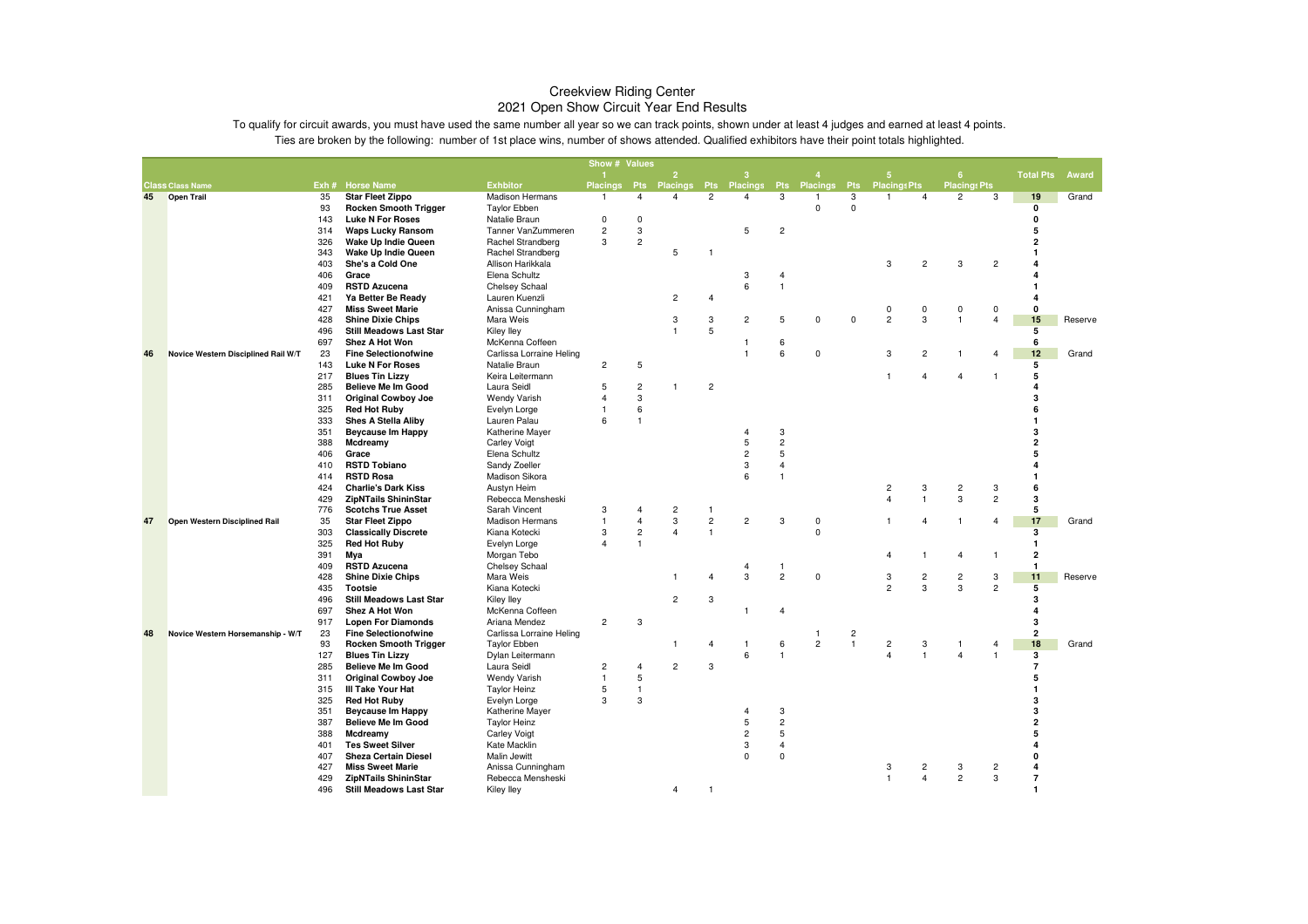|    |                                     |            |                                                     |                                 | Show # Values       |                  |                         |                |                |                |                           |                |                     |                |                     |                |                           |  |
|----|-------------------------------------|------------|-----------------------------------------------------|---------------------------------|---------------------|------------------|-------------------------|----------------|----------------|----------------|---------------------------|----------------|---------------------|----------------|---------------------|----------------|---------------------------|--|
|    |                                     |            |                                                     |                                 |                     |                  | $\overline{2}$          |                | з              |                |                           |                | 5                   |                | 6                   |                | <b>Total Pts</b><br>Award |  |
|    | <b>Class Class Name</b>             |            | Exh # Horse Name                                    | <b>Exhbitor</b>                 | <b>Placings</b>     | <b>Pts</b>       | <b>Placings</b>         | <b>Pts</b>     |                |                | Placings Pts Placings Pts |                | <b>Placings Pts</b> |                | <b>Placings Pts</b> |                |                           |  |
| 48 | Novice Western Horsemanship - W/T   | 776        | <b>Scotchs True Asset</b>                           | Sarah Vincent                   | $\overline{4}$      | $\overline{c}$   | 3                       | $\overline{2}$ |                |                |                           |                |                     |                |                     |                | 4                         |  |
| 49 | Western Horsemanship 19 & Over      | 131        | Im With The Band                                    | Sarah McKinnon                  |                     |                  |                         |                |                |                |                           |                | $\overline{c}$      | 4              | $\overline{c}$      | $\overline{4}$ | 8                         |  |
|    |                                     | 216        | <b>TinPressive Remy</b>                             | Kenlyn Kibler                   | 1                   | 4                | $\overline{c}$          | 3              | $\mathbf{1}$   | $\overline{2}$ | $\overline{2}$            | $\overline{c}$ | $\overline{5}$      | $\mathbf{1}$   | 5                   | $\overline{1}$ | 13<br>Reserve             |  |
|    |                                     | 334        | <b>High Tari Boon</b>                               | <b>Stacy Stepanek</b>           | $\mathsf 0$         | $\mathbf 0$      | 3                       | $\overline{2}$ |                |                |                           |                |                     |                |                     |                | $\overline{\mathbf{2}}$   |  |
|    |                                     | 357        | <b>Jazz Attack</b>                                  | Morgan Schleis                  |                     |                  | $\overline{\mathbf{A}}$ | $\mathbf{1}$   |                |                |                           |                | $\overline{4}$      | $\overline{c}$ | 3                   | 3              | 6                         |  |
|    |                                     | 391        | Mya                                                 | Morgan Tebo                     |                     |                  |                         |                |                |                | 3                         |                | 3                   | 3              | $\overline{4}$      | $\overline{c}$ | 6                         |  |
|    |                                     | 412        | Miz Southern Belle                                  | Chloe Hughes                    | 0                   | 0                |                         |                |                |                |                           |                |                     |                |                     |                | 0                         |  |
|    |                                     | 421        | Ya Better Be Ready                                  | Lauren Kuenzli                  |                     |                  | 1                       | 4              |                |                | -1                        | 3              | -1                  | 5              | $\overline{1}$      | 5              | 17<br>Grand               |  |
|    |                                     | 697        | Shez A Hot Won                                      | McKenna Coffeen                 |                     |                  |                         |                | $\overline{c}$ |                |                           |                |                     |                |                     |                | 1                         |  |
|    |                                     | 917        | <b>Lopen For Diamonds</b><br>Im With The Band       | Ariana Mendez<br>Emma Geib      | 0<br>$\overline{c}$ | $\mathbf 0$<br>3 |                         |                | $\overline{c}$ |                |                           |                |                     |                |                     |                | 0<br>4                    |  |
| 50 | Western Horsemanship 14-18          | 14         | <b>Luke N For Roses</b>                             | Natalie Braun                   |                     |                  |                         |                |                | -1             | $\mathbf{1}$              | $\overline{c}$ |                     |                |                     |                | 2                         |  |
|    |                                     | 143        |                                                     |                                 |                     |                  |                         |                |                |                |                           |                |                     |                | 3                   | $\overline{c}$ | 6                         |  |
|    |                                     | 217<br>285 | <b>Blues Tin Lizzy</b><br><b>Believe Me Im Good</b> | Keira Leitermann<br>Laura Seidl | $\mathbf 0$         | $\mathbf 0$      | 4                       | $\overline{1}$ |                |                |                           |                |                     | $\overline{4}$ |                     |                |                           |  |
|    |                                     | 303        | <b>Classically Discrete</b>                         | Kiana Kotecki                   | 3                   | $\overline{2}$   | 3                       | $\overline{c}$ |                |                |                           |                |                     |                |                     |                | 4                         |  |
|    |                                     | 427        | <b>Miss Sweet Marie</b>                             | Anissa Cunningham               |                     |                  |                         |                |                |                |                           |                | 4                   | -1             | $\overline{4}$      | $\overline{1}$ | 2                         |  |
|    |                                     | 428        | <b>Shine Dixie Chips</b>                            | Mara Weis                       | 1                   | 4                | $\mathbf{1}$            | $\overline{4}$ | $\mathbf{1}$   | $\overline{c}$ | $\overline{c}$            | -1             | $\overline{c}$      | 3              | $\mathbf{1}$        | $\overline{4}$ | 18<br>Grand               |  |
|    |                                     | 435        | <b>Tootsie</b>                                      | Kiana Kotecki                   |                     |                  |                         |                |                |                |                           |                | 3                   | $\overline{c}$ | $\overline{c}$      | 3              | 5                         |  |
|    |                                     | 496        | <b>Still Meadows Last Star</b>                      | Kiley Iley                      |                     |                  | $\overline{c}$          | 3              |                |                |                           |                |                     |                |                     |                | 3                         |  |
| 51 | Western Horsemanship 13 & Under     | 35         | <b>Star Fleet Zippo</b>                             | <b>Madison Hermans</b>          | 1                   | $\overline{4}$   | 3                       | $\mathbf{1}$   | $\mathbf{1}$   | 6              | $\mathbf{1}$              | $\overline{c}$ | $\overline{1}$      | $\overline{c}$ | $\overline{1}$      | $\overline{c}$ | 17<br>Grand               |  |
|    |                                     | 93         | <b>Rocken Smooth Trigger</b>                        | <b>Taylor Ebben</b>             |                     |                  | $\mathbf{1}$            | 3              | $\overline{c}$ | 5              | $\overline{c}$            | $\overline{1}$ |                     |                |                     |                | 9                         |  |
|    |                                     | 250        | <b>Tess Sweet Silver</b>                            | Kate Macklin                    | $\overline{c}$      | 3                |                         |                |                |                |                           |                |                     |                |                     |                | 3                         |  |
|    |                                     | 315        | <b>III Take Your Hat</b>                            | <b>Taylor Heinz</b>             | 3                   | $\overline{c}$   |                         |                |                |                |                           |                |                     |                |                     |                | $\overline{2}$            |  |
|    |                                     | 325        | <b>Red Hot Ruby</b>                                 | Evelyn Lorge                    | $\overline{4}$      | $\mathbf{1}$     |                         |                |                |                |                           |                |                     |                |                     |                | 1                         |  |
|    |                                     | 340        | <b>Tes Sweet Silver</b>                             | <b>Katie Brucks</b>             |                     |                  | $\overline{c}$          | $\overline{c}$ | $\mathbf 0$    | $\mathbf 0$    |                           |                |                     |                |                     |                | 2                         |  |
|    |                                     | 372        | Dee Gold Hot Rodder                                 | Katelyn Resop                   |                     |                  |                         |                | 5              | $\overline{c}$ |                           |                |                     |                |                     |                | $\overline{2}$            |  |
|    |                                     | 387        | <b>Believe Me Im Good</b>                           | <b>Taylor Heinz</b>             |                     |                  |                         |                | 6              | $\mathbf{1}$   |                           |                |                     |                |                     |                | 1                         |  |
|    |                                     | 401        | <b>Tes Sweet Silver</b>                             | Kate Macklin                    |                     |                  |                         |                | 3              | $\overline{4}$ |                           |                |                     |                |                     |                |                           |  |
|    |                                     | 406        | Grace                                               | Elena Schultz                   |                     |                  |                         |                | $\overline{4}$ | 3              |                           |                |                     |                |                     |                | 3                         |  |
|    |                                     | 432        | Cj                                                  | <b>Taylor Reynolds</b>          |                     |                  |                         |                |                |                |                           |                | $\overline{c}$      | $\mathbf{1}$   | $\overline{c}$      | $\overline{1}$ | $\overline{\mathbf{2}}$   |  |
| 52 | Walk/Trot Western Horsemanship 10 ł | 23         | <b>Fine Selectionofwine</b>                         | Carlissa Lorraine Heling        | $\mathbf{1}$        | 3                | $\mathbf{1}$            | 1              | $\mathbf{1}$   | $\overline{2}$ | $\overline{1}$            |                | $\mathbf{1}$        | $\overline{c}$ | $\mathbf{1}$        | $\overline{c}$ | 11<br>Grand               |  |
|    |                                     | 220        | Im Impeccably Dun                                   | <b>Tenlee Moat</b>              | $\overline{c}$      | $\overline{c}$   |                         |                |                |                |                           |                |                     |                |                     |                | $\mathbf{2}$              |  |
|    |                                     | 322        | A Rockin Cookie                                     | Hope Geiger                     | 3                   | $\mathbf{1}$     |                         |                |                |                |                           |                |                     |                |                     |                | 1                         |  |
|    |                                     | 411        | <b>RSTD La Rosa Nautica</b>                         | Lacey Sikora                    |                     |                  |                         |                | $\overline{c}$ | 1              |                           |                |                     |                |                     |                | 1                         |  |
|    |                                     | 433        | <b>Tootsie</b>                                      | <b>Dailey Buttler</b>           |                     |                  |                         |                |                |                |                           |                | $\overline{2}$      | $\overline{1}$ | 2                   | $\overline{1}$ | 2                         |  |
| 53 | Novice Western Pleasure - W/T       | 93         | Rocken Smooth Trigger                               | <b>Taylor Ebben</b>             |                     |                  | $\mathbf{1}$            | 5              | 1              | 6              | 0                         |                | $\overline{1}$      | 6              | $\overline{1}$      | 6              | 23<br>Grand               |  |
|    |                                     | 127        | <b>Blues Tin Lizzy</b>                              | Dylan Leitermann                |                     |                  |                         |                | $\Omega$       | $\mathbf 0$    |                           |                | $\overline{4}$      | 3              | $\overline{4}$      | 3              | 6                         |  |
|    |                                     | 250        | <b>Tess Sweet Silver</b>                            | Kate Macklin                    | 3                   | 3                |                         |                |                |                |                           |                |                     |                |                     |                | 3                         |  |
|    |                                     | 311        | <b>Original Cowboy Joe</b>                          | <b>Wendy Varish</b>             | $\mathbf{1}$        | 5                |                         |                |                |                |                           |                |                     |                |                     |                | 5                         |  |
|    |                                     | 315        | III Take Your Hat                                   | <b>Taylor Heinz</b>             | 5                   | $\mathbf{1}$     |                         |                |                |                |                           |                |                     |                |                     |                | 1                         |  |
|    |                                     | 325        | <b>Red Hot Ruby</b>                                 | Evelyn Lorge                    | $\overline{4}$      | $\overline{c}$   |                         |                |                |                |                           |                |                     |                |                     |                | 2                         |  |
|    |                                     | 340        | <b>Tes Sweet Silver</b>                             | <b>Katie Brucks</b>             |                     |                  | 3                       | 3              |                |                |                           |                |                     |                |                     |                | 3                         |  |
|    |                                     | 356        | <b>Be My Buddy</b>                                  | Lucy Otto                       |                     |                  |                         |                |                |                |                           |                | 5                   | $\overline{c}$ | 5                   | $\overline{c}$ | 4                         |  |
|    |                                     | 357        | <b>Jazz Attack</b>                                  | Morgan Schleis                  |                     |                  | $\sqrt{5}$              | $\overline{1}$ |                |                |                           |                |                     |                |                     |                | 1                         |  |
|    |                                     | 371        |                                                     | 0                               | $\mathbf 0$         |                  |                         |                | $\mathbf 0$    | $\mathbf 0$    |                           |                |                     |                |                     |                | 0                         |  |
|    |                                     | 387        | <b>Believe Me Im Good</b>                           | <b>Taylor Heinz</b>             |                     |                  |                         |                | 6              | $\overline{1}$ |                           |                |                     |                |                     |                | 1                         |  |
|    |                                     | 388        | Mcdreamy                                            | <b>Carley Voigt</b>             |                     |                  |                         |                | $\overline{4}$ | 3              |                           |                |                     |                |                     |                | 3                         |  |
|    |                                     | 390        | Lola                                                | <b>Hailey Voigt</b>             |                     |                  |                         |                | 5              | $\overline{c}$ |                           |                |                     |                |                     |                | $\overline{\mathbf{2}}$   |  |
|    |                                     | 394        | <b>Charlie's Dark Kiss</b>                          | Austyn Heim                     |                     |                  |                         |                | $\overline{c}$ | 5              |                           |                |                     |                |                     |                | 5                         |  |
|    |                                     | 401        | <b>Tes Sweet Silver</b>                             | Kate Macklin                    |                     |                  |                         |                | $\mathbf 0$    | 0              |                           |                |                     |                |                     |                | 0                         |  |
|    |                                     | 407        | <b>Sheza Certain Diesel</b>                         | Malin Jewitt                    |                     |                  |                         |                | $\Omega$       | $\Omega$       |                           |                |                     |                |                     |                | 0                         |  |
|    |                                     | 410        | <b>RSTD Tobiano</b>                                 | Sandy Zoeller                   |                     |                  |                         |                | $\mathbf 0$    | $\mathbf 0$    |                           |                |                     |                |                     |                | 0                         |  |
|    |                                     | 414        | <b>RSTD Rosa</b>                                    | Madison Sikora                  |                     |                  |                         |                | 3              | $\overline{4}$ |                           |                |                     |                |                     |                | 4                         |  |
|    |                                     | 417        | <b>Elvis</b>                                        | Alexis Kluenker                 |                     |                  |                         |                |                |                |                           |                | 6                   | $\overline{1}$ | 6                   | $\overline{1}$ | $\overline{2}$            |  |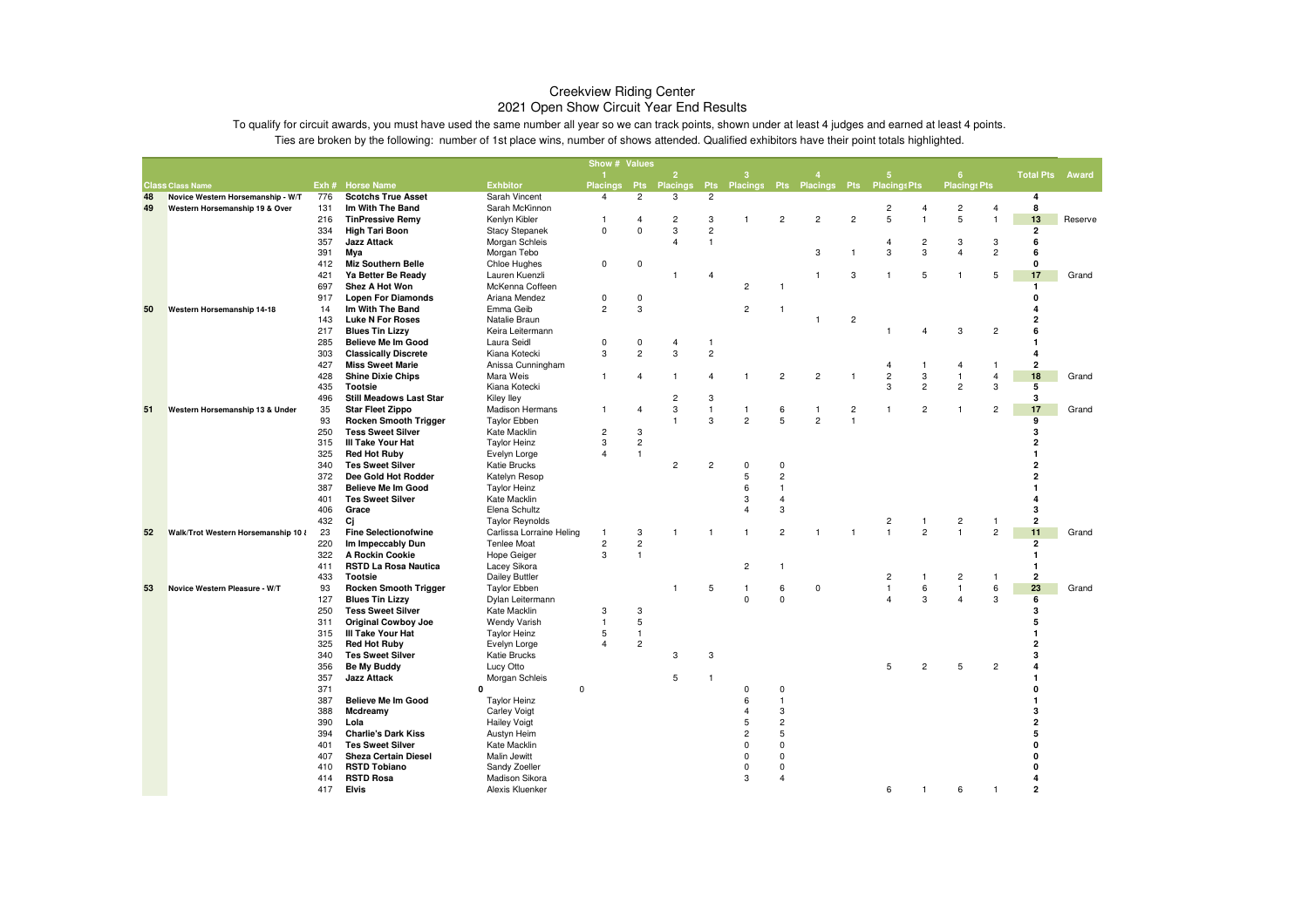|    |                               |            |                                                             |                                      | Show # Values              |                |                                                                  |                             |                |                |             |                         |                         |                         |                         |                         |         |
|----|-------------------------------|------------|-------------------------------------------------------------|--------------------------------------|----------------------------|----------------|------------------------------------------------------------------|-----------------------------|----------------|----------------|-------------|-------------------------|-------------------------|-------------------------|-------------------------|-------------------------|---------|
|    |                               |            |                                                             |                                      |                            |                | $\overline{2}$                                                   |                             |                |                |             | 5                       |                         | 6                       |                         | <b>Total Pts Award</b>  |         |
|    | <b>Class Class Name</b>       |            | Exh # Horse Name                                            | <b>Exhbitor</b>                      |                            |                | Placings Pts Placings Pts Placings Pts Placings Pts Placings Pts |                             |                |                |             |                         |                         | <b>Placings Pts</b>     |                         |                         |         |
| 53 | Novice Western Pleasure - W/T | 424<br>429 | <b>Charlie's Dark Kiss</b><br><b>ZipNTails ShininStar</b>   | Austyn Heim<br>Rebecca Mensheski     |                            |                |                                                                  |                             |                |                |             | $\overline{c}$<br>3     | 5<br>$\overline{4}$     | $\overline{c}$<br>3     | 5<br>$\overline{4}$     | 10<br>8                 |         |
|    |                               | 496        | <b>Still Meadows Last Star</b>                              | <b>Kiley lley</b>                    |                            |                | $\overline{c}$                                                   | $\overline{4}$              |                |                |             |                         |                         |                         |                         | $\overline{a}$          |         |
|    |                               | 776        | <b>Scotchs True Asset</b>                                   | Sarah Vincent                        | $\overline{c}$             | 4              | $\overline{4}$                                                   | $\sqrt{2}$                  |                |                |             |                         |                         |                         |                         | 6                       |         |
| 54 | Maiden Western Pleasure - W/T | 285        | <b>Believe Me Im Good</b>                                   | Laura Seidl                          | 5                          | $\mathbf{1}$   | 3                                                                | $\overline{c}$              |                |                |             |                         |                         |                         |                         | 3                       |         |
|    |                               | 311        | <b>Original Cowboy Joe</b>                                  | <b>Wendy Varish</b>                  | $\mathbf{1}$               | 5              |                                                                  |                             |                |                |             |                         |                         |                         |                         | 5                       |         |
|    |                               | 325        | <b>Red Hot Ruby</b>                                         | Evelyn Lorge                         | $\overline{c}$             | $\overline{4}$ |                                                                  |                             |                |                |             |                         |                         |                         |                         | 4                       |         |
|    |                               | 334        | <b>High Tari Boon</b>                                       | <b>Stacy Stepanek</b>                | 3                          | $\mathsf 3$    | $\overline{1}$                                                   | $\overline{4}$              |                |                |             |                         |                         |                         |                         | $\overline{7}$          |         |
|    |                               | 353        | Not Coloreda Latte                                          | Shaina Wucherer                      |                            |                |                                                                  |                             |                |                |             | $\overline{\mathbf{c}}$ | $\overline{4}$          | $\overline{4}$          | $\overline{\mathbf{c}}$ | 6                       |         |
|    |                               | 356        | <b>Be My Buddy</b>                                          | Lucy Otto                            |                            |                |                                                                  |                             |                |                |             | $\overline{3}$          | 3                       | $\overline{1}$          | $\overline{5}$          | 8                       |         |
|    |                               | 357        | <b>Jazz Attack</b>                                          | Morgan Schleis                       |                            |                | $\overline{4}$                                                   | -1                          |                |                |             |                         |                         |                         |                         | $\mathbf{1}$            |         |
|    |                               | 387        | <b>Believe Me Im Good</b>                                   | <b>Taylor Heinz</b>                  |                            |                |                                                                  |                             | $\overline{c}$ | $\overline{4}$ |             |                         |                         |                         |                         | 4                       |         |
|    |                               | 388        | Mcdreamy                                                    | <b>Carley Voigt</b>                  |                            |                |                                                                  |                             |                | $\mathbf 5$    |             |                         |                         |                         |                         | 5                       |         |
|    |                               | 407        | <b>Sheza Certain Diesel</b>                                 | Malin Jewitt                         |                            |                |                                                                  |                             | $\overline{4}$ | $\sqrt{2}$     |             |                         |                         |                         |                         | $\overline{2}$          |         |
|    |                               | 409        | <b>RSTD Azucena</b>                                         | Chelsey Schaal                       |                            |                |                                                                  |                             | 5              | $\mathbf{1}$   |             |                         |                         |                         |                         | $\mathbf{1}$            |         |
|    |                               | 417        | <b>Elvis</b>                                                | Alexis Kluenker                      |                            |                |                                                                  |                             |                |                |             | 5                       | $\mathbf{1}$            | 5                       | -1                      | $\overline{\mathbf{2}}$ |         |
|    |                               | 429        | <b>ZipNTails ShininStar</b>                                 | Rebecca Mensheski                    |                            |                |                                                                  |                             |                |                |             | $\overline{4}$          | $\sqrt{2}$              | $\overline{c}$          | 4                       | 6                       |         |
|    |                               | 591        | <b>Colors Final Chill</b>                                   | Lauren Suehring                      |                            |                |                                                                  |                             | 3              | 3              |             |                         | 5                       | 3                       | 3                       | 11                      |         |
|    |                               | 776        | <b>Scotchs True Asset</b>                                   | Sarah Vincent                        | $\overline{4}$             | 2              | $\overline{c}$                                                   | 3                           |                |                |             |                         |                         |                         |                         | 5                       |         |
| 55 | Open Western W/T Pleasure     | 23         | <b>Fine Selectionofwine</b>                                 | Carlissa Lorraine Heling             |                            |                | 3                                                                | $\overline{4}$              | $\mathbf{1}$   | $\overline{7}$ | $\mathbf 0$ | $\overline{1}$          | $\overline{7}$          | $\overline{1}$          | $\overline{7}$          | 25                      | Grand   |
|    |                               | 93         | <b>Rocken Smooth Trigger</b>                                | <b>Taylor Ebben</b>                  |                            |                |                                                                  |                             | $\overline{c}$ | 6              |             |                         |                         |                         |                         | 6                       |         |
|    |                               | 132        | <b>RSK Genuine Jewel</b>                                    | Sarah McKinnon                       | $\overline{c}$             | 5              | -1                                                               | 6                           | 0              | $\mathbf{1}$   |             | $\mathbf 0$             | $\pmb{0}$               | 3                       | 5                       | 17                      | Reserve |
|    |                               | 216        | <b>TinPressive Remy</b>                                     | Kenlyn Kibler                        | 5                          | $\overline{c}$ | 5                                                                | $\overline{c}$              |                |                |             |                         |                         |                         |                         | $\overline{4}$          |         |
|    |                               | 217        | <b>Blues Tin Lizzy</b>                                      | Keira Leitermann                     |                            |                |                                                                  |                             | $\mathbf 0$    | $\mathbf 0$    |             | $\mathbf 0$             | $\mathbf 0$             | $\mathbf 0$             | $\mathbf 0$             | $\mathbf{0}$<br>n       |         |
|    |                               | 285<br>303 | <b>Believe Me Im Good</b><br><b>Classically Discrete</b>    | Laura Seidl                          | $\Omega$<br>$\overline{A}$ | 0<br>3         | 0<br>6                                                           | $\mathsf 0$<br>$\mathbf{1}$ |                |                |             |                         |                         |                         |                         |                         |         |
|    |                               | 311        | <b>Original Cowboy Joe</b>                                  | Kiana Kotecki<br><b>Wendy Varish</b> | 6                          | $\mathbf{1}$   |                                                                  |                             |                |                |             |                         |                         |                         |                         |                         |         |
|    |                               | 315        | <b>III Take Your Hat</b>                                    | <b>Taylor Heinz</b>                  | $\Omega$                   | $\pmb{0}$      |                                                                  |                             |                |                |             |                         |                         |                         |                         |                         |         |
|    |                               | 334        | <b>High Tari Boon</b>                                       | <b>Stacy Stepanek</b>                | $\Omega$                   | $\mathbf 0$    | $\overline{c}$                                                   | 5                           |                |                |             |                         |                         |                         |                         | 5                       |         |
|    |                               | 340        | <b>Tes Sweet Silver</b>                                     | Katie Brucks                         |                            |                | 0                                                                | $\mathsf 0$                 |                |                |             |                         |                         |                         |                         | 0                       |         |
|    |                               | 351        | Beycause Im Happy                                           | Katherine Mayer                      |                            |                |                                                                  |                             | $\mathbf 0$    | $\mathbf 0$    |             |                         |                         |                         |                         | $\Omega$                |         |
|    |                               | 353        | Not Coloreda Latte                                          | Shaina Wucherer                      |                            |                |                                                                  |                             |                |                |             | 0                       | 0                       | 5                       | 3                       | 3                       |         |
|    |                               | 356        | <b>Be My Buddy</b>                                          | Lucy Otto                            |                            |                |                                                                  |                             |                |                |             | 3                       | $\mathbf 5$             | 6                       | $\sqrt{2}$              | $\overline{7}$          |         |
|    |                               | 357        | <b>Jazz Attack</b>                                          | Morgan Schleis                       |                            |                | $\mathbf 0$                                                      | $\Omega$                    |                |                |             | $\Omega$                | $\mathbf 0$             | $\Omega$                | $\mathbf 0$             | $\mathbf 0$             |         |
|    |                               | 372        | Dee Gold Hot Rodder                                         | Katelyn Resop                        |                            |                |                                                                  |                             | $\mathbf 0$    | $\mathbf 0$    |             |                         |                         |                         |                         | $\mathbf 0$             |         |
|    |                               | 387        | <b>Believe Me Im Good</b>                                   | <b>Taylor Heinz</b>                  |                            |                |                                                                  |                             | $\Omega$       | $\mathbf 0$    |             |                         |                         |                         |                         | $\Omega$                |         |
|    |                               | 388        | Mcdreamy                                                    | <b>Carley Voigt</b>                  |                            |                |                                                                  |                             | 5              | 3              |             |                         |                         |                         |                         | 3                       |         |
|    |                               | 390        | Lola                                                        | <b>Hailey Voigt</b>                  |                            |                |                                                                  |                             | $\Omega$       | $\mathbf 0$    |             |                         |                         |                         |                         | 0                       |         |
|    |                               | 394        | <b>Charlie's Dark Kiss</b>                                  | Austyn Heim                          |                            |                |                                                                  |                             | 6              | $\overline{c}$ |             |                         |                         |                         |                         | $\overline{2}$          |         |
|    |                               | 401        | <b>Tes Sweet Silver</b>                                     | Kate Macklin                         |                            |                |                                                                  |                             | $\mathbf 0$    | $\mathbf 0$    |             |                         |                         |                         |                         | 0                       |         |
|    |                               | 404        | <b>Miss Sweet Marie</b>                                     | Anissa Cunningham                    |                            |                |                                                                  |                             | $\Omega$       | $\mathsf 0$    |             |                         |                         |                         |                         | $\Omega$                |         |
|    |                               | 407        | <b>Sheza Certain Diesel</b>                                 | Malin Jewitt                         |                            |                |                                                                  |                             | $\Omega$       | $\mathbf 0$    |             |                         |                         |                         |                         | 0                       |         |
|    |                               | 412        | <b>Miz Southern Belle</b>                                   | Chloe Hughes                         | $\mathbf{1}$               | 6              |                                                                  |                             |                |                |             |                         |                         |                         |                         | 6                       |         |
|    |                               | 417        | <b>Elvis</b>                                                | Alexis Kluenker                      |                            |                |                                                                  |                             |                |                |             | $\Omega$                | 0                       | $\Omega$                | $\Omega$                | $\Omega$                |         |
|    |                               | 421        | Ya Better Be Ready                                          | Lauren Kuenzli                       |                            |                |                                                                  |                             |                |                | 0           | 6                       | $\overline{\mathbf{c}}$ | $\overline{\mathbf{c}}$ | 6                       | 8                       |         |
|    |                               | 424        | <b>Charlie's Dark Kiss</b>                                  | Austyn Heim                          |                            |                |                                                                  |                             |                |                |             |                         | $\overline{4}$          | $\overline{4}$          | $\overline{4}$          | 8                       |         |
|    |                               | 428        | <b>Shine Dixie Chips</b>                                    | Mara Weis                            | 3                          | $\overline{4}$ |                                                                  |                             | 3              | 5              |             |                         |                         |                         |                         | 9                       |         |
|    |                               | 429        | <b>ZipNTails ShininStar</b>                                 | Rebecca Mensheski                    |                            |                |                                                                  |                             |                |                |             | 5                       | 3                       | $\Omega$                | 0                       | 3                       |         |
|    |                               | 435        | <b>Tootsie</b>                                              | Kiana Kotecki                        |                            |                | $\overline{4}$                                                   |                             |                |                |             | $\overline{2}$          | 6                       | $\mathbf 0$             | $\mathbf 0$             | 6<br>3                  |         |
|    |                               | 496<br>591 | <b>Still Meadows Last Star</b><br><b>Colors Final Chill</b> | Kiley Iley                           |                            |                |                                                                  | 3                           | $\Omega$       | $^{\circ}$     |             | $\mathbf 0$             | 0                       | $\mathbf 0$             | $\mathbf 0$             | $\mathbf{0}$            |         |
|    |                               | 697        | Shez A Hot Won                                              | Lauren Suehring<br>McKenna Coffeen   |                            |                |                                                                  |                             | 4              | $\overline{4}$ |             |                         |                         |                         |                         | $\overline{a}$          |         |
| 56 | Open Western Pleasure         | 216        | <b>TinPressive Remy</b>                                     | Kenlyn Kibler                        | 3                          | $\overline{c}$ | $\overline{c}$                                                   | $\overline{4}$              | 3              | $\overline{4}$ | 0           | $\mathbf{1}$            | $\overline{c}$          | $\mathbf{1}$            | $\overline{c}$          | 14                      | Grand   |
|    |                               | 303        | <b>Classically Discrete</b>                                 | Kiana Kotecki                        |                            |                | 3                                                                | 3                           |                |                |             |                         |                         |                         |                         | 3                       |         |
|    |                               |            |                                                             |                                      |                            |                |                                                                  |                             |                |                |             |                         |                         |                         |                         |                         |         |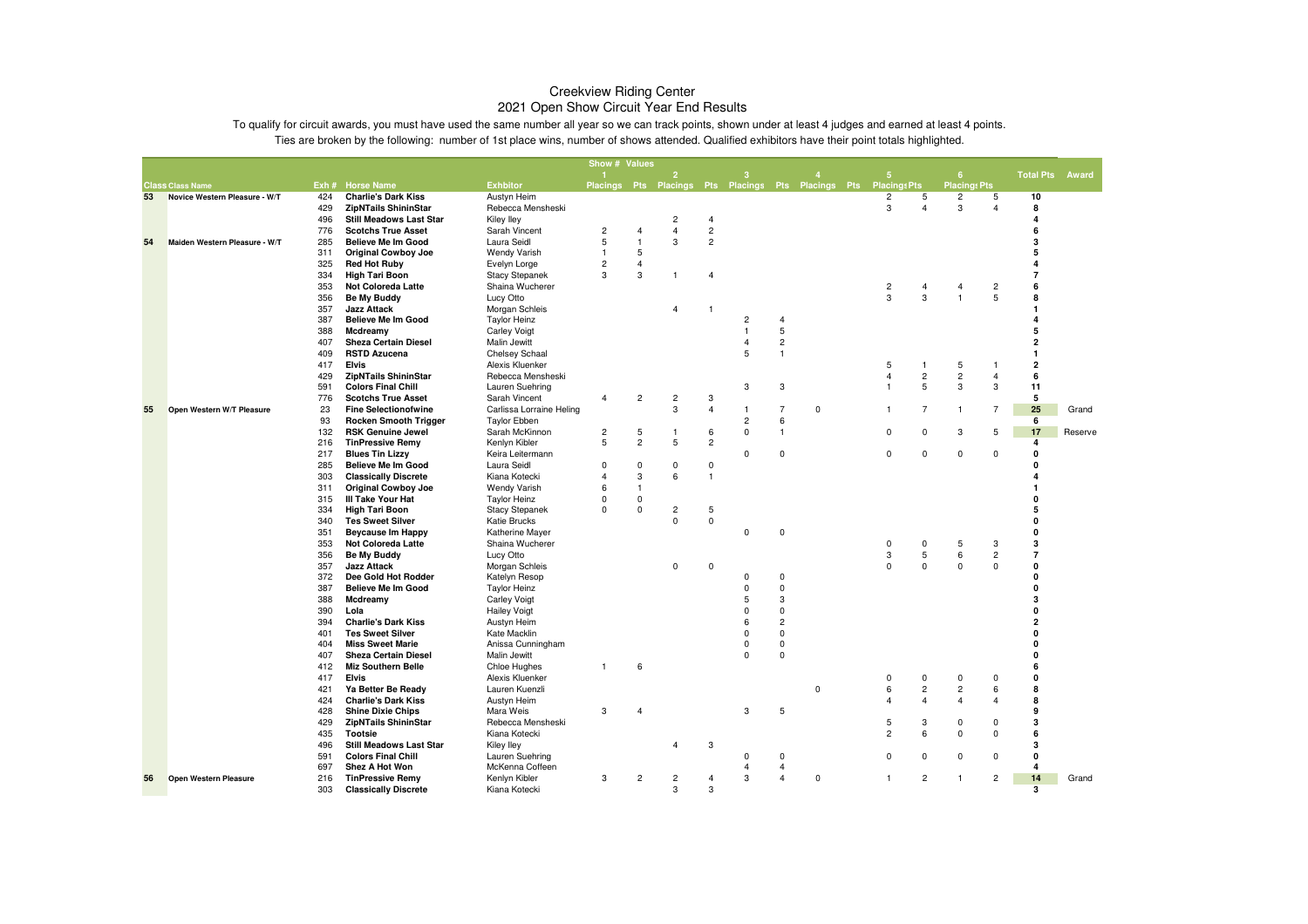|    |                                     |            |                                                         |                                          | Show # Values           |                         |                              |                         |                     |                     |                                                     |                         |                         |                                  |                |                         |         |
|----|-------------------------------------|------------|---------------------------------------------------------|------------------------------------------|-------------------------|-------------------------|------------------------------|-------------------------|---------------------|---------------------|-----------------------------------------------------|-------------------------|-------------------------|----------------------------------|----------------|-------------------------|---------|
|    |                                     |            |                                                         |                                          |                         |                         | $\overline{2}$               |                         | 3                   |                     |                                                     | 5                       |                         | 6                                |                | <b>Total Pts Award</b>  |         |
|    | <b>Class Class Name</b>             |            | Exh # Horse Name                                        | <b>Exhbitor</b>                          | <b>Placings</b>         | <b>Pts</b>              |                              |                         |                     |                     | Placings Pts Placings Pts Placings Pts Placings Pts |                         |                         | <b>Placings Pts</b>              |                |                         |         |
| 56 | Open Western Pleasure               | 315        | III Take Your Hat                                       | <b>Taylor Heinz</b>                      | 4                       | $\overline{1}$          |                              |                         |                     |                     |                                                     |                         |                         |                                  |                | $\mathbf{1}$            |         |
|    |                                     | 325        | <b>Red Hot Ruby</b>                                     | Evelyn Lorge                             | $\mathbf{1}$            | $\overline{4}$          |                              |                         |                     |                     |                                                     |                         |                         |                                  |                | 4                       |         |
|    |                                     | 334        | <b>High Tari Boon</b>                                   | <b>Stacy Stepanek</b>                    | $\overline{2}$          | 3                       | 1                            | 5                       |                     |                     |                                                     |                         |                         |                                  |                | 8                       |         |
|    |                                     | 351        | <b>Beycause Im Happy</b>                                | Katherine Mayer                          |                         |                         |                              |                         | 4                   | 3                   |                                                     |                         |                         |                                  |                | 3                       |         |
|    |                                     | 357        | <b>Jazz Attack</b>                                      | Morgan Schleis                           |                         |                         |                              |                         |                     |                     |                                                     | $\overline{2}$          |                         | $\overline{c}$                   | -1             | $\overline{\mathbf{2}}$ |         |
|    |                                     | 387        | <b>Believe Me Im Good</b>                               | <b>Taylor Heinz</b>                      |                         |                         |                              |                         | 6                   | $\mathbf{1}$        |                                                     |                         |                         |                                  |                | 1                       |         |
|    |                                     | 390        | Lola                                                    | <b>Hailey Voigt</b>                      |                         |                         |                              |                         | 5                   | $\sqrt{2}$          |                                                     |                         |                         |                                  |                | $\overline{a}$          |         |
|    |                                     | 408        | <b>Sheza Certain Diesel</b>                             | Izzy Sponenburg                          |                         |                         |                              |                         | $\overline{2}$      | 5                   |                                                     |                         |                         |                                  |                | 5                       |         |
|    |                                     | 421        | Ya Better Be Ready                                      | Lauren Kuenzli                           |                         |                         | 5<br>$\overline{\mathbf{4}}$ | $\mathbf{1}$            |                     |                     |                                                     |                         |                         |                                  |                | 1<br>$\overline{2}$     |         |
|    |                                     | 496        | <b>Still Meadows Last Star</b><br><b>Shez A Hot Won</b> | Kiley Iley                               |                         |                         |                              | $\overline{\mathbf{c}}$ | $\mathbf{1}$        |                     |                                                     |                         |                         |                                  |                | 6                       |         |
| 57 | Western Pleasure 19 & Over          | 697<br>216 | <b>TinPressive Remy</b>                                 | McKenna Coffeen<br>Kenlyn Kibler         | $\overline{4}$          | $\mathbf{1}$            | 3                            | $\overline{\mathbf{c}}$ | $\mathbf{1}$        | 6<br>$\overline{4}$ | $\mathbf 0$                                         | $\overline{c}$          | 3                       | $\overline{c}$                   | 3              | 13                      | Grand   |
|    |                                     |            |                                                         |                                          | 3                       | $\overline{2}$          | $\overline{1}$               |                         |                     |                     |                                                     |                         |                         |                                  |                |                         |         |
|    |                                     | 334<br>351 | <b>High Tari Boon</b><br><b>Beycause Im Happy</b>       | <b>Stacy Stepanek</b><br>Katherine Mayer |                         |                         |                              | 4                       | $\overline{2}$      | 3                   |                                                     |                         |                         |                                  |                | 6<br>3                  |         |
|    |                                     | 357        | <b>Jazz Attack</b>                                      | Morgan Schleis                           |                         |                         | $\overline{4}$               | $\mathbf{1}$            |                     |                     |                                                     | 3                       | $\overline{\mathbf{c}}$ | $\overline{4}$                   | $\mathbf{1}$   | 4                       |         |
|    |                                     | 391        | Mya                                                     | Morgan Tebo                              |                         |                         |                              |                         |                     |                     |                                                     | $\overline{4}$          | $\overline{1}$          | $\mathbf 3$                      | $\overline{c}$ | 3                       |         |
|    |                                     | 412        | <b>Miz Southern Belle</b>                               | Chloe Hughes                             | $\mathbf{1}$            | 4                       |                              |                         |                     |                     |                                                     |                         |                         |                                  |                | 4                       |         |
|    |                                     | 416        | <b>RSTD Tobiano</b>                                     | Chelsey Schaal                           |                         |                         |                              |                         | 3                   | $\overline{2}$      |                                                     |                         |                         |                                  |                | $\overline{\mathbf{2}}$ |         |
|    |                                     | 421        | Ya Better Be Ready                                      | Lauren Kuenzli                           |                         |                         | $\overline{c}$               | 3                       |                     |                     | $\mathbf 0$                                         | $\mathbf{1}$            | 4                       | $\overline{1}$                   | 4              | 11                      | Reserve |
|    |                                     | 697        | Shez A Hot Won                                          | McKenna Coffeen                          |                         |                         |                              |                         | 4                   | $\mathbf{1}$        |                                                     |                         |                         |                                  |                | $\mathbf{1}$            |         |
|    |                                     | 917        | <b>Lopen For Diamonds</b>                               | Ariana Mendez                            | $\overline{\mathbf{c}}$ | 3                       |                              |                         |                     |                     |                                                     |                         |                         |                                  |                | 3                       |         |
| 58 | Western Pleasure 14-18              | 3          | <b>RSK Genuine Jewel</b>                                | Katelyn Geib                             | $\mathbf{1}$            | $\overline{\mathbf{4}}$ | 1                            | 5                       | 1                   | 6                   | $\mathbf 0$                                         | $\overline{c}$          |                         | $\overline{c}$                   | $\overline{4}$ | 23                      | Grand   |
|    |                                     | 143        | <b>Luke N For Roses</b>                                 | Natalie Braun                            | $\overline{\mathbf{4}}$ | $\overline{1}$          |                              |                         |                     |                     |                                                     |                         |                         |                                  |                | $\mathbf{1}$            |         |
|    |                                     | 217        | <b>Blues Tin Lizzy</b>                                  | Keira Leitermann                         |                         |                         |                              |                         | $\mathbf 0$         | $\mathbf 0$         |                                                     | $\overline{4}$          | $\overline{c}$          | 5                                | $\mathbf{1}$   | 3                       |         |
|    |                                     | 285        | <b>Believe Me Im Good</b>                               | Laura Seidl                              | 3                       | $\overline{\mathbf{c}}$ | 5                            | $\mathbf{1}$            |                     |                     |                                                     |                         |                         |                                  |                | 3                       |         |
|    |                                     | 303        | <b>Classically Discrete</b>                             | Kiana Kotecki                            | $\overline{2}$          | 3                       | 3                            | 3                       |                     |                     |                                                     |                         |                         |                                  |                | 6                       |         |
|    |                                     | 388        | Mcdreamy                                                | <b>Carley Voigt</b>                      |                         |                         |                              |                         | $\overline{4}$      | 3                   |                                                     |                         |                         |                                  |                | 3                       |         |
|    |                                     | 390        | Lola                                                    | <b>Hailey Voigt</b>                      |                         |                         |                              |                         | 5                   | $\overline{2}$      |                                                     |                         |                         |                                  |                | $\overline{2}$          |         |
|    |                                     | 408        | <b>Sheza Certain Diesel</b>                             | Izzy Sponenburg                          |                         |                         |                              |                         | 3                   | 4                   |                                                     |                         |                         |                                  |                | 4                       |         |
|    |                                     | 427        | <b>Miss Sweet Marie</b>                                 | Anissa Cunningham                        |                         |                         |                              |                         |                     |                     |                                                     | 5                       | $\overline{1}$          | $\sqrt{3}$                       | 3              | $\overline{\mathbf{A}}$ |         |
|    |                                     | 428        | <b>Shine Dixie Chips</b>                                | Mara Weis                                |                         |                         | $\overline{c}$               | 4                       | $\overline{2}$      | 5                   | $\mathbf 0$                                         | 3                       | 3                       | $\mathbf{1}$                     | 5              | 17                      | Reserve |
|    |                                     | 435        | <b>Tootsie</b>                                          | Kiana Kotecki                            |                         |                         |                              |                         |                     |                     |                                                     | $\mathbf{1}$            | 5                       | $\overline{4}$                   | $\overline{2}$ | $\overline{7}$          |         |
|    |                                     | 496        | <b>Still Meadows Last Star</b>                          | <b>Kiley lley</b>                        |                         |                         | $\overline{4}$               | $\sqrt{2}$              |                     |                     |                                                     |                         |                         |                                  |                | $\overline{2}$          |         |
| 59 | Western Pleasure 13 & Under         | 35         | <b>Star Fleet Zippo</b>                                 | <b>Madison Hermans</b>                   | $\mathbf{1}$            | 4                       | 3                            | $\mathbf{1}$            | $\mathbf{1}$        | 6                   | $\mathbf 0$                                         | $\mathbf{1}$            | $\overline{c}$          | $\mathbf{1}$                     | $\overline{c}$ | 15                      | Grand   |
|    |                                     | 93         | <b>Rocken Smooth Trigger</b>                            | <b>Taylor Ebben</b>                      |                         |                         | $\overline{1}$               | 3                       | $\overline{c}$      | 5                   |                                                     |                         |                         |                                  |                | 8                       |         |
|    |                                     | 250        | <b>Tess Sweet Silver</b>                                | Kate Macklin                             | $\overline{4}$          | $\overline{1}$          |                              |                         |                     |                     |                                                     |                         |                         |                                  |                | $\mathbf{1}$            |         |
|    |                                     | 315        | III Take Your Hat                                       | <b>Taylor Heinz</b>                      | 3                       | $\overline{c}$          |                              |                         |                     |                     |                                                     |                         |                         |                                  |                | 2                       |         |
|    |                                     | 325        | <b>Red Hot Ruby</b>                                     | Evelyn Lorge                             | $\overline{c}$          | 3                       |                              |                         |                     |                     |                                                     |                         |                         |                                  |                | 3                       |         |
|    |                                     | 340        | <b>Tes Sweet Silver</b>                                 | Katie Brucks                             |                         |                         | $\overline{c}$               | $\overline{c}$          |                     |                     |                                                     |                         |                         |                                  |                | $\overline{2}$          |         |
|    |                                     | 372        | Dee Gold Hot Rodder                                     | Katelyn Resop                            |                         |                         |                              |                         | 3                   | 4<br>$\overline{1}$ |                                                     |                         |                         |                                  |                | 4<br>$\mathbf{1}$       |         |
|    |                                     | 387        | <b>Believe Me Im Good</b><br><b>Tes Sweet Silver</b>    | <b>Taylor Heinz</b>                      |                         |                         |                              |                         | 6<br>$\overline{4}$ | 3                   |                                                     |                         |                         |                                  |                | 3                       |         |
|    |                                     | 401<br>407 | <b>Sheza Certain Diesel</b>                             | Kate Macklin                             |                         |                         |                              |                         | 5                   | $\overline{2}$      |                                                     |                         |                         |                                  |                | $\mathbf{2}$            |         |
|    |                                     | 432        | Ci                                                      | Malin Jewitt<br><b>Taylor Reynolds</b>   |                         |                         |                              |                         |                     |                     |                                                     | $\overline{\mathbf{c}}$ | $\overline{1}$          |                                  | -1             | $\overline{\mathbf{2}}$ |         |
| 60 | Walk/Trot Western Pleasure 10 & Und | 23         | <b>Fine Selectionofwine</b>                             | Carlissa Lorraine Heling                 | $\mathbf{1}$            | 3                       | 1                            | $\overline{1}$          | $\mathbf{1}$        | $\overline{c}$      | $\mathbf 0$                                         | $\mathbf{1}$            | 3                       | $\overline{c}$<br>$\overline{1}$ | 3              | 12                      | Grand   |
|    |                                     | 220        | Im Impeccably Dun                                       | Tenlee Moat                              | $\overline{c}$          | $\overline{c}$          |                              |                         |                     |                     |                                                     |                         |                         |                                  |                | $\mathbf{2}$            |         |
|    |                                     | 322        | A Rockin Cookie                                         | Hope Geiger                              | 3                       | $\overline{1}$          |                              |                         |                     |                     |                                                     |                         |                         |                                  |                | $\mathbf{1}$            |         |
|    |                                     | 356        | Be My Buddy                                             | Lucy Otto                                |                         |                         |                              |                         |                     |                     |                                                     | $\overline{c}$          | $\overline{c}$          | $\overline{c}$                   | $\overline{c}$ | 4                       |         |
|    |                                     | 411        | <b>RSTD La Rosa Nautica</b>                             | Lacey Sikora                             |                         |                         |                              |                         | $\overline{2}$      | $\mathbf{1}$        |                                                     |                         |                         |                                  |                | $\mathbf{1}$            |         |
|    |                                     | 433        | <b>Tootsie</b>                                          | <b>Dailey Buttler</b>                    |                         |                         |                              |                         |                     |                     |                                                     | 3                       | -1                      | 3                                | $\mathbf{1}$   | $\mathbf{2}$            |         |
| 61 | <b>Western Riding</b>               | 93         | <b>Rocken Smooth Trigger</b>                            | <b>Taylor Ebben</b>                      |                         |                         |                              |                         |                     |                     | $\mathsf 0$                                         |                         |                         |                                  |                |                         |         |
|    |                                     | 132        | <b>RSK Genuine Jewel</b>                                | Sarah McKinnon                           |                         |                         |                              |                         | $\mathbf{1}$        | $\mathbf{1}$        |                                                     |                         |                         |                                  |                | $\mathbf{1}$            |         |
|    |                                     | 334        | <b>High Tari Boon</b>                                   | <b>Stacy Stepanek</b>                    |                         |                         | 3                            | $\mathbf{1}$            |                     |                     |                                                     |                         |                         |                                  |                | $\mathbf{1}$            |         |
|    |                                     | 428        | <b>Shine Dixie Chips</b>                                | Mara Weis                                |                         |                         | $\mathbf{1}$                 | 3                       |                     |                     | $\Omega$                                            |                         |                         |                                  |                | 3                       |         |